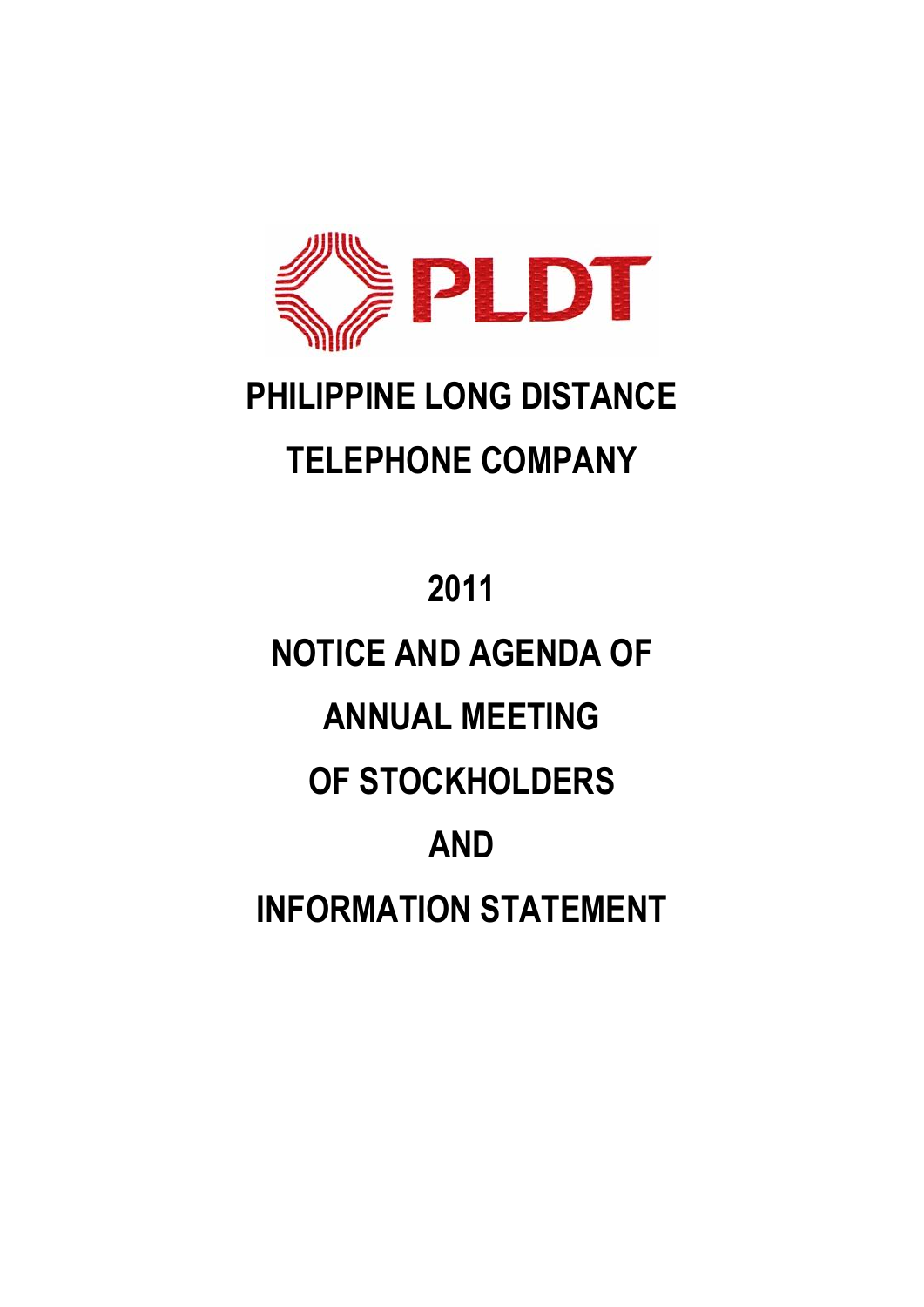

# **PHILIPPINE LONG DISTANCE TELEPHONE COMPANY**

# **NOTICE AND AGENDA OF ANNUAL MEETING OF STOCKHOLDERS**

NOTICE IS HEREBY GIVEN that the PHILIPPINE LONG DISTANCE TELEPHONE COMPANY (the "**Company**") will hold its Annual Meeting of Stockholders (the "**Annual Meeting**") on Tuesday, June 14, 2011, at 4:00 p.m., at the Grand Ballroom, Dusit Thani Manila, Ayala Center, Makati City, Philippines.

The Agenda of the Annual Meeting is as follows:

- 1. Call to order
- 2. Certification of service of notice and quorum
- 3. President's Report
- 4. Approval of the audited financial statements for the fiscal year ended December 31, 2010 contained in the Company's 2010 Annual Report
- 5. Election of 13 directors including 3 independent directors for the ensuing year
- 6. Approval of the issuance of up to 29,654,378 shares of common stock of PLDT, at the issue price of Php2,500 per share, as payment for the purchase price of properties to be acquired by the Company, consisting of the following:
	- (a) 3,277,135,882 shares of common stock of Digital Telecommunications Philippines, Inc. ("**Digitel**") owned by JG Summit Holdings, Inc. ("**JGS**") and certain other sellers;
	- (b) zero coupon bonds due 2013 and 2014 issued by Digitel and its subsidiary and held by JGS and its subsidiary, with an aggregate redemption value of Php17,745,459,286 as of December 31, 2010, which bonds are convertible or exchangeable into 18,603,265,971 common shares of Digitel, assuming a conversion or exchange date of June 30, 2011 and an exchange rate of Php43.405 per U.S. dollar;
	- (c) advances made by JGS to Digitel with a total principal amount plus accrued interest of Php34,118,544,087 as of December 31, 2010; and
	- (d) all of the remaining 3,079,840,418 shares of common stock of Digitel held by public shareholders tendered pursuant to the tender offer that will be conducted by the Company
- 7. Other business as may properly come before the meeting and at any adjournments thereof

The Board of Directors has fixed April 15, 2011 as the record date for the determination of stockholders entitled to notice of, and to vote at the Annual Meeting. Only holders of shares of common stock as at the record date will be entitled to vote at the Annual Meeting.

The stock and transfer books of the Company will not be closed.

IF YOU DO NOT EXPECT TO ATTEND THE ANNUAL MEETING, PLEASE EXECUTE AND RETURN THE PROXY FORM IN THE ENVELOPE PROVIDED FOR THAT PURPOSE.

By order of the Board of Directors.

Alfand **MA. LOURDES C. RAUSA-CHAN**

Corporate Secretary

May 9, 2011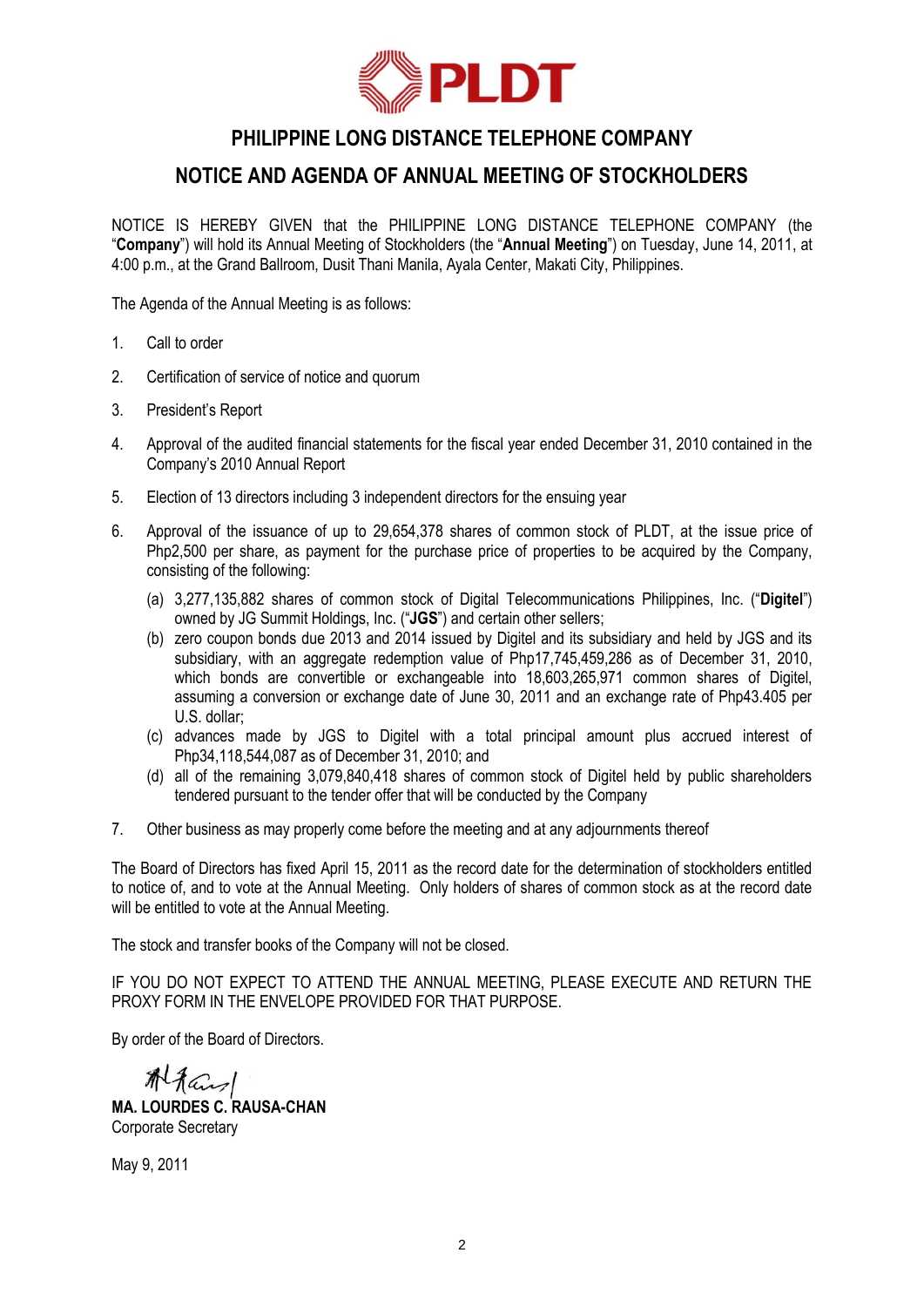

# **PHILIPPINE LONG DISTANCE TELEPHONE COMPANY SEC Identification Number PW55 BIR Tax Identification Number 000-488-793 Telephone Number (632) 816-8405**

#### **INFORMATION STATEMENT**

#### **GENERAL INFORMATION**

Philippine Long Distance Telephone Company (the "**Company**" or "**PLDT**") is a corporation incorporated under the laws of the Philippines, with principal office and mailing address at Ramon Cojuangco Building, Makati Avenue, Makati City 1200.

The Company has issued a total of 189,480,658 shares of common stock, out of which 115,167,285 shares were registered and 74,313,373 shares were issued in transactions exempt from the registration requirement under Section 6 of the Revised Securities Act/Section 10 of the Securities Regulation Code. A total of 186,756,547 shares out of the Company's issued common stock remained outstanding as of the Record Date stated below.

A total of 194,987,181 shares of the Company's common stock have been approved for listing on the Philippine Stock Exchange, of which 186,756,547 shares are actually listed. American Depositary Shares, each representing one share of the Company's common stock, evidenced by American Depositary Receipts are listed on the New York Stock Exchange.

#### **Date, Time and Place of Meeting**

The Annual Meeting of Stockholders of the Company for the year 2011 (the "**Annual Meeting**") will be held on Tuesday, June 14, 2011 at 4:00 p.m., at the Grand Ballroom, Dusit Thani Manila, Ayala Center, Makati City, Philippines.

#### **Record Date**

The record date for the purpose of determining the stockholders entitled to notice of, and to vote at, the Annual Meeting is April 15, 2011 (the "**Record Date**").

#### **Approximate Date of First Release of the Information Statement and Proxy Form**

The approximate date on which this Information Statement and the Proxy Form will be first sent or given to the Company's stockholders is on May 9, 2011.

#### **Dissenter's Appraisal Right**

The proposed corporate actions to be voted upon at the Annual Meeting are not among the matters provided under Section 81 of the Corporation Code of the Philippines, with respect to which a dissenting stockholder may exercise his appraisal right.

#### **Interest of Certain Persons in or Opposition to Matters to be Acted Upon**

No director/independent director or officer or nominee for election as director/independent director and, to the best knowledge of the Board of Directors and Management of the Company, no associate of any of the foregoing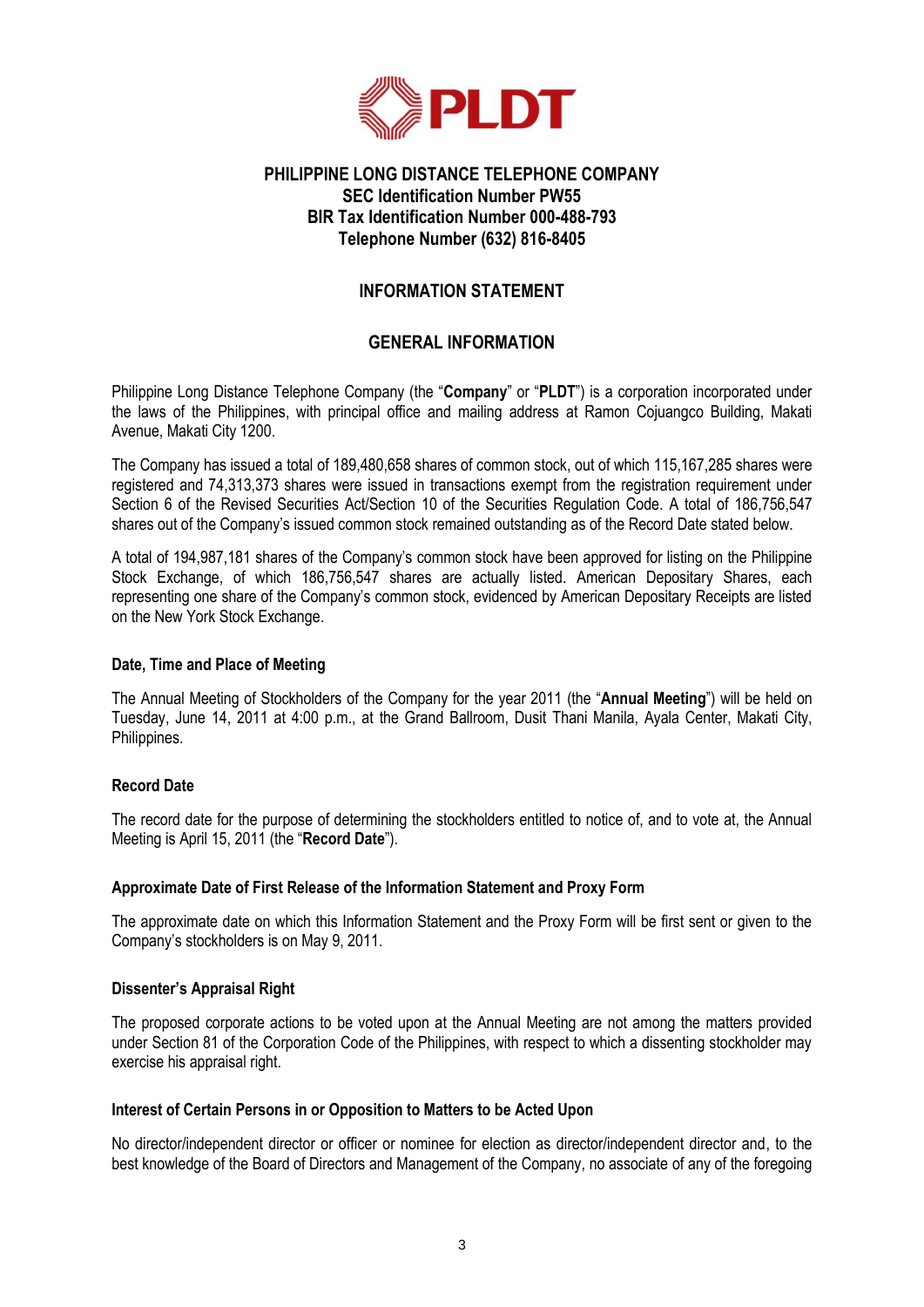persons has any substantial interest, direct or indirect, by security holdings or otherwise in any matter to be acted upon at the Annual Meeting, other than election to office.

No director/independent director has informed the Company in writing that he intends to oppose any action to be taken at the Annual Meeting.

# **CONTROL AND COMPENSATION INFORMATION**

#### **Voting Securities**

1

Only holders of shares of common stock as of the Record Date are entitled to vote at the Annual Meeting, either in person or by proxy.

As of the Record Date, the number of outstanding shares of common stock entitled to vote was 186,756,547 and each share is entitled to one vote.

A holder of shares of common stock present or represented by proxy at the Annual Meeting may vote such number of shares recorded in his name on the stock and transfer books of the Company as of the Record Date, for as many persons as there are directors to be elected or he may cumulate said shares and give one candidate as many votes as the number of directors to be elected multiplied by the number of his shares shall equal, or he may distribute them on the same principle among as many candidates as he shall see fit.

#### **Security Ownership of Certain Record and Beneficial Owners**

The table below sets forth the record owners and, to the best knowledge of the Board of Directors and Management of the Company, the beneficial owners of more than five percent of the Company's outstanding shares of common stock, the number of shares owned by, and percentage of shareholdings of, each of them, as of the Record Date.

| Title of | Name and Address of Record                 |             | Name of Beneficial     | Number of               | Percentage |
|----------|--------------------------------------------|-------------|------------------------|-------------------------|------------|
| Class    | Owner and Relationship                     | Citizenship | Owner and Relationship | Shares Held             | of Class   |
|          | With Issuer                                |             | with Record Owner      |                         |            |
|          | Philippine Telecommunications              |             |                        |                         |            |
| Common   | Investment Corporation <sup>1</sup>        | Philippine  | Same as Record Owner   | 26,034,263 <sup>2</sup> | 13.94      |
|          | 12th Floor Ramon Cojuangco Bldg.           | Corporation |                        |                         |            |
|          | Makati Avenue, Makati City                 |             |                        |                         |            |
|          | Metro Pacific Resources, Inc. <sup>3</sup> |             |                        |                         |            |
| Common   | c/o Corporate Secretary                    | Philippine  | Same as Record Owner   | 15,745,172 <sup>2</sup> | 8.43       |
|          | 18th Floor, Liberty Center                 | Corporation |                        |                         |            |
|          | 104 H. V. dela Costa St.                   |             |                        |                         |            |
|          | Salcedo Village, Makati City               |             |                        |                         |            |

<sup>1</sup> Based on a resolution adopted by the Board of Directors of Philippine Telecommunications Investment Corporation, or PTIC, the Chairman of the Board of PTIC, Mr. Manuel V. Pangilinan, has the continuing authority to represent PTIC at any and all meetings of the stockholders of a corporation in which PTIC owns of record or beneficially any shares of stock or other voting security, and to sign and deliver, in favor of any person he may deem fit, a proxy or other power of attorney, with full power of delegation and substitution, authorizing his designated proxy or attorney-in-fact to vote any and all shares of stock and other voting securities owned of record or beneficially by PTIC at any and all meetings of the stockholders of the corporation issuing such shares of stock or voting securities.

 $2$  In addition to the 26,034,263 shares and 15,745,172 shares of PLDT common stock owned on record by PTIC and Metro Pacific Resources, Inc., or MPRI, respectively, both of which are Philippine affiliates of First Pacific Company Limited, or First Pacific, 7,653,703 shares representing approximately 4.1% of the outstanding common stock of PLDT are owned by non-Philippine wholly-owned subsidiaries of First Pacific. PTIC, MPRI and the non-Philippine wholly-owned subsidiaries of First Pacific (referred to herein as "First Pacific Group") collectively owned 26.47% of the outstanding common stock of PLDT as of Record Date.

<sup>3</sup> Based on a resolution adopted by the Board of Directors of MPRI, Mr. Manuel V. Pangilinan has been appointed as proxy or duly authorized representative of MPRI to represent and vote the PLDT shares of common stock of MPRI in the Annual Meeting.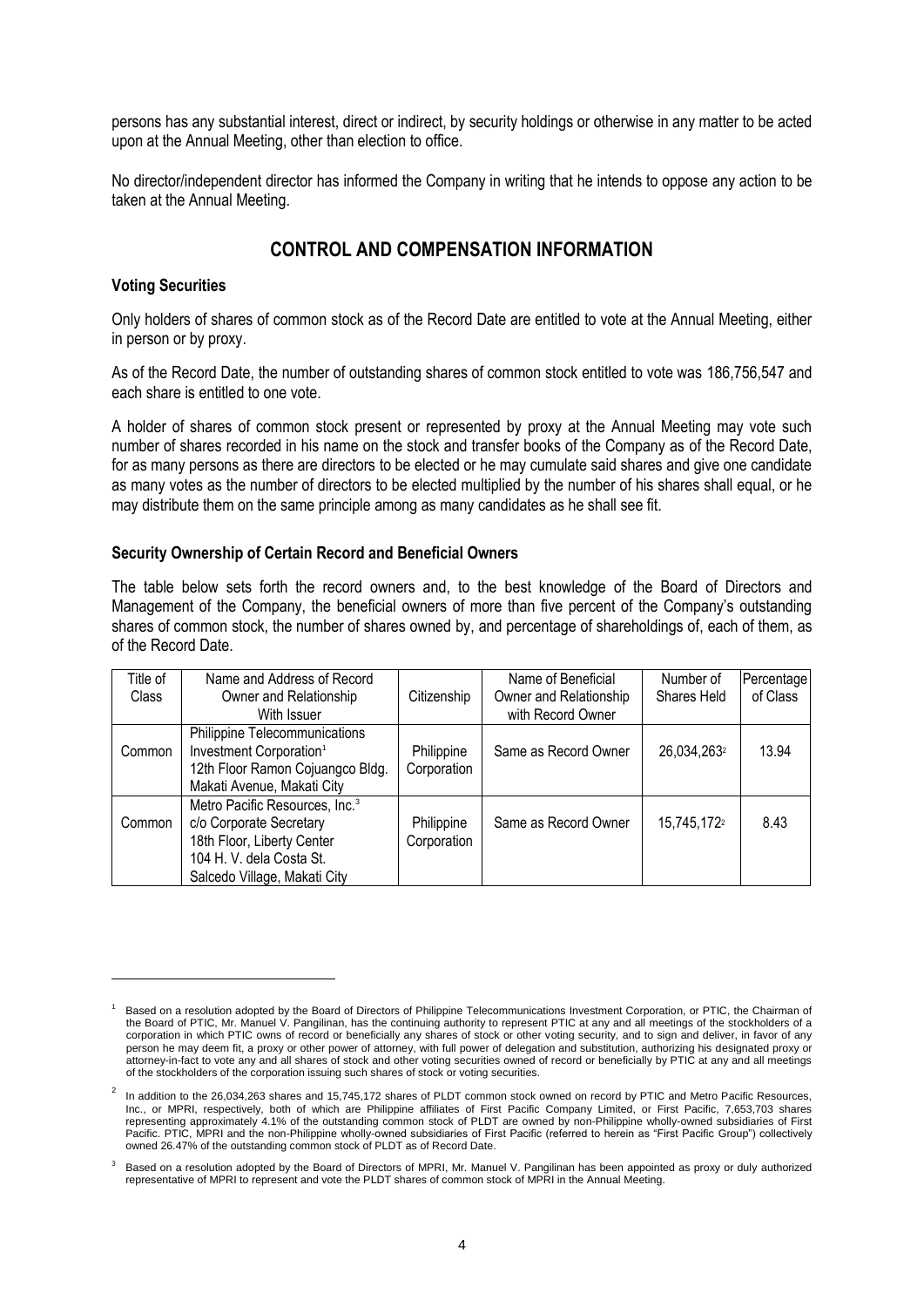| Common | NTT Communications Corporation4<br>1-1-6 Uchisaiwai-cho<br>1-Chome, Chiyoda-ku<br>Tokyo 100-8019, Japan                                     | Japanese<br>Corporation   | See Footnote 5       | 12,633,487  | 6.76  |
|--------|---------------------------------------------------------------------------------------------------------------------------------------------|---------------------------|----------------------|-------------|-------|
| Common | NTT DoCoMo, Inc. <sup>6</sup><br>41 <sup>st</sup> Floor, Sanno Park Tower<br>2-11-1 Nagata-cho, Chiyoda-ku<br>Tokyo 100-6150, Japan         | Japanese<br>Corporation   | See Footnote 5       | 18,234,8217 | 9.76  |
| Common | Social Security System <sup>8</sup><br><b>SSS Building</b><br>East Avenue, Quezon City                                                      | Philippine<br>Corporation | Same as Record Owner | 5,024,789   | 2.69  |
| Common | PCD Nominee Corporation <sup>10</sup><br>37/F Enterprise Building, Tower I<br>Ayala Ave. cor. Paseo de Roxas<br>St., Makati City            | Philippine<br>Corporation | See Footnote 10      | 50,522,974  | 27.05 |
| Common | J.P. Morgan Asset Holdings (HK)<br>Limited <sup>11</sup><br>(various accounts)<br>20/F Chater House, 8 Connaught<br>Road, Central, Hongkong | HongKong<br>Corporation   | See Footnote 11      | 47,546,685  | 25.46 |

- <sup>4</sup> Based on publicly available information, NTT Communications Corporation, or NTT Communications, is a wholly-owned subsidiary of Nippon Telegraph and Telephone Corporation, or NTT. Based on a certification signed by a duly authorized officer of NTT Communications, Mr. Jun Sawada is authorized to execute for and on behalf of NTT Communications, endorsements, transfers and other matters relating to the PLDT shares of common stock held by NTT Communications.
- 5 In publicly available reports filed by NTT Communications and NTT DoCoMo, Inc., or NTT DoCoMo, it is stated that because of NTT's ownership of all the outstanding capital stock of NTT Communications and a majority of the common stock of NTT DoCoMo, NTT, NTT Communications and NTT DoCoMo may be considered to constitute a "group" within the meaning of Rule 18.1(5)(C) of the Amended Implementing Rules and Regulations of the Philippine Securities Regulation Code. Therefore, each of them may be deemed to have beneficial ownership of the 39,401,561 shares in aggregate held by NTT Communications and NTT DoCoMo, representing 21.10% of the outstanding common stock of PLDT as of the Record Date.
- 6 Based on publicly available information, NTT DoCoMo is a majority-owned and publicly traded subsidiary of NTT. Based on a certification signed by a duly authorized officer of NTT DoCoMo, Mr. Hajime Kii or Mr. Mutsuo Yamamoto is authorized to execute for and on behalf of NTT DoCoMo, endorsements, transfers and other matters relating to the PLDT shares of common stock held by NTT DoCoMo.
- $^7$  The total PLDT shareholdings of NTT DoCoMo is 26,768,074 common shares, of which 18,234,821 are owned on record by NTT DoCoMo, and 8,533,253 are shares underlying American Depositary Shares, collectively representing 14.33% of the outstanding common stock of PLDT as of the Record Date.
- 8 Based on a resolution adopted by the Social Security Commission, or SSC, Mr. Juan B. Santos, Chairman of the SSC, has been authorized to sign the proxy constituting the lawful attorney/proxy of the Social Security System, or SSS, with full power to represent and yote the PLDT shares of common stock of SSS in the Annual Meeting.
- $9$  The total PLDT shareholdings of SSS is 10,530,618 shares, of which 5,024,789 are owned on record by SSS and 5,505,829 shares are held on record by PCD Nominee Corporation, collectively representing 5.64% of the outstanding common stock of PLDT as of the Record Date.
- <sup>10</sup> PCD Nominee Corporation, or PCD, is the registered owner of shares held by participants in the Philippine Depository and Trust Co., or PDTC, a private company organized to implement an automated book entry system of handling securities transactions in the Philippines. Under the PDTC procedures, when an issuer of a PDTC-eligible issue will hold a stockholders' meeting, the PDTC will execute a pro-forma proxy in favor of its participants for the total number of shares in their respective principal securities account as well as for the total number of shares in their client securities account. For the shares held in the principal securities account, the participant concerned is appointed as proxy with full voting rights and powers as registered owner of such shares. For the shares held in the client securities account, the participant concerned is appointed as proxy, with the obligation to constitute a sub-proxy in favor of its clients with full voting and other rights for the number of shares beneficially owned by such clients. Based on available information, none of the owners of the PLDT common shares registered under the name of PCD, owned more than 5% of PLDT's outstanding common stock as of the Record Date, except The Hongkong and Shanghai<br>Banking Corp | td -Clients which owned approximately 13.84% of PLDT's outstanding common stock as o Banking Corp. Ltd.–Clients, which owned approximately 13.84% of PLDT's outstanding common stock as of such date. knowledge if any beneficial owner of the shares under The Hongkong and Shanghai Banking Corp. Ltd.–Clients owned more than 5% of PLDT's outstanding common stock as of the Record Date.

The PCD account also includes 5,505,829 shares of PLDT common stock beneficially owned by the SSS.

<sup>11</sup> JPMorgan Asset Holdings (HK) Limited holds shares as nominee of JPMorgan Chase Bank, successor depositary under the Common Stock Deposit Agreement, dated October 14, 1994, as amended on February 10, 2003, between JPMorgan Chase Bank and the holders of American Depositary Receipts, or ADRs, evidencing American Depositary Shares, or ADSs, representing shares of common stock of PLDT (the "Deposit Agreement"). Under the Deposit Agreement, if the depositary does not receive voting instructions from a holder of ADRs, such holder will be deemed to have instructed the depositary to provide a discretionary proxy to a person designated by PLDT for the purpose of exercising the voting rights pertaining to the shares of common stock represented by such holder of ADRs, except that no discretionary proxy will be given with respect to any matter as to which substantial opposition exists or which materially and adversely affects the rights of the holders of such ADRs.

This account also includes 8,533,253 shares of PLDT common stock underlying ADS beneficially owned by NTT DoCoMo, and 13,525,292 shares of PLDT common stock underlying ADSs beneficially owned by Lazard Asset Management LLC, or LAMLLC.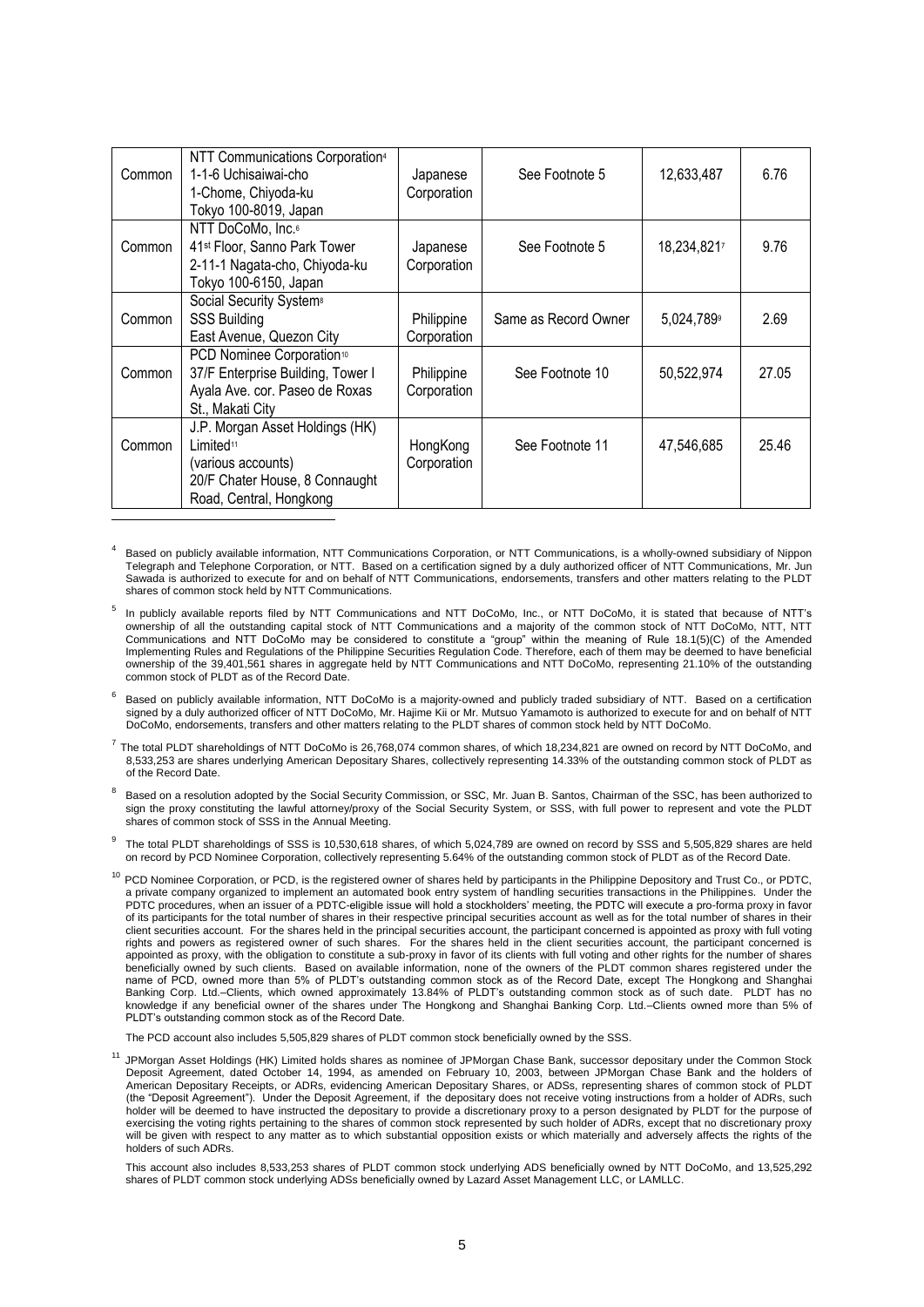|        |                                                     | Delaware    |              |            |      |
|--------|-----------------------------------------------------|-------------|--------------|------------|------|
| Common | $\sim$<br>Lazard Asset Management LLC <sup>12</sup> | Corporation | See Footnote | 13,525,292 | 7.24 |

Except as stated above and in the related footnotes, the Board of Directors and Management of the Company have no knowledge of any other person who, as of the Record Date, was directly or indirectly the beneficial owner of, or who has voting power or investment power with respect to, shares comprising more than five percent of the Company's outstanding common stock.

#### **Change in Control**

1

There has been no change in control of the Company since the beginning of 2010 and the Company is not aware of any existing or pending transaction which may result in such a change in control.

#### **Security Ownership of Directors and Key Officers**

The table below sets forth the number of shares of PLDT common and preferred stock owned of record and/or beneficially by the directors/independent directors, Chief Executive Officer and key officers of the Company, and the percentage of shareholdings of each, as of the Record Date.

| Title of     | Name & Address of                | Citizenship | <b>Amount and Nature of</b> |                             | Percentage |
|--------------|----------------------------------|-------------|-----------------------------|-----------------------------|------------|
| <b>Class</b> | <b>Beneficial Owner</b>          |             |                             | <b>Beneficial Ownership</b> | Of Class   |
| Common       | Manuel V. Pangilinan             | Filipino    | 232,450                     | Direct                      | 0.124467   |
|              | Chairman of the Board            |             | 1,000                       | Indirect                    | 0.000535   |
|              | 7/F Ramon Cojuangco Bldg.        |             |                             |                             |            |
| Preferred    | Makati Avenue, Makati City       |             | 360                         | <b>Direct</b>               | 0.000051   |
| Common       | Napoleon L. Nazareno             | Filipino    | 6,427                       | <b>Direct</b>               | 0.003441   |
|              | <b>Director</b>                  |             | 13,500                      | Indirect                    | 0.007229   |
|              | President and CEO                |             |                             |                             |            |
| Preferred    | 7/F Ramon Cojuangco Bldg.        |             | 495                         | <b>Direct</b>               | 0.000070   |
|              | Makati Avenue, Makati City       |             |                             |                             |            |
| Common       | Helen Y. Dee                     | Filipino    | 98                          | <b>Direct</b>               | 0.000052   |
|              | <b>Director</b>                  |             |                             |                             |            |
| Preferred    | 3/F Grepalife Bldg.              |             | 180                         | <b>Direct</b>               | 0.000025   |
|              | Sen. Gil Puyat Ave., Makati City |             |                             |                             |            |
| Common       | Ray C. Espinosa                  | Filipino    | 13,043                      | <b>Direct</b>               | 0.006984   |
|              | <b>Director</b>                  |             | 5,700                       | Indirect                    | 0.003052   |
|              | Regulatory Affairs and Policies  |             |                             |                             |            |
| Preferred    | Group                            |             |                             |                             |            |
|              | 16/F Locsin Bldg., Ayala Avenue  |             |                             |                             |            |
|              | cor. Makati Avenue, Makati City  |             |                             |                             |            |
| Common       | Tatsu Kono                       | Japanese    | 100                         | Direct                      | 0.000054   |
|              | Director                         |             |                             |                             |            |
| Preferred    | 6/F Ramon Cojuangco Building     |             |                             |                             |            |
|              | Makati Avenue, Makati City       |             |                             |                             |            |
| Common       | Bienvenido F. Nebres             | Filipino    | 2                           | <b>Direct</b>               | 0.000001   |
|              | Independent Director             |             |                             |                             |            |
| Preferred    | Ateneo de Manila University      |             |                             |                             |            |
|              | 2/F Xavier Hall, Loyola Heights  |             |                             |                             |            |
|              | Quezon City                      |             |                             |                             |            |

<sup>&</sup>lt;sup>12</sup> According to the Schedule 13G/A of LAMLLC filed with the U.S. Securities and Exchange Commission on February 11, 2011 and SEC Form 18-AS filed with the Philippine SEC on February 15, 2011, LAMLLC, as an investment adviser, beneficially owned 13,525,292 shares of PLDT common stock. LAMLLC confirmed that all the 13,525,292 shares of PLDT common stock are underlying ADSs.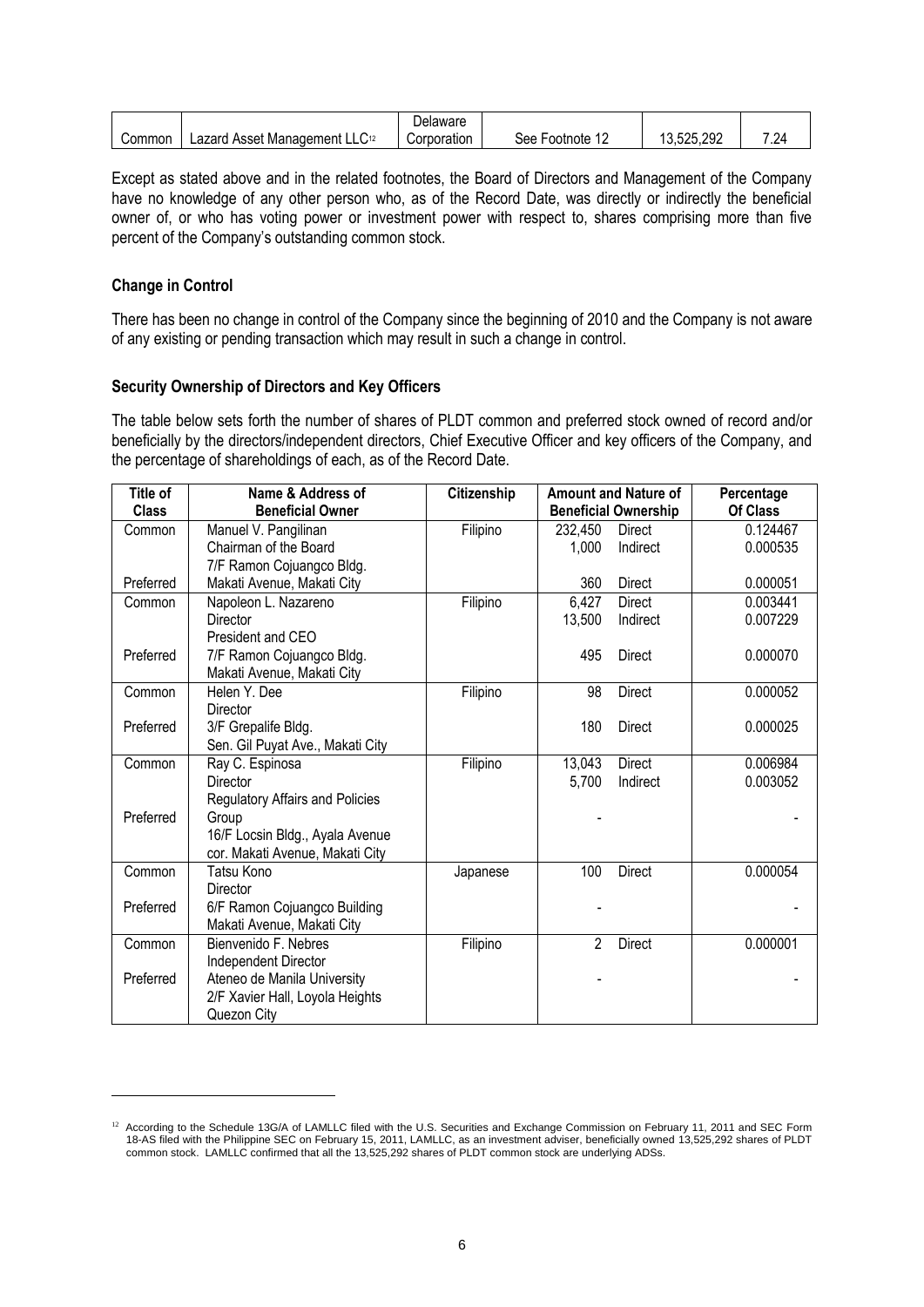| Common    | Takashi Ooi                                  | Japanese | 1              | <b>Direct</b> | 0.000001 |
|-----------|----------------------------------------------|----------|----------------|---------------|----------|
|           | Director                                     |          |                |               |          |
| Preferred | <b>Granpark Tower</b>                        |          |                |               |          |
|           | 3-4-1 Shibaura Minato-ku                     |          |                |               |          |
|           | Tokyo 108-8118, Japan                        |          |                |               |          |
| Common    | Oscar S. Reyes                               | Filipino | 1              | <b>Direct</b> | 0.000001 |
|           | Director                                     |          |                |               |          |
| Preferred | 12/F Lopez Building                          |          | 360            | <b>Direct</b> | 0.000051 |
|           | Meralco Compound                             |          |                |               |          |
|           | Ortigas Avenue, Pasig City                   |          |                |               |          |
| Common    | Pedro E. Roxas                               | Filipino | 21             | <b>Direct</b> | 0.000011 |
|           | Independent Director                         |          |                |               |          |
| Preferred | 7/F Cacho-Gonzales Bldg.                     |          | 540            | Direct        | 0.000076 |
|           | 101 Aguirre St., Legaspi Village             |          |                |               |          |
|           | Makati City                                  |          |                |               |          |
| Common    | Juan B. Santos                               | Filipino | $\overline{2}$ | <b>Direct</b> | 0.000001 |
|           | Director                                     |          |                |               |          |
| Preferred | 12/F SSS Building                            |          | 360            | <b>Direct</b> | 0.000051 |
|           |                                              |          |                |               |          |
|           | Ayala Avenue cor. Herrera St.<br>Makati City |          |                |               |          |
|           |                                              |          |                | <b>Direct</b> |          |
| Common    | <b>Tony Tan Caktiong</b>                     | Filipino | 1              |               | 0.000001 |
|           | Director                                     |          |                |               |          |
| Preferred | 10/F Jollibee Plaza                          |          | 50             | <b>Direct</b> | 0.000007 |
|           | Emerald Avenue, Ortigas Center               |          |                |               |          |
|           | Pasig City                                   |          |                |               |          |
| Common    | Alfred V. Ty                                 |          | 1              | Direct        | 0.000001 |
|           | Independent Director                         | Filipino |                |               |          |
| Preferred | 20/F GT Tower                                |          |                |               |          |
|           | Ayala Avenue, Makati City                    |          |                |               |          |
| Common    | Ma. Lourdes C. Rausa-Chan                    | Filipino | 39             | <b>Direct</b> | 0.000021 |
|           | Director                                     |          | 660            | Indirect      | 0.000353 |
|           | Corporate Secretary, Chief                   |          |                |               |          |
| Preferred | Governance Officer and                       |          | 350            | <b>Direct</b> | 0.000050 |
|           | Senior Vice President                        |          |                |               |          |
|           | Corporate Affairs & Legal Services           |          |                |               |          |
|           | 9/F PLDT MGO Building                        |          |                |               |          |
|           | Legaspi St. cor. Dela Rosa St.               |          |                |               |          |
|           | Makati City                                  |          |                |               |          |
| Common    | Anabelle L. Chua                             | Filipino | 11,258         | <b>Direct</b> | 0.006028 |
|           | <b>Treasurer and Senior Vice President</b>   |          | 2,620          | Indirect      | 0.001403 |
|           | Corporate Finance and Treasury               |          |                |               |          |
| Preferred | 26/F Smart Tower                             |          |                |               |          |
|           | Ayala Avenue, Makati City                    |          |                |               |          |
| Common    | Ernesto R. Alberto                           | Filipino | 10,500         | Indirect      | 0.005622 |
|           | Senior Vice President                        |          |                |               |          |
| Preferred | <b>Customer Sales &amp; Marketing Group</b>  |          |                |               |          |
|           | 7/F Ramon Cojuangco Bldg.                    |          |                |               |          |
|           | Makati Avenue, Makati City                   |          |                |               |          |
| Common    | Rene G. Bañez                                | Filipino | 1              | <b>Direct</b> | 0.000001 |
|           | Senior Vice President                        |          |                |               |          |
| Preferred | Supply Chain, Asset Protection               |          | 540            | <b>Direct</b> | 0.000076 |
|           | and Management Group                         |          |                |               |          |
|           | 6/F Ramon Cojuangco Bldg.                    |          |                |               |          |
|           | Makati Avenue, Makati City                   |          |                |               |          |
| Common    | Jun R. Florencio                             | Filipino | 15             | <b>Direct</b> | 0.000008 |
|           | Senior Vice President                        |          |                |               |          |
| Preferred | Internal Audit and Fraud Risk                |          | 530            | <b>Direct</b> | 0.000075 |
|           | Management                                   |          |                |               |          |
|           |                                              |          |                |               |          |
|           | 6/F MGO, Legaspi St.<br>Makati City          |          |                |               |          |
|           |                                              |          |                |               |          |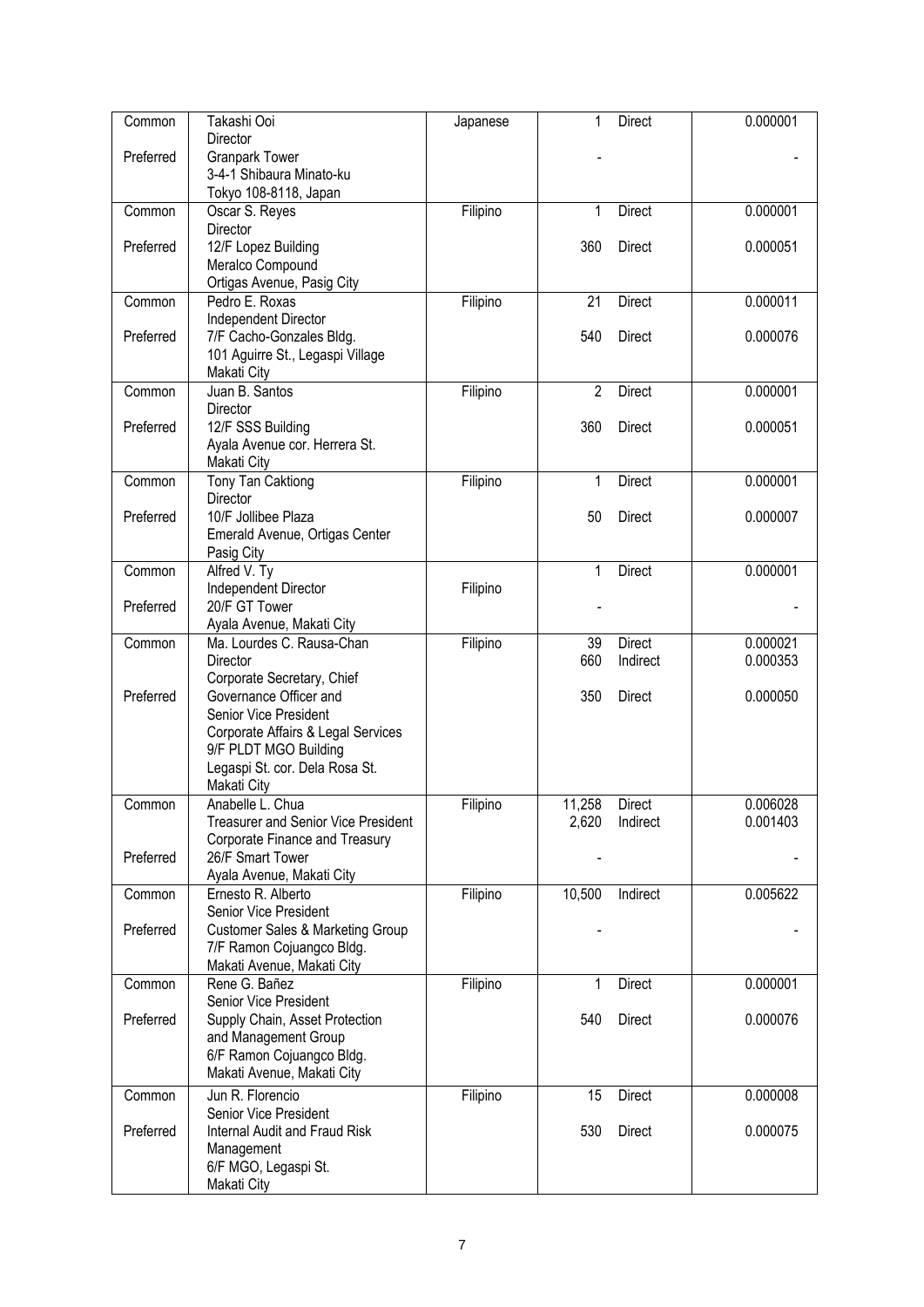| Common    | Menardo G. Jimenez, Jr.<br>Senior Vice President | Filipino | 22      | <b>Direct</b> | 0.000012 |
|-----------|--------------------------------------------------|----------|---------|---------------|----------|
| Preferred | Human Resources                                  |          |         |               |          |
|           | <b>Business Transformation Office</b>            |          |         |               |          |
|           | 6/F Ramon Cojuangco Bldg.                        |          |         |               |          |
|           | Makati Avenue, Makati City                       |          |         |               |          |
| Common    | George N. Lim                                    | Filipino | 5,256   | Direct        | 0.002814 |
|           | Senior Vice President                            |          | 100     | Indirect      | 0.000054 |
|           | <b>Network Services Assurance</b>                |          |         |               |          |
| Preferred | <b>Business Transformation Office</b>            |          | 360     | Direct        | 0.000051 |
|           | Network Team                                     |          |         |               |          |
|           | 6/F Ramon Cojuangco Bldg.                        |          |         |               |          |
|           | Makati Avenue, Makati City                       |          |         |               |          |
| Common    | Claro Carmelo P. Ramirez                         | Filipino | 11,500  | <b>Direct</b> | 0.006158 |
|           | Senior Vice President                            |          |         |               |          |
| Preferred | Office of the President & CEO                    |          |         |               |          |
|           | 7/F Ramon Cojuangco Bldg.                        |          |         |               |          |
|           | Makati Avenue, Makati City                       |          |         |               |          |
| Common    | June Cheryl A. Cabal                             | Filipino |         |               |          |
|           | <b>First Vice President</b>                      |          |         |               |          |
| Preferred | Financial Reporting and Controllership           |          |         |               |          |
|           | 11/F Ramon Cojuangco Bldg.                       |          |         |               |          |
|           | Makati Avenue, Makati City                       |          |         |               |          |
| Common    | Key Officers and Directors                       |          | 280,238 | <b>Direct</b> | 0.150055 |
|           | (as a group)                                     |          | 34,080  | Indirect      | 0.018248 |
| Preferred |                                                  |          | 4,125   | Direct        | 0.000584 |

Except for the shareholdings reported above, the Company has not received from any of the abovenamed directors/independent directors, Chief Executive Officer and key officers of the Company, any statement of ownership, whether of record or beneficially, of more than five percent of the Company's outstanding common stock as of the Record Date.

#### **Directors and Officers**

#### **Term of Office**

-

Each director of the Company holds office until the annual meeting of stockholders held next after his election and his successor shall have been elected and qualified, except in case of death, resignation, disqualification or removal from office. The term of office of the officers is coterminous with that of the Board of Directors that elected or appointed them.

In accordance with the Company's By-Laws, written nominations for election of directors including independent directors were submitted by certain stockholders to the Board of Directors through the President and Corporate Secretary at the Company's principal place of business at least sixty working days before the date of the Annual Meeting.<sup>13</sup>

All of the following incumbent directors/independent directors have been nominated for re-election as such at the Annual Meeting:

<sup>13</sup> Nominations for election of independent directors were made by various individuals and corporate stockholders including Mr. Alfredo B. Carrera, Mr. Celso T. Dimarucut, Ms. Ma. Criselda B. Guhit, Mr. Leo I. Posadas and Mr. Danny Y. Yu, Philippine Telecommunications Investment Corporation (PTIC), Metro Pacific Resources, Inc. (MPRI) and NTT Communications Corporation (NTT Communications). nomination letters submitted by PTIC and MPRI were signed by Mr. Manuel V. Pangilinan. The nomination letter submitted by NTT Communications was signed by its authorized representative, Mr. Jun Sawada. The above mentioned individual and corporate stockholders have no material business or other relationship or affiliation with any of the nominees for election as independent directors.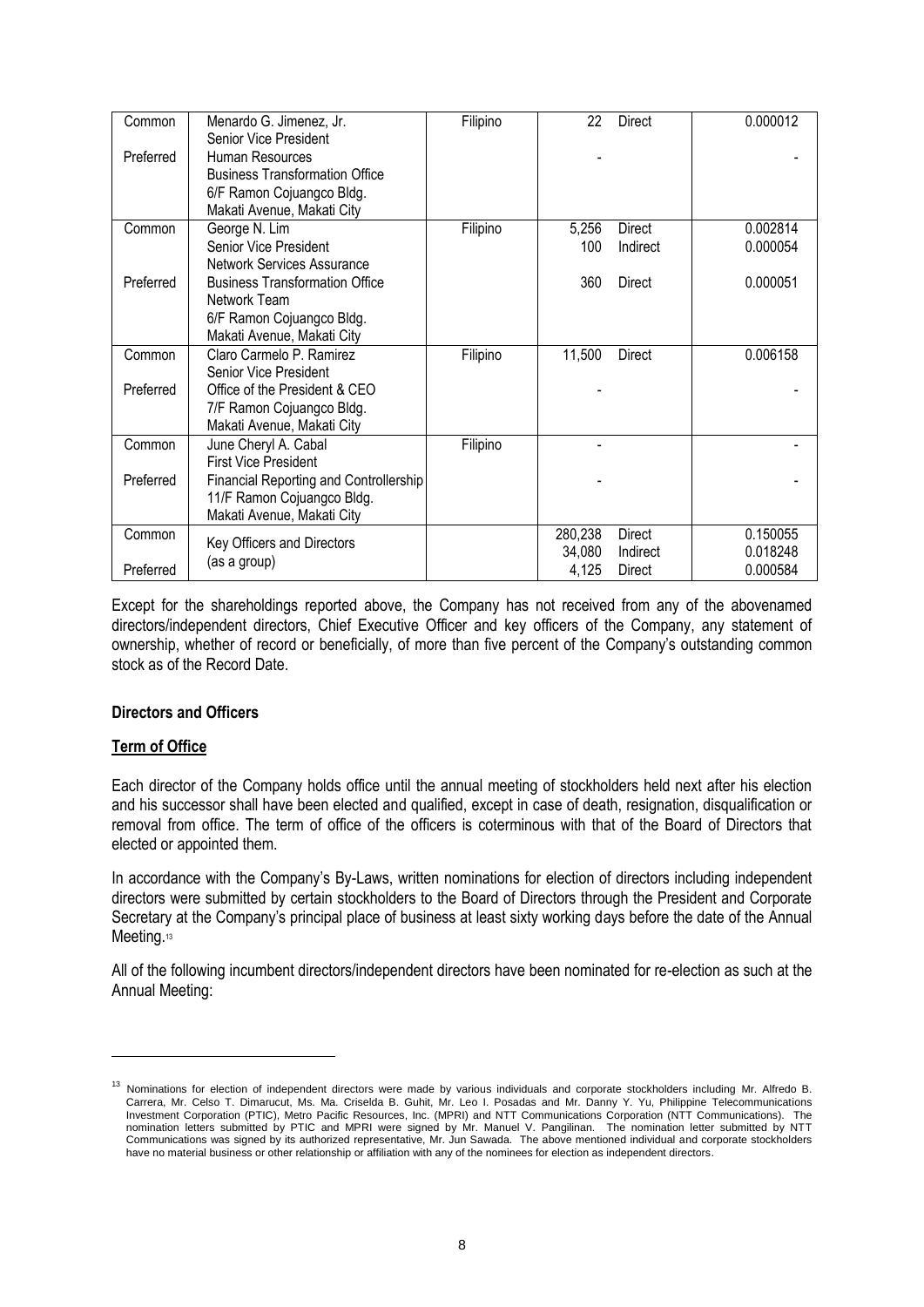| <b>Directors</b>                                                                                                                                                                                   | <b>Independent Directors</b>                           |
|----------------------------------------------------------------------------------------------------------------------------------------------------------------------------------------------------|--------------------------------------------------------|
| Helen Y. Dee<br>Ray C. Espinosa<br>Tatsu Kono<br>Napoleon L. Nazareno<br>Takashi Ooi<br>Manuel V. Pangilinan<br>Ma. Lourdes C. Rausa-Chan<br>Oscar S. Reyes<br>Juan B. Santos<br>Tony Tan Caktiong | Bienvenido F. Nebres<br>Pedro E. Roxas<br>Alfred V. Ty |

The Governance and Nomination Committee of the Board of Directors of the Company composed of Mr. Manuel V. Pangilinan as Chairman, Mr. Tatsu Kono as member, Rev. Fr. Bienvenido F. Nebres, Mr. Pedro E. Roxas and Mr. Alfred V. Ty as independent members, Former Chief Justice Artemio V. Panganiban as independent nonvoting member, and Ms. Ma. Lourdes C. Rausa-Chan and Mr. Menardo G. Jimenez, Jr. as non-voting members, has determined that each of the incumbent directors/independent directors who have been nominated for reelection as such at the Annual Meeting, possesses all of the qualifications and has none of the disqualifications for directorship set out in the Company's By-Laws and Manual on Corporate Governance. In addition, the Governance and Nomination Committee has determined that each of the incumbent independent directors who have been nominated for re-election as such at the Annual Meeting meets the independence criteria set out in SRC Rule 38, the Company's By-Laws and Manual on Corporate Governance, and other standards set by the Governance and Nomination Committee. In general, they are not officers or employees of the Company or any of its subsidiaries, and they are free from any business or other relationships with the Company or any of its subsidiaries which could, or could reasonably be perceived to, materially interfere with the exercise of their independent judgment in carrying out their responsibilities as independent directors. Each of them has submitted a Certificate of Qualification as required by the Securities and Exchange Commission pursuant to its Notice dated October 20, 2006.

#### **Background Information**

The following sets forth the background information of the nominees for election as directors/independent directors and officers, which includes their respective business experiences for at least the past five (5) years.

#### **A. Directors**

1. Mr. Manuel V. Pangilinan, 64 years old, has been a director of PLDT since November 24, 1998. He was appointed as Chairman of the Board of PLDT after serving as its President and Chief Executive Officer from November 1998 to February 2004. He is the Chairman of the Governance and Nomination and Technology Strategy Committees of the Board of Directors of PLDT. He also serves as Chairman of Smart Communications, Inc. ("**Smart")**, PLDT Communications and Energy Ventures, Inc. ("**PCEV**"), ePLDT, Inc. ("**ePLDT**"), SPi Technologies, Inc., SPi CRM, Inc., Metro Pacific Investments Corporation, Landco Pacific Corporation, Maynilad Water Services, Inc., Philex Mining Corporation, Manila North Tollways Corporation, Medical Doctors, Inc. (Makati Medical Center), Colinas Verdes, Inc. (Cardinal Santos Medical Center), Davao Doctors, Inc. and Our Lady of Lourdes Hospital. He is also a director and the President and Chief Executive Officer of Manila Electric Company (Meralco).

Mr. Pangilinan founded First Pacific Company Limited in 1981 and served as Managing Director until 1999. He was appointed as Executive Chairman until June 2003, when he was named as Chief Executive Officer and Managing Director. He also holds the position of President Commissioner of P.T. Indofood Sukses Makmur Tbk, the largest food company in Indonesia.

Outside the First Pacific Group, Mr. Pangilinan is the Chairman of the Board of Trustees of San Beda College, PLDT-Smart Foundation, Inc., the Hongkong Bayanihan Trust and the Philippine Business for Social Progress, the Vice Chairman of the Foundation for Crime Prevention, a private sector group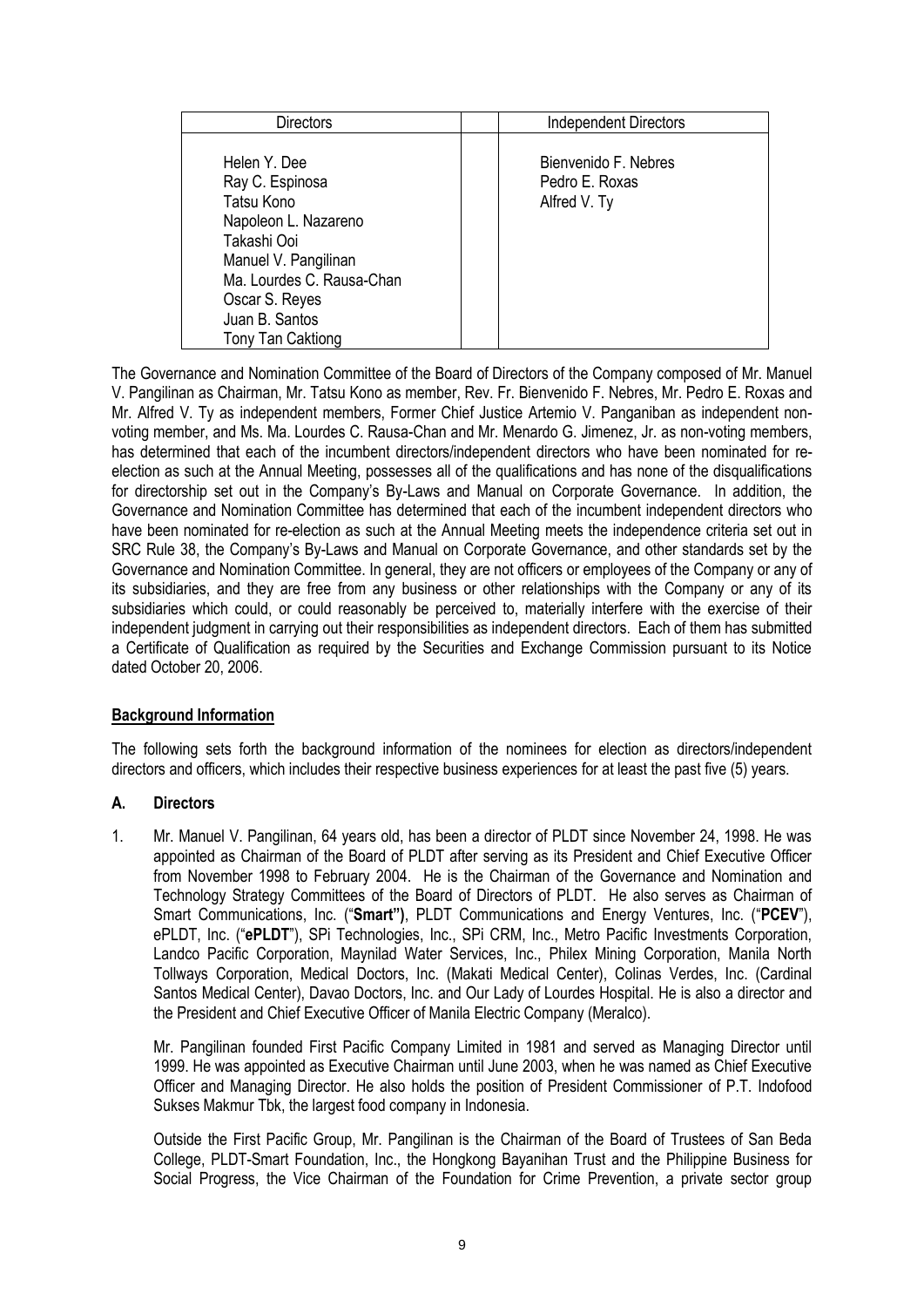organized to assist the government with crime prevention, and a member of the Board of Trustees of Caritas Manila and Radio Veritas-Global Broadcasting Systems, Inc. In February 2007, he was named the President of the Samahang Basketbol ng Pilipinas (SBP), a newly formed national sport association for basketball, and effective January 2009, he assumed the chairmanship of the Amateur Boxing Association of the Philippines (ABAP), the governing body of amateur boxers in the country. In 2011, he was appointed a member of the ASEAN Business Advisory Council by the Office of the President of the Philippines.

Mr. Pangilinan has received numerous prestigious awards including the Ten Outstanding Young Men of the Philippines (TOYM) Award for International Finance (1983), the President Pamana ng Pilipino Award by the Office of the President of the Philippines (1996), Honorary Doctorate in Humanities by the San Beda College (2002), Best CEO in the Philippines by Institutional Investor (2004), CEO of the Year (Philippines) by Biz News Asia (2004), People of the Year by People Asia Magazine (2004), Distinguished World Class Businessman Award by the Association of Makati Industries, Inc. (2005), Management Man of the Year by the Management Association of the Philippines (2005), Order of Lakandula (Rank of a Komandante) by the Office of the President of the Philippines (2006), Honorary Doctorate in Humanities by the Xavier University (2007), and Global Filipino Executive of the Year (Asia CEO Awards 2010). He was also voted as Corporate Executive Officer of the Year (Philippines), Best Executive (Philippines) at the 2007 and 2008 Best-Managed Companies and Corporate Governance Polls conducted by Asia Money.

Mr. Pangilinan graduated cum laude from the Ateneo de Manila University, with a Bachelor of Arts Degree in Economics. He received his Master's Degree in Business Administration from Wharton School of Finance & Commerce at the University of Pennsylvania.

2. Mr. Napoleon L. Nazareno, 61 years old, has been a director of PLDT since November 24, 1998 and is a member of the Technology Strategy Committee of the Board of Directors of PLDT. He was appointed as President and Chief Executive Officer of PLDT on February 19, 2004 and is concurrently the President and Chief Executive Officer of Smart, PCEV and Connectivity Unlimited Resources Enterprise, Inc., positions he has held since January 2000, November 2004 and April 2008, respectively. He also serves as Chairman of several subsidiaries of Smart including Wolfpac Mobile, Inc., Smart Broadband, Inc., I-CONTACTS Corporation. His other directorships include Mabuhay Satellite Corporation where he is Chairman, President and Chief Executive Officer, ACeS Philippines Cellular Satellite Corporation where he is also the President, PLDT Global Corporation, ePLDT, Inc., SPi Technologies, Inc., SPi CRM Inc. and Manila Electric Company. He is a non-executive director of First Pacific Company Limited.

Mr. Nazareno's business experience spans several countries in over 30 years and his exposure cuts across a broad range of industries, namely, packaging, bottling, petrochemicals, real estate and, in the last decade, telecommunications and information technology. In 1981, he started a successful career in the international firm Akerlund & Rausing, occupying senior management to top level positions and, in 1989, became the President and Chief Executive Officer of Akerlund & Rausing (Phils.), Inc. In August 1995, he moved to Metro Pacific Corporation where he served as President and Chief Executive Officer until December 1999.

In November 2004, Mr. Nazareno was appointed by President Gloria Macapagal-Arroyo as Private Sector Representative of the Public-Private Sector Task Force for the Development of Globally Competitive Philippine Service Industries. In February 2006, he became part of the Private Sector Advisory Board of the Commission on Information and Communications Technology (CITC), under the Office of the President of the Philippines. Mr. Nazareno is also a board member of the GSM Association Worldwide and a director of the Wireless Applications Community (WAC), an international alliance of telecommunications companies. He is also the Chairman of the Board of Trustees and Governors of Asian Institute of Management, member of the Council of Advisors of the DLSU-Graduate School of Business and Philippine-Thailand Business Council, among others. He was voted Corporate Executive Officer of the Year (Philippines) for three consecutive years at the 2004, 2005 and 2006 Best-Managed Companies and Corporate Governance Polls conducted by Asiamoney.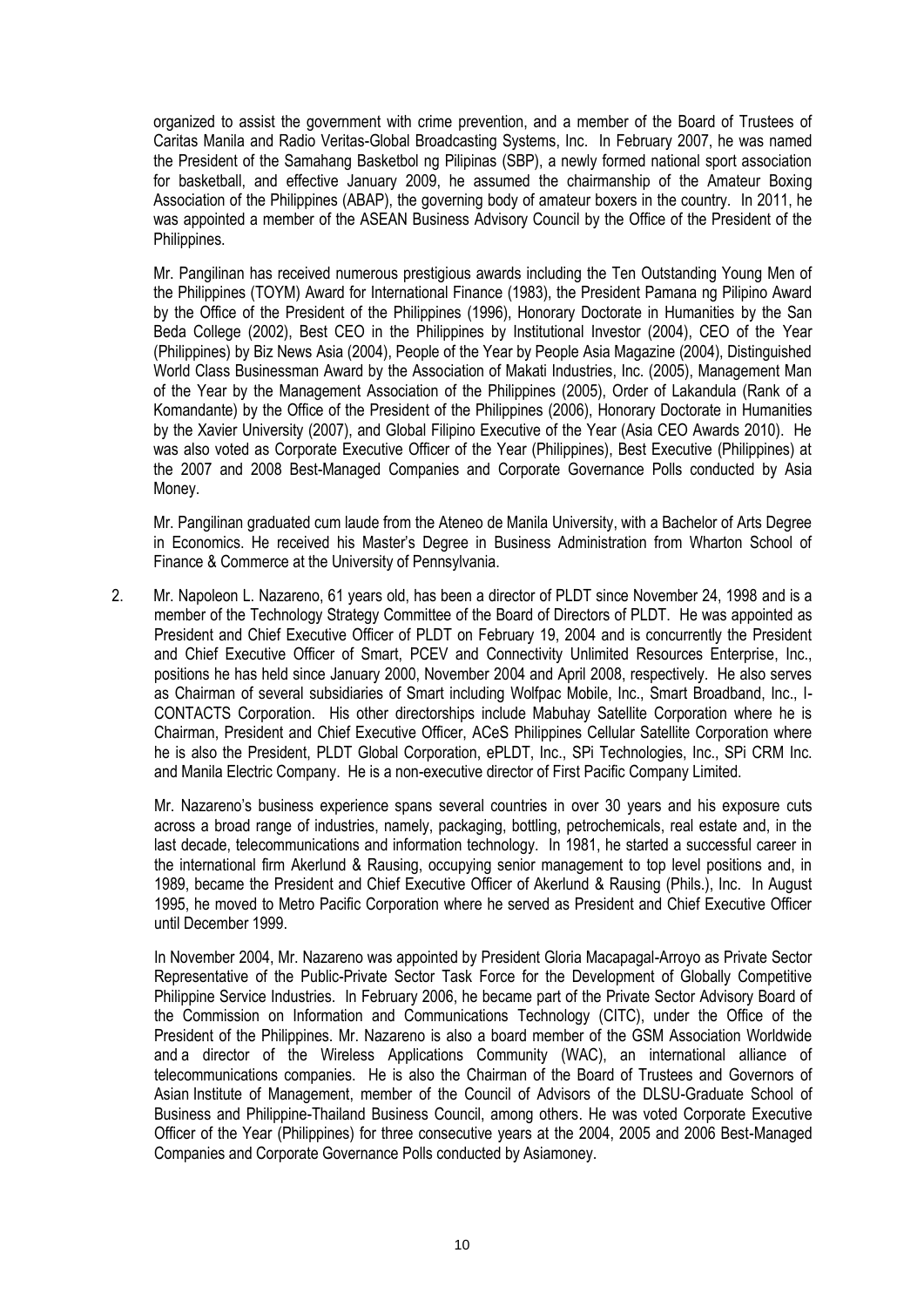Mr. Nazareno received his Master's Degree in Business Management from the Asian Institute of Management and completed the INSEAD Executive Program of the European Institute of Business Administration in Fountainbleu, France.

- 3. Ms. Helen Y. Dee, 67 years old, has been a director of PLDT since June 18, 1986. She is the Chairman or a director of several companies engaged in the banking, insurance and real property businesses and the President and/or Chief Executive Officer of GPL Holdings, Inc., House of Investments, Inc., Grepalife Asset Management Corporation, Grepalife Fixed Income Fund Corporation and Chairperson of Rizal Commercial Banking Corporation, RCBC Savings Bank and Malayan Insurance Company. Ms. Dee received her Master's Degree in Business Administration from De La Salle University.
- 4. Atty. Ray C. Espinosa, 55 years old, has been a director of PLDT since November 24, 1998. He is the Head of the Regulatory Affairs and Policies Group of PLDT since March 2008. He also serves as the President and Chief Executive Officer of MediaQuest Holdings, Inc., ABC Development Corporation (TV5), Mediascape, Inc. (Cignal TV), Nation Broadcasting Corporation and other subsidiaries of MediaQuest Holdings, Inc. and is the Vice Chairman of Philweb Corporation and the Board of Trustees of the PLDT Beneficial Trust Fund. He is a director of several companies engaged in electricity, mining, other public utility and media businesses.

Atty. Espinosa served as President and Chief Executive Officer of ePLDT, Inc. from August 21, 2000 until April 15, 2010. Prior to joining PLDT, he was a partner and member of the Executive Committee of the law firm Sycip Salazar Hernandez & Gatmaitan until June 2000. He topped the Philippine Bar examination in 1982 after graduating Salutatorian of Law Class 1982 from the Ateneo de Manila University and received his Master of Laws Degree from the University of Michigan Law School.

- 5. Mr. Tatsu Kono, 58 years old, has been a director of PLDT since March 28, 2006. He is a member of the Governance and Nomination, Executive Compensation and Technology Strategy Committees and advisor to the Audit Committee of the Board of Directors of PLDT. He is also the Chief Operating Advisor of PLDT. He joined NTT DoCoMo in 2000 and served as Executive Director of the Global Investment Group. In 2001, he was appointed as a member of the Board of Directors and Vice President In-Charge for Sales and Marketing of KG Telecom. He has been a Managing Director of Corporate Sales Department, Corporate Marketing Division of NTT DoCoMo since 2003. Prior to that, he occupied various management positions in Kokusai Denshin Denwa Co., Ltd. (KDD). Mr. Kono received his Bachelor of Law Degree from the Waseda University.
- 6. Rev. Fr. Bienvenido F. Nebres, S.J., 71 years old, has been a director of PLDT since November 24, 1998. He is the Chairman of the Audit Committee and a member of the Governance and Nomination and Executive Compensation Committees of the Board of Directors of PLDT. He is the President and a member of the Board of Trustees of the Ateneo de Manila University, the Chairman of the Board of Trustees of the Center for Leadership and Change, Inc., the Vice Chairman of the Board of Trustees of the Asian Institute of Management and a member of the Board of Trustees of several private educational institutions including Loyola School of Theology, and Sacred Heart School – Jesuit Cebu City. He is also a member of the Board of Trustees of Manila Observatory and Philippine Institute of Pure and Applied Chemistry. Rev. Fr. Nebres received his Ph.D in Mathematics from the Stanford University.
- 7. Mr. Takashi Ooi, 49 years old, has been a director of PLDT since November 6, 2007. He built his career in Nippon Telegraph and Telephone Corporation and its subsidiaries NTT Communications Corporation (NTT Communications) and NTT America. He is presently the Senior Vice President for Global Business of NTT Communications, in charge of product/service development and global network design/engineering and proposal/installation/delivery of global network and solutions for global multi-national companies. Prior to that, he held management positions in various departments of NTT Communications and served as Vice President for Product Management Global Division of NTT Communications, Director of NTT America and Technical Advisor to Telegent, Inc. Mr. Ooi obtained his Master of Science Degree in Physics and Master of Business Administration Degree from the University of Tokyo and Boston University, respectively.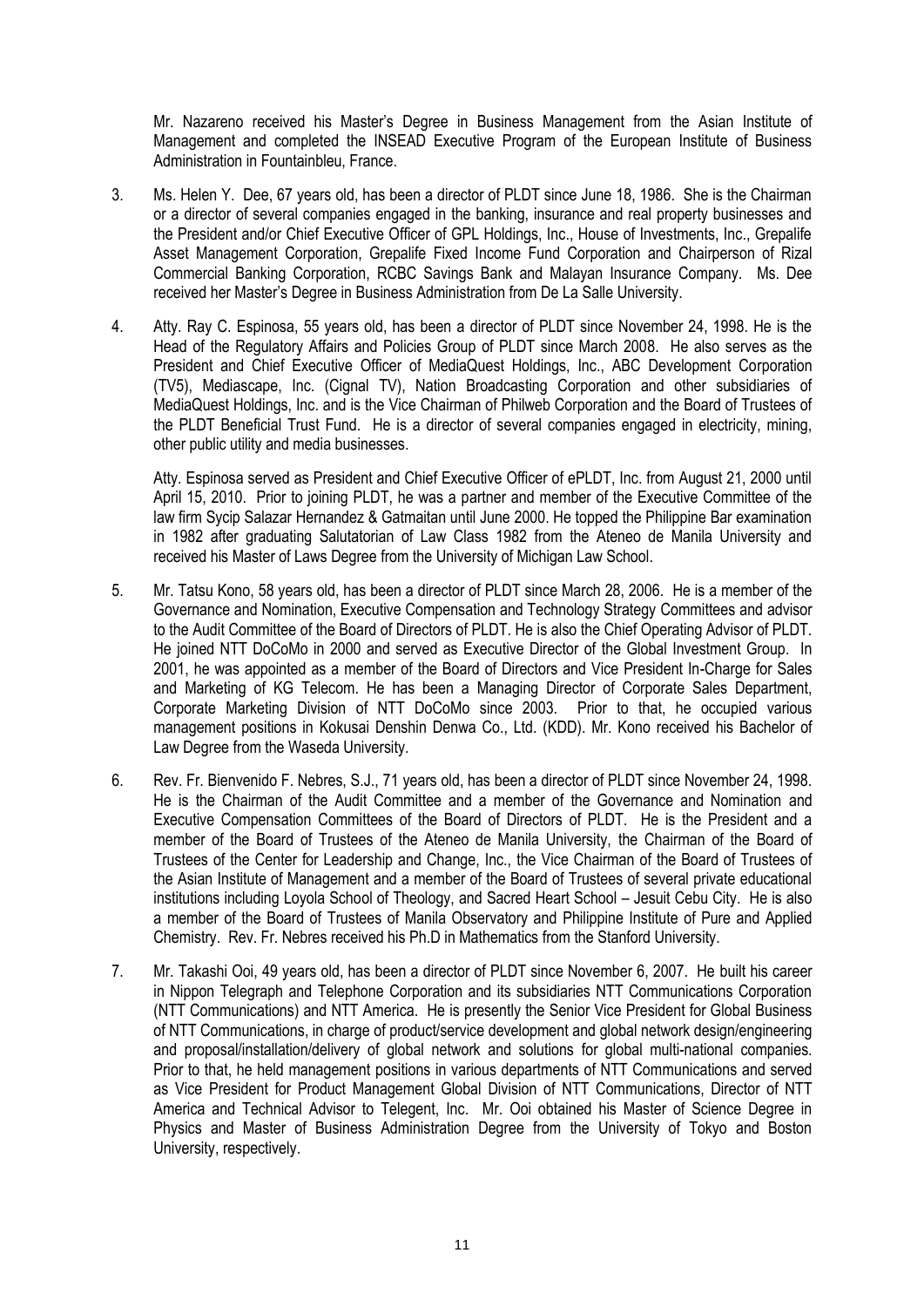8. Mr. Oscar S. Reyes, 65, has been an independent director of PLDT since April 5, 2005. Effective August 2010, his status changed to a regular director in view of his appointment as Senior Executive Vice President and Chief Operating Officer of Meralco. He serves as a member of the Technology Strategy Committee of the Board of Directors of PLDT. He is the Chairman of Link Edge, Inc. and MRL Gold Phils., Inc. and a director/independent director of various public companies and private firms engaged in electricity, banking, energy, financial and business advisory services, manufacturing, mining, shipping, real estate and related activities.

Mr. Reyes was the Country Chairman of the Shell Companies in the Philippines from 1997 to 2001 and concurrently the Managing Director of Shell Philippines Exploration B.V. until 2002. From 2002 to 2004, he was the Senior Management Adviser of Shell Exploration B.V. and from 2002 to 2006, the CEO Adviser of Pilipinas Shell Petroleum Corporation. Mr. Reyes completed the Master in Business Administration Program of the Ateneo Graduate School of Business and the Program in Management Development of Harvard Business School, and holds a Diploma in International Business from the Waterloo Lutheran University, Canada.

- 9. Mr. Pedro E. Roxas, 55 years old, has been a director of PLDT since March 1, 2001. He serves as a member of the Governance and Nomination, Audit and Executive Compensation Committees of the Board of Directors of PLDT. He is the Chairman and/or Chief Executive Officer/President of various business organizations in the fields of agri-business, sugar manufacturing and real estate development including Roxas Holdings Inc., Roxas and Company, Inc., Roxaco Land Corporation, Central Azucarera Don Pedro, Inc., Central Azucarera de la Carlota, Inc., Roxol Bioenergy Corporation, Fuego Land Corporation and Hawaiian Philippine Sugar Company, an independent director of Meralco and BDO Private Bank, and a director of Brightnote Assets Corporation. Mr. Roxas received his Bachelor of Science Degree in Business Administration from the University of Notre Dame, Indiana, U.S.A.
- 10. Mr. Juan B. Santos, 72 years old, has been a director of PLDT since January 25, 2011. He is the Chairman of Social Security Commission, a member of the Board of Directors of Alaska Milk Corporation, First Philippine Holdings Corporation, Grepalife Financials, Inc. Philex Mining Corporation and Zuellig Group, Inc., a member of the Board of Advisors of Coca Cola Bottlers Phils., Inc. and East-West Seeds Co., Inc., a trustee of St. Lukes Medical Center, and a consultant of the Marsman-Drysdale Group of Companies.

Mr. Santos retired as Chief Executive Officer of Nestle Philippines, Inc. (NPI) in 2003 and continued to serve as Chairman of NPI until 2005. Prior to his appointment as President and CEO of NPI, he was CEO of the Nestle Group of Companies in Thailand and Nestle Singapore Pte Ltd. He served as Secretary of Trade and Industry from February 2005 to July 2005. He obtained his Bachelor of Science Degree in Business Administration from Ateneo de Manila University and pursued post graduate studies at the Thunderbird Graduate School of Management in Arizona, USA and Advanced Management Course at IMD in Lausanne, Switzerland.

- 11. Mr. Tony Tan Caktiong, 58 years old, has been a director of PLDT since July 8, 2008. He is the Chairman and Chief Executive Officer of Jollibee Foods Corporation, a leader in the fastfood business, which owns and operates a chain of restaurants nationwide and abroad. He is also the Chairman of Jollibee Foundation, an independent director of First Gen Corporation, a director of Temasek Foundation, and a member of the Board of Trustees of St. Luke's Medical Center. Mr. Tan Caktiong honed his business skills by attending various courses and seminars in several educational institutions such as the Asian Institute of Management, Stanford University (Singapore) and Harvard University.
- 12. Mr. Alfred V. Ty, 43 years old, has been a director of PLDT since June 13, 2006. He serves as a member of the Audit, Governance and Nomination and Executive Compensation Committees of the Board of Directors of PLDT. He is the Vice Chairman of Toyota Motor Philippines Corporation, the Chairman of Lexus Manila, Inc. and Asia Pacific Top Management International Resources, Corp. (Marco Polo Plaza Cebu), the President of Federal Land, Inc., the Corporate Secretary of Metropolitan Bank and Trust Company and Metrobank Foundation, Inc., and a director of Global Business Power Corp. Mr. Ty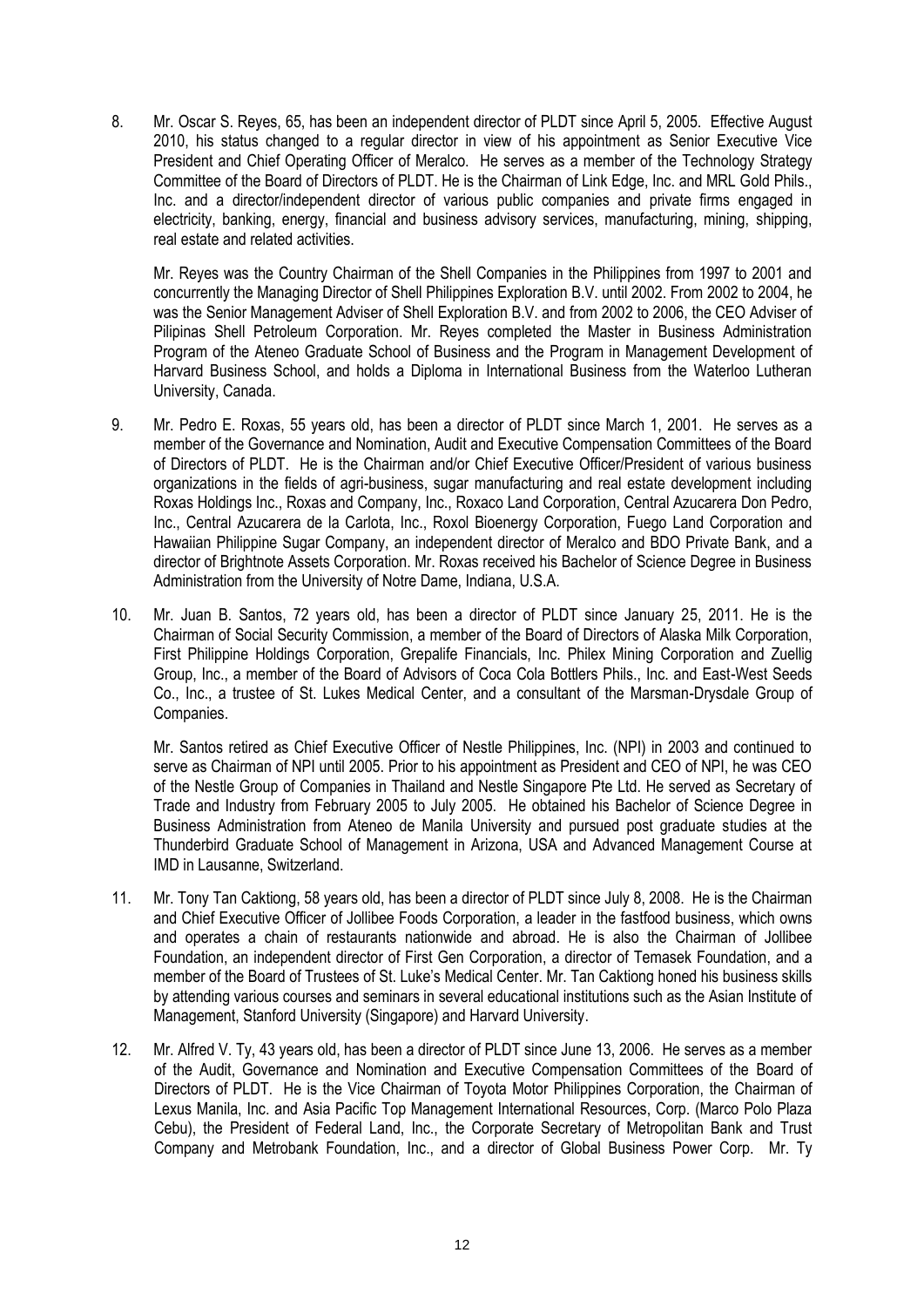received his Bachelor of Science Degree in Business Administration from the University of Southern California.

13. Ms. Ma. Lourdes C. Rausa-Chan, 57 years old, was appointed as director of PLDT on March 29, 2011. She has been serving as Corporate Secretary, Corporate Affairs and Legal Services Head and Chief Governance Officer of PLDT since November 1998, January 1999 and March 2008, respectively. She also serves as Corporate Secretary of PCEV and several subsidiaries of PLDT. Prior to joining PLDT, she was the Group Vice President for Legal Affairs of Metro Pacific Corporation and the Corporate Secretary of some of its subsidiaries. Ms. Rausa-Chan obtained her Bachelor of Arts Degree in Political Science and Bachelor of Laws Degree from the University of the Philippines.

Except for Messrs. Tatsu Kono and Takashi Ooi who are Japanese citizens, all of the other directors/independent directors are Filipino citizens.

| Name of<br><b>Director</b> | <b>Names of Companies</b>                                                                                                                                                                                                                                                                                                                                             |                                                                                                                                                                                                                                                                                                                                                                                                                                                                                                                                                                                                                                                                                                                                                                                                                                                                                                                                                                                                                                                                                                                                                                                                                                   |  |  |  |  |  |
|----------------------------|-----------------------------------------------------------------------------------------------------------------------------------------------------------------------------------------------------------------------------------------------------------------------------------------------------------------------------------------------------------------------|-----------------------------------------------------------------------------------------------------------------------------------------------------------------------------------------------------------------------------------------------------------------------------------------------------------------------------------------------------------------------------------------------------------------------------------------------------------------------------------------------------------------------------------------------------------------------------------------------------------------------------------------------------------------------------------------------------------------------------------------------------------------------------------------------------------------------------------------------------------------------------------------------------------------------------------------------------------------------------------------------------------------------------------------------------------------------------------------------------------------------------------------------------------------------------------------------------------------------------------|--|--|--|--|--|
|                            | <b>Public</b>                                                                                                                                                                                                                                                                                                                                                         | <b>Private</b>                                                                                                                                                                                                                                                                                                                                                                                                                                                                                                                                                                                                                                                                                                                                                                                                                                                                                                                                                                                                                                                                                                                                                                                                                    |  |  |  |  |  |
| Helen Y. Dee               | <b>EEI Corporation (Regular Director)</b><br>National Reinsurance Corporation of the<br>Philippines (Regular Director/Chairman)<br>Petro Energy Resources Corporation<br>(Regular Director)<br><b>Rizal Commercial Banking Corporation</b><br>(Regular Director/Chairman)<br>Seafront Resources Corporation (Regular<br>Director)<br>Bankard, Inc. (Regular Director) | AY Holdings, Inc. (Regular Director)<br>Great Life Financial Assurance Corporation<br>(Regular Director)<br>Great Pacific Life Assurance Corp. (Regular<br>Director)<br>Hi-Eisai Pharmaceuticals, Inc. (Regular<br>Director/Chairman)<br>Honda Cars, Kaloocan (Regular Director)<br>Honda Cars Philippines, Inc. (Regular<br>Director)<br>Isuzu Philippines, Inc. (Regular Director)<br>La Funeraria Paz, Inc. (Regular Director/<br>Chairman)<br>Landev Corp. (Regular Director/Chairman)<br>Malayan Insurance Company (Regular<br>Director/Chairman)<br>Manila Memorial Park Cemetery, Inc.<br>(Regular Director/Chairman)<br>Mapua Information Technology Center, Inc.<br>(Regular Director/Chairman)<br>Merchants Bank (Regular Director/<br>Chairman)<br>MICO Equities, Inc. (Regular Director)<br>Pan Malayan Express (Regular Director)<br>Pan Malayan Management and Investment<br>Corporation (Regular Director/Vice<br>Chairman)<br>Pan Malayan Realty Corp. (Regular<br>Director/Chairman)<br>RCBC Forex Brokers Corp. (Regular<br>Director/Chairman)<br>RCBC Savings Bank (Regular Director/<br>Chairman)<br>South Western Cement Corporation<br>(Regular Director/Chairman)<br>Xamdu Motors, Inc. (Regular Director/ |  |  |  |  |  |
|                            |                                                                                                                                                                                                                                                                                                                                                                       | Chairman)                                                                                                                                                                                                                                                                                                                                                                                                                                                                                                                                                                                                                                                                                                                                                                                                                                                                                                                                                                                                                                                                                                                                                                                                                         |  |  |  |  |  |

The following is a list of the directorships in other private and public companies of the directors named below.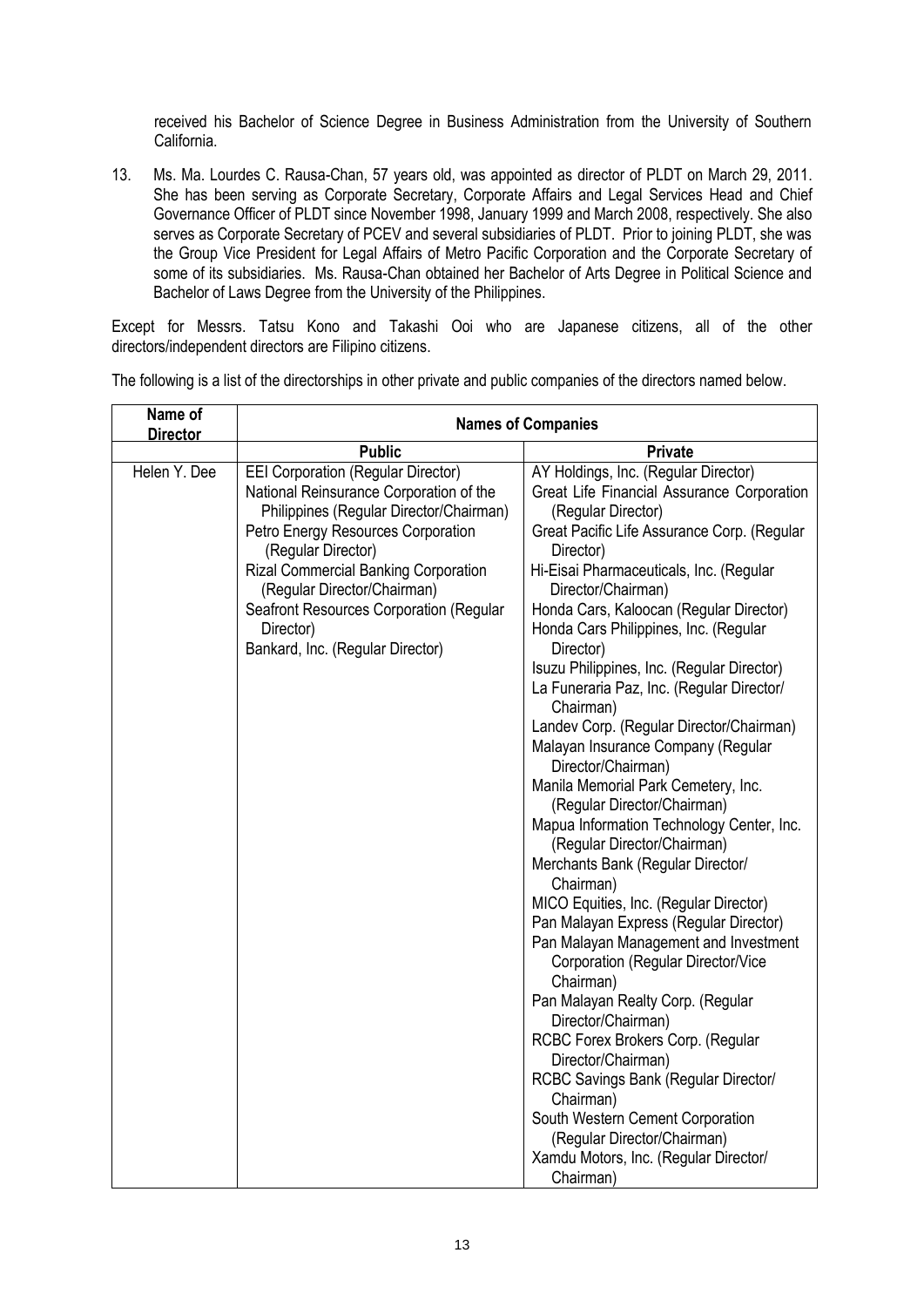| Ray C. Espinosa | Cyber Bay Corporation (Regular Director)<br>Lepanto Consolidated Mining Company<br>(Independent Director)<br>Manila Electric Company (Regular<br>Director)<br>Metro Pacific Investments Corporation<br>(Regular Director)<br>Philweb Corporation (Regular Director/<br>Vice Chairman)                                                            | ABC Development Corporation (Regular<br>Director)<br>Beacon Electric Asset Holdings, Inc.<br>(Regular Director)<br>Bonifacio Communications Corp. (Regular<br>Director)<br>ePDS, Inc. (Regular Director)<br>Meralco PowerGen Corporation (Regular<br>Director)<br>Metro Pacific Assets Holdings, Inc. (Regular<br>Director)<br>Metro Pacific Resources, Inc. (Regular<br>Director)<br><b>Philippine Telecommunications Investment</b><br>Corp. (Regular Director) |
|-----------------|--------------------------------------------------------------------------------------------------------------------------------------------------------------------------------------------------------------------------------------------------------------------------------------------------------------------------------------------------|-------------------------------------------------------------------------------------------------------------------------------------------------------------------------------------------------------------------------------------------------------------------------------------------------------------------------------------------------------------------------------------------------------------------------------------------------------------------|
| Oscar S. Reyes  | Alcorn Gold Resources, Inc. (Independent<br>Director)<br>Ayala Land, Inc. (Independent Director)<br>Bank of the Philippine Islands (Regular<br>Director)<br><b>Basic Energy Corporation (Independent</b><br>Director)<br>Manila Water Company, Inc. (Independent<br>Director)<br>Pepsi Cola Products Philippines, Inc.<br>(Independent Director) | Mindoro Resources Ltd. (Regular Director)<br>Petrolift, Inc. (Independent Director)<br>Smart Communications, Inc. (Regular<br>Director)<br>Sun Life Dollar Advantage Fund, Inc.<br>(Independent Director)<br>Sun Life Dollar Abundance Fund, Inc.<br>(Independent Director)<br>Sun Life Financial Plans, Inc. (Independent<br>Director)                                                                                                                           |

#### **B. Officers**

The table below sets forth the names, ages, positions and periods of service of the incumbent officers of the Company, all of whom will be nominated for re-election at the Organizational Meeting of the Board of Directors following the Annual Meeting.

|                           |     |                                               | Period during which individual     |
|---------------------------|-----|-----------------------------------------------|------------------------------------|
| Name                      | Age | <b>Position</b>                               | has served as such                 |
| Manuel V. Pangilinan      | 64  | Chairman of the Board                         | February 19, 2004 to present       |
| Napoleon L. Nazareno      | 61  | President and Chief Executive Officer         | February 19, 2004 to present       |
| Ray C. Espinosa           | 55  | Regulatory Affairs and Policies Head          | March 4, 2008 to present           |
| Ma. Lourdes C. Rausa-Chan | 57  | Corporate Secretary                           | November 24, 1998 to present       |
|                           |     | Senior Vice President                         | January 5, 1999 to present         |
|                           |     | Corporate Affairs and Legal Services Head     |                                    |
|                           |     | <b>Chief Governance Officer</b>               | March 4, 2008 to present           |
| Anabelle L. Chua          | 50  | Treasurer                                     | February 1, 1999 to present        |
|                           |     | Senior Vice President                         | February 26, 2002 to present       |
|                           |     | Corporate Finance and Treasury Head           | March 1, 1998 to present           |
| Ernesto R. Alberto        | 50  | Senior Vice President                         | May 15, 2003 to present            |
|                           |     | Customer Sales & Marketing Group Head         | February 1, 2008 to present        |
|                           |     | Corporate Business Head                       | May 15, 2003 to January 31, 2008   |
| Rene G. Bañez             | 56  | Senior Vice President                         | January 25, 2005 to present        |
|                           |     | Supply Chain, Asset Protection and            | January 1, 2008 to present         |
|                           |     | Management Group Head                         |                                    |
|                           |     | <b>Chief Governance Officer</b>               | October 5, 2004 to March 3, 2008   |
| Jun R. Florencio          | 55  | Senior Vice President                         | June 14, 2005 to present           |
|                           |     | Internal Audit and Fraud Risk Management      | February 16, 2006 to present       |
|                           |     | Head                                          |                                    |
|                           |     | Audit and Assurance Head                      | Sept. 1, 2000 to February 15, 2006 |
| Menardo G. Jimenez, Jr.   | 48  | Senior Vice President                         | December 9, 2004 to present        |
|                           |     | Human Resources Head and Business             | August 1, 2010 to present          |
|                           |     | <b>Transformation Office Head</b>             |                                    |
|                           |     | <b>Business Transformation Office Revenue</b> | January 1, 2008 to July 2010       |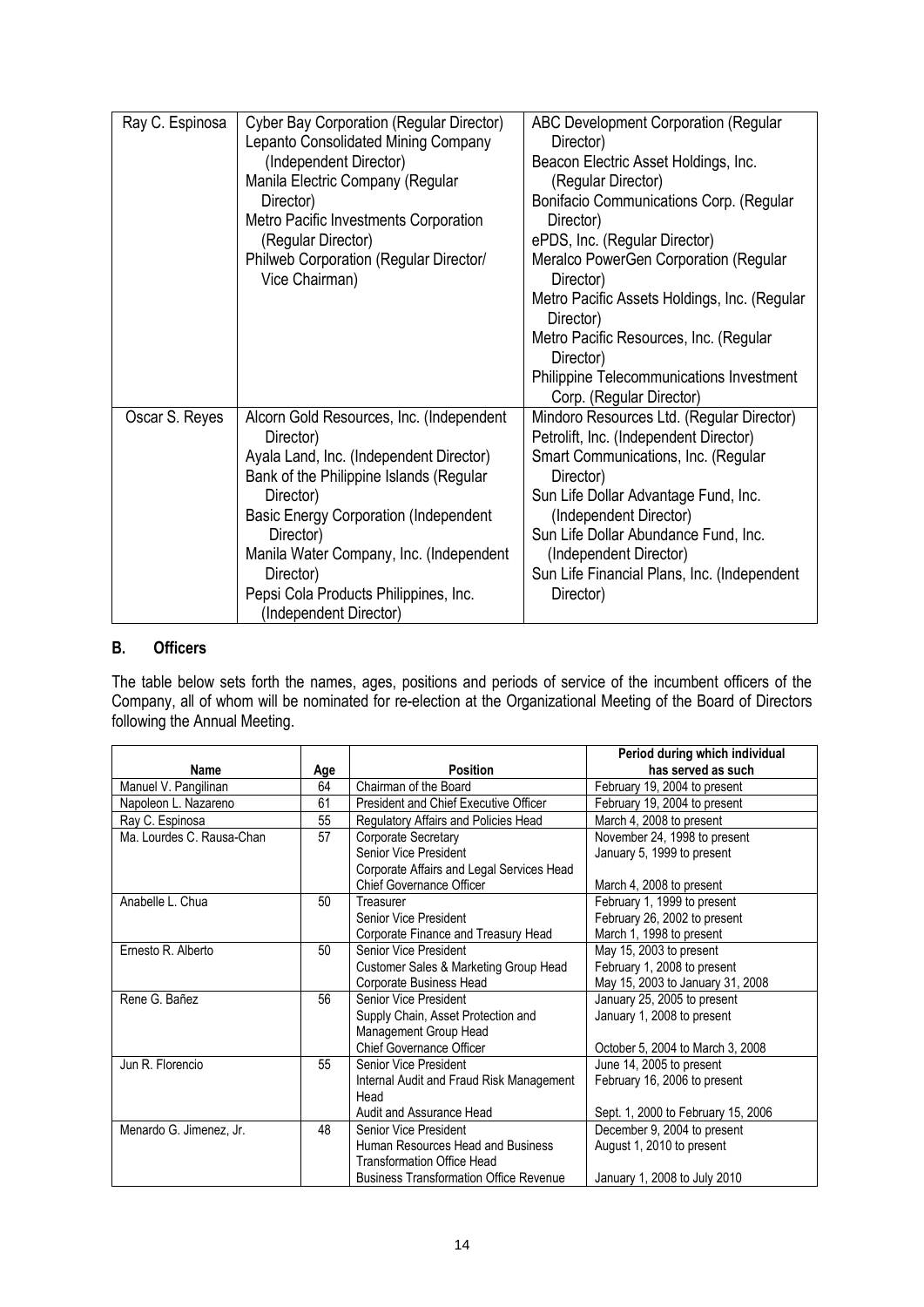|                              |                 | Team Head                                                                  |                                                        |
|------------------------------|-----------------|----------------------------------------------------------------------------|--------------------------------------------------------|
|                              |                 | <b>Retail Business Head</b>                                                | June 16, 2004 to December 31, 2007                     |
|                              |                 | Corporate Communications and Public                                        | December 1, 2001 to June 15, 2004                      |
|                              |                 | Affairs Head                                                               |                                                        |
| George N. Lim                | 58              | Senior Vice President                                                      | February 26, 1999 to present                           |
|                              |                 | Network Services Assurance Head                                            | October 16, 2010 to present                            |
|                              |                 | <b>Business Transformation Office Network</b>                              | January 1, 2008 to present                             |
|                              |                 | Team Head                                                                  |                                                        |
|                              |                 | Network Services Head                                                      | February 1, 2003 to December 31, 2007                  |
| Claro Carmelo P. Ramirez     | 51              | Senior Vice President                                                      | July 1, 1999 to present                                |
|                              |                 | Office of the President and CEO                                            | January 1, 2008 to present                             |
|                              |                 | Consumer Affairs Group Head                                                | December 5, 2005 to December 31, 2007                  |
|                              |                 | International and Carrier Business Head                                    | June 16, 2004 to December 4, 2005                      |
|                              |                 | <b>Retail Business Head</b>                                                | February 1, 2003 to June 15, 2004                      |
| June Cheryl A. Cabal         | 37              | <b>First Vice President</b>                                                | May 6, 2008 to present<br>November 15, 2006 to present |
| Florentino D. Mabasa, Jr.    | 52              | Financial Reporting and Controllership Head<br><b>First Vice President</b> | February 19, 2004 to present                           |
|                              |                 | <b>Assistant Corporate Secretary</b>                                       | August 2, 1999 to present                              |
| Alejandro O. Caeg            | 51              | <b>First Vice President</b>                                                | March 1, 2009 to present                               |
|                              |                 |                                                                            |                                                        |
| Alfredo B. Carrera           | 56              | <b>First Vice President</b>                                                | February 27, 2006 to present                           |
| Cesar M. Enriquez            | 58              | <b>First Vice President</b>                                                | February 19, 2004 to present                           |
| Leo I. Posadas               | 44              | <b>First Vice President</b>                                                | March 6, 2007 to present                               |
| Ricardo M. Sison             | 50              | <b>First Vice President</b>                                                | February 26, 2002 to present                           |
| Emiliano R. Tanchico, Jr.    | 55              | <b>First Vice President</b>                                                | May 8, 2001 to present                                 |
| Miguela F. Villanueva        | 60              | <b>First Vice President</b>                                                | January 31, 2003 to present                            |
| Danny Y. Yu                  | 49              | <b>First Vice President</b>                                                | May 6, 2008 to present                                 |
| Katrina L. Abelarde          | 35              | Vice President                                                             | May 6, 2008 to present                                 |
| Jose A. Apelo                | 52              | Vice President                                                             | June 14, 2005 to present                               |
| Rafael M. Bejar              | 53              | Vice President                                                             | March 3, 2009 to present                               |
| Marco Alejandro T. Borlongan | 43              | Vice President                                                             | September 14, 2007 to present                          |
| Renato L. Castañeda          | 59              | Vice President                                                             | March 3, 2009 to present                               |
| Arnel S. Crisostomo          | 52              | <b>Vice President</b>                                                      | January 31, 2003 to present                            |
| Amihan E. Crooc              | 46              | Vice President                                                             | September 14, 2007 to present                          |
| Rebecca Jeanine R. De Guzman | 48              | Vice President                                                             | March 1, 2003 to present                               |
| Alona S. Dingle              | 37              | Vice President                                                             | March 26, 2010 to present                              |
| Margarito G. Dujali, Jr.     | $\overline{37}$ | Vice President                                                             | August 31, 2010 to present                             |
| Mario C. Encarnacion         | 56              | Vice President                                                             | January 25, 2000 to present                            |
| Alejandro C. Fabian          | 62              | Vice President                                                             | February 27, 2006 to present                           |
| Gil Samson D. Garcia         | 39              | Vice President                                                             | March 26, 2010 to present                              |
| Elisa B. Gesalta             | 52              | Vice President                                                             | February 27, 2006 to present                           |
| Ma. Josefina T. Gorres       | 48              | <b>Vice President</b>                                                      | June 14, 2005 to present                               |
| Ma. Criselda B. Guhit        | 48              | Vice President                                                             | February 27, 2006 to present                           |
| Emeraldo L. Hernandez        | 53              | Vice President                                                             | February 19, 2004 to present                           |
| Juan Victor I. Hernandez     | 37              | Vice President                                                             | March 3, 2009 to present                               |
| Marven S. Jardiel            | 43              | Vice President                                                             | March 26, 2010 to present                              |
| Alexander S. Kibanoff        | 47              | Vice President                                                             | March 3, 2009 to present                               |
| Joseph Nelson M. Ladaban     | 46              | Vice President                                                             | February 19, 2004 to present                           |
| Javier C. Lagdameo           | 46              | Vice President                                                             | March 3, 2009 to present                               |
| Luis Ignacio A. Lopa         | 51              | Vice President                                                             | March 26, 2010 to present                              |
| Joseph Homer A. Macapagal    | 41              | Vice President                                                             | July 16, 2008 to present                               |
| Oliver Carlos G. Odulio      | 40              | Vice President                                                             | March 6, 2007 to present                               |
| Lilibeth F. Pasa             | 53              | Vice President                                                             | January 25, 2005 to present                            |
| Jose Lauro G. Pelayo         | 55              | Vice President                                                             | January 25, 2005 to present                            |
| Gerardo C. Peña              | 59              | Vice President                                                             | June 14, 2005 to present                               |
| Ricardo C. Rodriguez         | 52              | Vice President                                                             | February 26, 2002 to present                           |
| Genaro C. Sanchez            | 49              | Vice President                                                             | January 25, 2005 to present                            |
| Ana Maria A. Sotto           | 52              | Vice President                                                             | March 6, 2007 to present                               |
| Julieta S. Tañeca            | 51              | Vice President                                                             | March 6, 2007 to present                               |
| Jesus M. Tañedo              | 60              | Vice President                                                             | January 1, 2001 to present                             |
| Patrick S. Tang              | 38              | Vice President                                                             | August 31, 2010 to present                             |
| Victor Y. Tria               |                 | Vice President                                                             | March 26, 2010 to present                              |
|                              | 41<br>48        |                                                                            |                                                        |
| Melissa V. Vergel De Dios    |                 | Vice President                                                             | March 6, 2007 to present                               |
| Fe M. Vidar                  | 62              | Vice President                                                             | March 3, 2009 to present                               |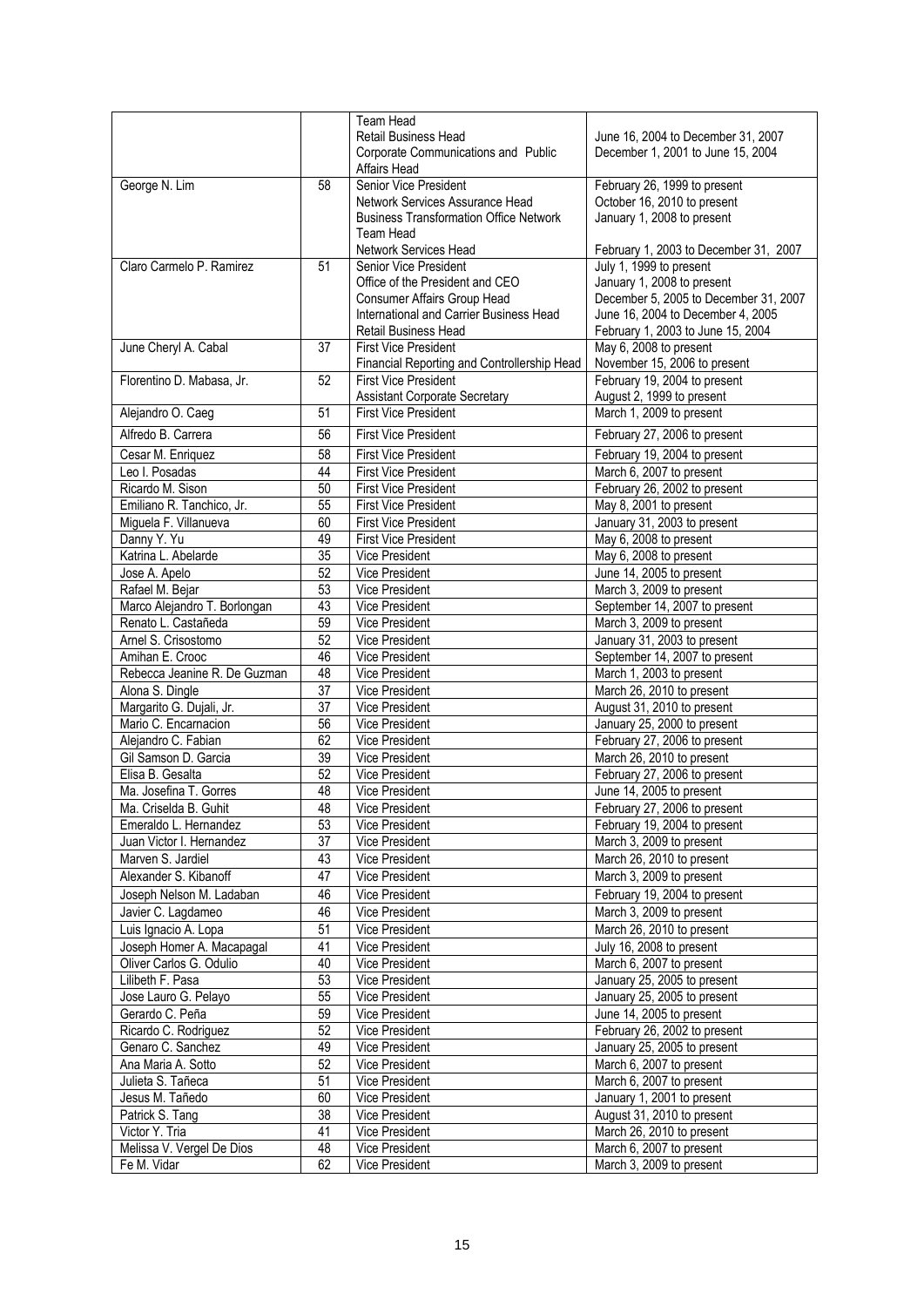All of the abovenamed officers are Filipino citizens.

Ms. Anabelle L. Chua, 50 years old, Treasurer and Corporate Finance and Treasury Head, concurrently holds the position of Chief Financial Officer of Smart since 2006. She holds directorships in Smart and several subsidiaries of PLDT and Smart including ePLDT, SPi Technologies, Inc., SPi CRM, Inc., PCEV, Wolfpac Mobile, Inc., Smart Broadband, Inc., Connectivity Unlimited Resources, Inc., Airborne Access Corporation, Smart Hub, Inc., and Chikka Holdings Limited. She is a member of the Board of Trustees of the PLDT Beneficial Trust Fund. She has over 20 years of experience in the areas of corporate finance, treasury, financial control and credit risk management and was a Vice President at Citibank, N.A. where she worked for 10 years prior to joining PLDT in 1998. She graduated magna cum laude from the University of the Philippines with a Bachelor of Science Degree in Business Administration and Accountancy.

Mr. Ernesto R. Alberto, 50 years old, Customer Sales and Marketing Group Head, leads all revenue generation relationship initiatives of PLDT including product/market development, product management, marketing, sales and distribution, and customer relationship management. He is the Chairman, director and/or President of PLDT Subic Telecom, Inc., PLDT Clark Telecom, Inc., PLDT-Philcom, Inc., PLDT-Maratel, Inc., Telesat, Inc., SBI-Cruztelco, Bonifacio Communications Corporation, Mabuhay Satellite Corporation, Smart NTT Multi-Media and NTT Communications Phils. He has over 20 years of work experience in the areas of corporate banking, relationship management and business development and, prior to joining PLDT in 2003, was a Vice President and Head of the National Corporate Group of Citibank N.A., Manila from 1996 to May 2003. He previously served as Vice President and Head of the Relationship Management Group of Citytrust Banking Corporation. Mr. Alberto obtained his Master's Degree in Economic Research from the University of Asia & the Pacific**.**

Mr. Rene G. Bañez, 56 years old, Supply Chain, Asset Protection and Management Group Head, was the Chief Governance Officer of PLDT from October 2004 to March 3, 2008 and the Support Services and Tax Management Group Head of PLDT from January 1999 to January 2001. He served as Commissioner of the Philippine Bureau of Internal Revenue from February 2001 to August 2002. Prior to joining PLDT, he was the Group Vice President for Tax Affairs of Metro Pacific Corporation for 3 years until December 1998. He holds directorships in some subsidiaries of PLDT. He obtained his Bachelor of Laws Degree from the Ateneo de Manila University.

Mr. Jun R. Florencio, 55 years old, Internal Audit and Fraud Risk Management Head, has over 25 years of work experience in the areas of external and internal audit, revenue assurance, credit management, information technology, financial management, and controllership. He was the Financial Controller of Smart for four years before he joined the Company in April 1999. He held various positions in the finance organization of another telecommunications company prior to joining Smart. Mr. Florencio obtained his Bachelor of Science Degree in Commerce, Major in Accounting from the University of Santo Tomas and attended the Management Development Program of the Asian Institute of Management.

Mr. Menardo G. Jimenez, Jr., 48 years old, Human Resources Group Head and concurrently Business Transformation Office Head, was Revenue Team Head of the Business Transformation Office from January 2008 to July 2010, the Retail Business Head of PLDT from June 2004 to December 31, 2007 and, prior to that, the Corporate Communications and Public Affairs Head. He had a stint at GMA Network, Inc., where he served as head of a creative services and network promotions. He won the first CEO Excel Awards (Communications Excellence in Organizations) given by the International Association of Business Communicators mainly for effectively using communications strategies in managing the PLDT retail business team to meet its targets and achieve new heights in the landline business. In 2006, his further achievements in handling the retail business of PLDT and his stint in Smart as officer-in-charge for marketing were recognized by the Agora Awards which chose him as its Marketing Man of the Year. Mr. Jimenez obtained his AB Economics Degree from the University of the Philippines.

Mr. George N. Lim, 58 years old, Network Services Assurance Head and concurrently Network Team Head of Business Transformation Office, has over 30 years of work experience in telecommunications management. He was the Network Services Head from February 2003 to December 2007, Network Development and Provisioning Head from February 1999 to January 2003 and Marketing Head from December 1993 to February 1999. Mr. Lim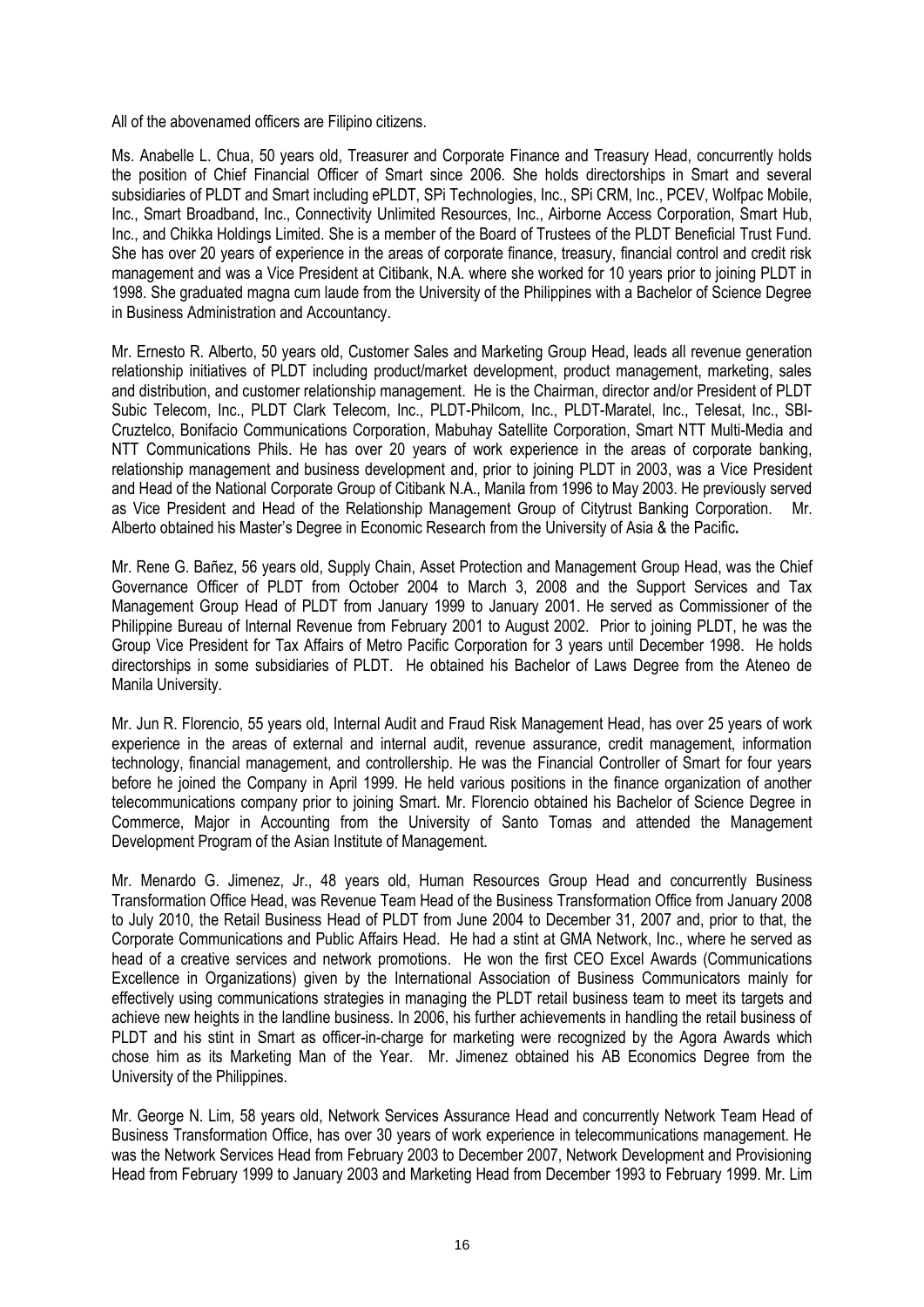holds directorships in some subsidiaries of PLDT. He obtained his Bachelor of Science Degree in Electrical Engineering from Mapua Institute of Technology and Master of Science Degree in Industrial Economics from the University of Asia and Pacific (formerly Center for Research and Communication).

Mr. Claro Carmelo P. Ramirez, 51 years old, has over 20 years of work experience in the field of marketing. Prior to joining PLDT, he held various managerial positions in Colgate Palmolive Philippines, Inc., and served as Associate Director for Global Business Development of Colgate Palmolive Company in New York and as Marketing Director of Colgate Palmolive Argentina, S.A.I.C. and Colgate-Palmolive Phils, Inc. While in PLDT, he was the group head for Consumer Marketing, Retail Business Group (RBG), International Carrier Business Group (ICBG), and Customer Care. He also held director positions in various PLDT subsidiaries and affiliates and served as President and CEO of PLDT Clark Telecom, Inc., PLDT Subic Telecom, Inc., and PLDT Maratel, Inc. He has recently been appointed President of Pilipinas Global Network Limited, the international distribution arm of TV 5. He graduated from the Ateneo de Manila University with a Bachelor of Arts Degree Major in Economics Honors program.

Ms. June Cheryl A. Cabal, 37 years old, Controller and Financial Reporting and Controllership Head, is also a director and the chief financial officer/treasurer of certain subsidiaries of PLDT and the PLDT-Smart Foundation, Inc. She is also the Chief Finance Officer of the Philippine Disaster Recovery Foundation and the President of Tahanan Mutual Building and Loan Association. Prior to joining PLDT in June 2000 as an executive trainee in the Finance Group, she was a senior associate in the business audit and advisory group of Sycip Gorres Velayo & Co. She was the 2008 Young Achievers Awardee for Commerce and Industry conferred by the Philippine Institute of Certified Public Accountants. In March 2010, she was appointed as a member of the Financial Reporting Standards Council of the Philippines. Ms. Cabal obtained her Bachelor of Science Degree in Accountancy from De La Salle University and Master in Business Management Degree from the Asian Institute of Management.

Atty. Florentino D. Mabasa, Jr., 52 years old, Legal Services Center Head and Assistant Corporate Secretary, served as Acting Corporate Governance Compliance Officer of PLDT from January 2003 to October 2004. Prior to joining PLDT, he was Head of Asset Recovery Management and Legal Services of Export and Industry Bank. Atty. Mabasa obtained his Bachelor of Laws Degree from the Ateneo de Manila University.

Mr. Alejandro O. Caeg, 50 years old, is the President and Chief Executive Officer of PLDT Global Corporation and concurrently the Head of PLDT and Smart International & Carrier Business Groups. He is Smart's representative to the Conexus Mobile Alliance (one of Asia's largest cellular roaming alliances), where he was also designated as its Deputy Chairman since 2010. Prior to joining PLDT in 2009, he worked in PT Smart Telecom (Indonesia) as its Chief Commercial Strategy Officer from July 2008 to December 2008 and as Chief Commercial Officer from January 2006 to June 2008. He also held various sales, marketing and customer service-related positions in Smart Communications including that of Group Head of Sales and Distribution (2003- 2005), Group Head of Customer Care and National Wireless Centers (1998-2001) and Marketing Head of International Gateway Facilities and Local Exchange Carrier (1997-1998). He also served as President and Chief Executive Officer of Telecommunications Distributors Specialist, Inc. in 2002 and as Chief Operations Adviser of I-Contacts Corporation (Smart's Call Center subsidiary) from 2001 to 2002. Mr. Caeg graduated from De La Salle University Manila with a Bachelor's Degree in AB Applied Economics.

Mr. Alfredo B. Carrera, 56 years old, Regulatory Strategy and Support Head, has been in PLDT's service for over 25 years and held various positions in the areas of economic planning, network traffic planning, market research and development and carrier relations. Mr. Carrera obtained his Master of Science in Industrial Economics Degree from the University of Asia & the Pacific. He has been a member of the Board of Directors of PLDT's subsidiary, Bonifacio Communications Corporation (BCC).

Mr. Cesar M. Enriquez, 58 years old, Customer Services and Operations Head, has been in PLDT's service from August 2001. He was Vice President of National Retail Sales until February 2003, Vice President for Corporate Sales and Administration until October 2003 and Corporate Business Operations Officer until December 2007. He has extensive banking experience and was the Head of Branches of Citytrust Banking Corporation for 16 years and Head of Consumer Banking of Standard Chartered Bank for 10 years. He obtained his Bachelor of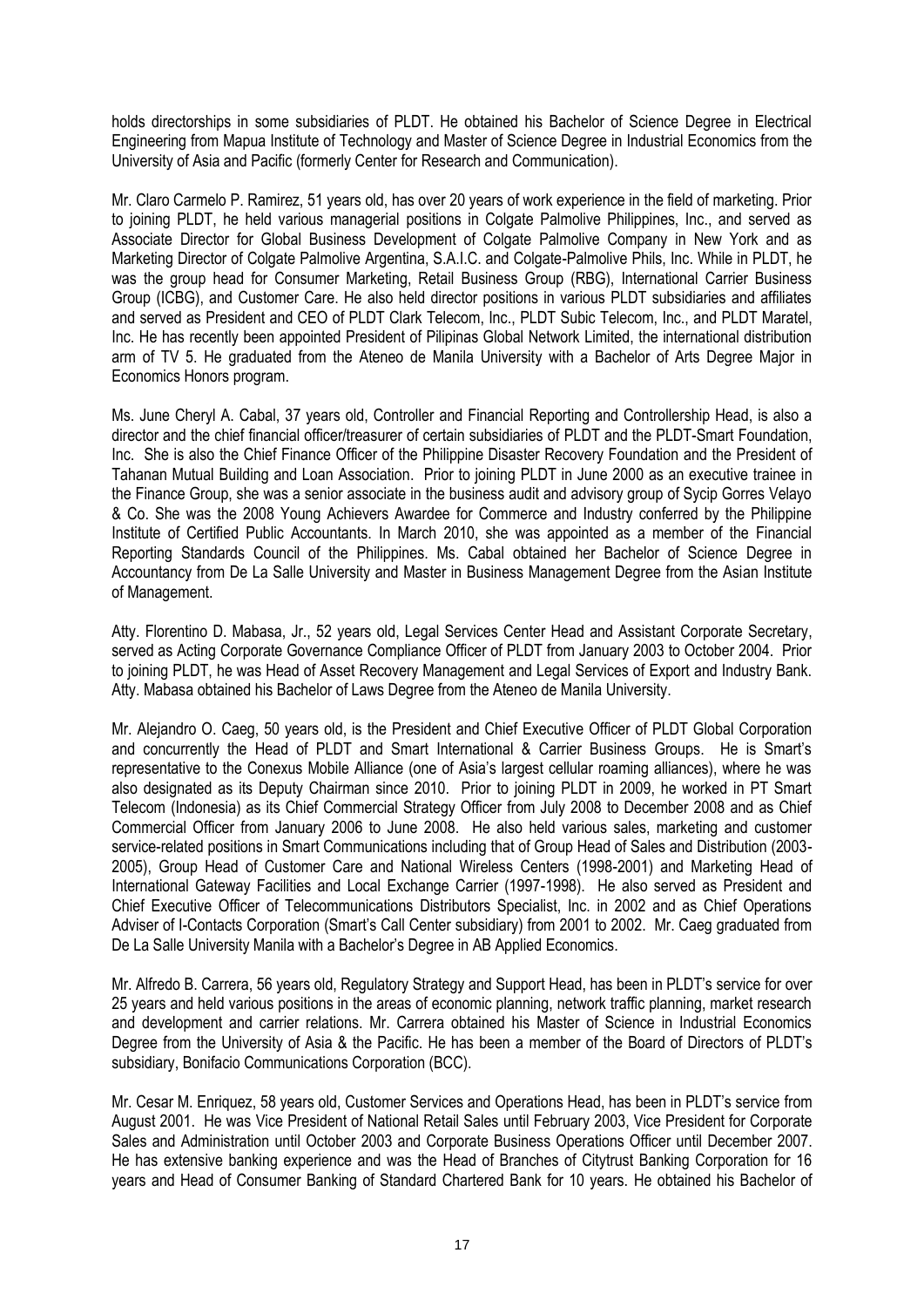Science Degree in Business Administration from the University of St. La Salle and Special Studies from the Asian Institute of Management.

Mr. Leo I. Posadas, 44 years old, Treasury Center Head, has been in PLDT's service since September 2000. He handles the cash management and the foreign exchange and interest rate exposures of the Company. Prior to that, he served as Treasury Manager of Total Petroleum Philippines from 2000 to 2001. He also served as Manager for Foreign Exchange Management of San Miguel Corporation. Mr. Posadas obtained his Bachelor of Science Degree in AB Economics and Commerce Major in Finance from the De La Salle University.

Mr. Ricardo M. Sison, 50 years old, Consumer Credit and Business System Management Head, has been in PLDT's service for over 14 years and held various positions in the areas of business systems management, billing, credit, collection and support services for Retail, SME and Carrier Business. He also oversees BSS/0SS transformation projects. He obtained his Bachelor of Science Degree in Business Management from the Ateneo de Manila University.

Mr. Emiliano R. Tanchico, Jr., 55 years old, Human Resources Management and Development Sector Head, has been in PLDT's service for over 20 years. He is in-charge of recruitment and placement, payroll and benefits administration, human resources information system, training and development, career management, industrial and employee relations, and medical services. He graduated with a Master of Science Degree in Guidance Counseling from the De La Salle University and took up Master in Business Administration – Senior Executive Program at the Ateneo de Manila University. He attended various training courses at the United States Telecommunications Institute and Netherlands Post and Telephone Training Academy.

Ms. Miguela F. Villanueva, 60 years old, Cost and Evaluation Head, has been in PLDT's service for over 30 years and held various positions in the areas of pricing, strategic marketing and research, revenue planning, cost and valuation. In October 2008, she was appointed as Business Transformation Office Program Officer in a concurrent capacity. Ms. Villanueva graduated with a Master of Arts Degree in Economics from the University of the Philippines and a Master in Accountancy Degree from the Polytechnic University of the Philippines.

Mr. Danny Y. Yu, 49 years old, joined the Company in March 1999 under the Office of the President and Chief Executive Officer. He was appointed as Chief Financial Officer of ePLDT, Inc. in December 2010. Prior to that, he was assigned to PLDT Global Corporation and served as its Chief Financial Officer from June 2004 to November 2010. He also served as Chief Financial Officer of Mabuhay Satellite Corporation and Aces Philippines Cellular Satellite Corporation from March 1999 to July 1999. Prior to joining PLDT, he was Vice President for Corporate Development of Fort Bonifacio Development Corporation from May 1997 to March 1999 and First Vice President of PDCP Development Bank from October 1998 to March 1999. Mr. Yu graduated with a Master in Management Degree from the Asian Institute of Management.

Ms. Katrina L. Abelarde, 35 years old, Small and Medium Enterprises Business Head, has been in PLDT's service since December 2000 and held various positions in the areas of corporate sales and relationship management. Prior to joining PLDT, she served as Client Services Assistant of Standard Chartered Bank from September 1996 to September 1997 and Senior Sales Manager of Makati Shangri-la Manila from September 1997 to November 2004. She obtained her AB- Interdisciplinary Studies Degree from the Ateneo de Manila University.

Mr. Jose A. Apelo, 52 years old, Outside Plant Network Services Head, has been in PLDT's service for over 25 years and held various positions in engineering operations. He was the Visayas Business District Head from July 2003 until February 2008. He obtained his Bachelor of Science Degree in Mechanical Engineering from the Mapua Institute of Technology.

Dr. Rafael M. Bejar, 53 years old, Medical Services Head, has been in PLDT's service for over 15 years. His past positions were Company Physician under Medical and Dental Services, Liaison Doctor, Manager of Metro Manila Medical Services and Manager of Provincial Medical Services. He obtained his Doctor of Medicine Degree from the Far Eastern University.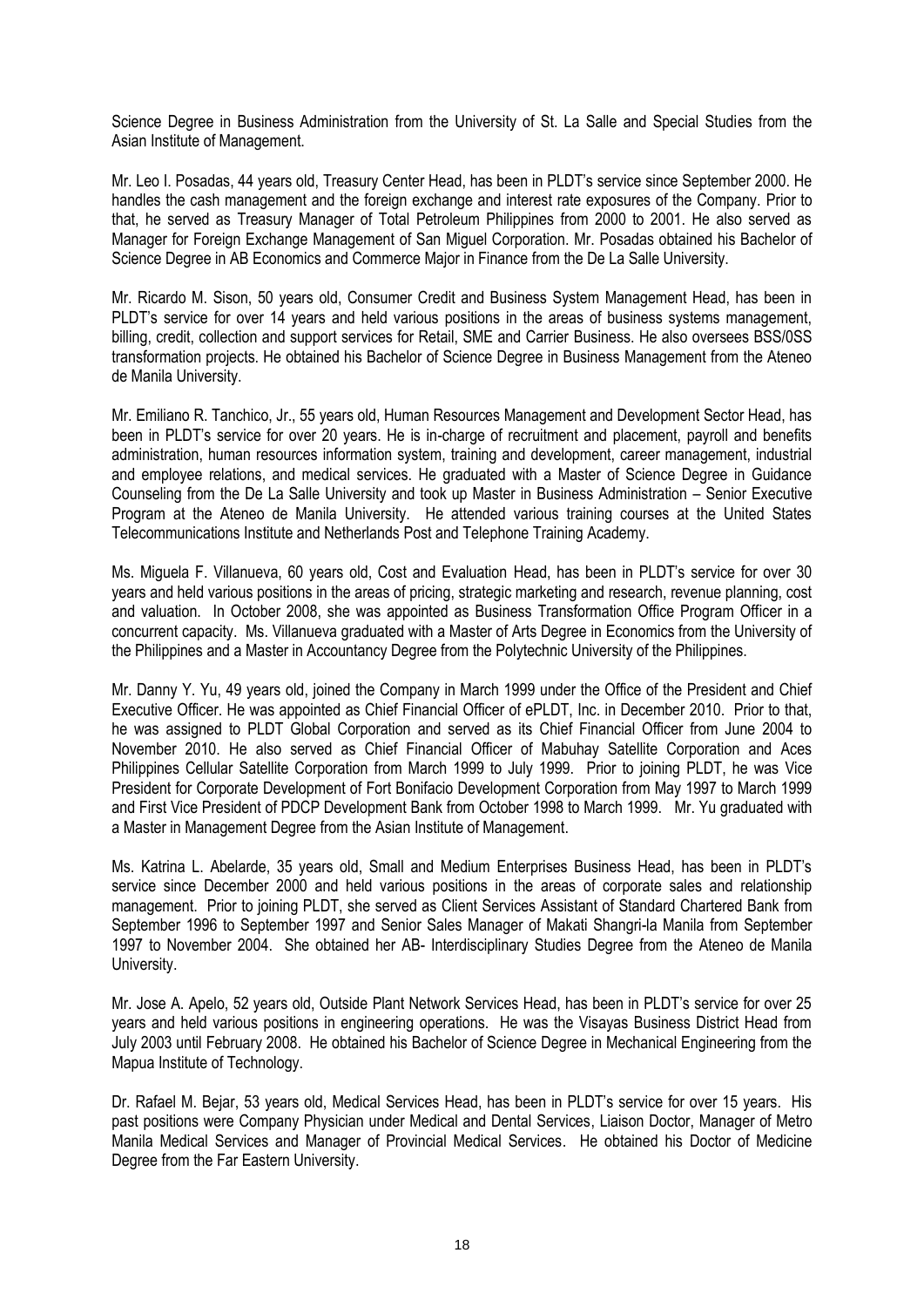Mr. Marco Alejandro T. Borlongan, 43 years old, Customer Service Management Head, joined the Company in March 2007 as an Assistant Vice President in the Consumer Affairs Group and was the Consumer Service Delivery Head until June 2008. Prior to joining PLDT, he served as a Group Manager of Metro Pacific Corporation and as Executive Vice President and Chief Operating Officer of Nation Broadcasting Corporation. He obtained his Bachelor of Science Degree in Industrial Management Engineering from the De La Salle University.

Mr. Renato L. Castañeda, 59 years old, Corporate Relationship Management C Head, has been in PLDT's service for over 30 years and held various positions in the areas of sales and marketing. He is a director of Smart NTT Multimedia, Inc. He obtained his Bachelor of Science Degree in Electronics and Communications Engineering from the University of Santo Tomas.

Mr. Arnel S. Crisostomo, 52 years old, Simple Services Provisioning and Restoration Management Head, has been in PLDT's service for over 30 years and held various positions in the areas of outside plant engineering, quality control and inspection, customer services, facilities records management, fixed products marketing and sales, and outside plant operations . He was also involved in the conceptualization and implementation of several process improvement programs of the Company. He obtained his Bachelor of Science Degree in Electrical Engineering from the Mapua Institute of Technology.

Ms. Amihan E. Crooc, 46 years old, Officer-in-Charge of Information Systems Sector and concurrently the Head of IS Application Development and Management Center, has been in PLDT's service for over 20 years and held various positions in computer operations, IS application, development and management. She obtained her Bachelor of Science Degree in Applied Mathematics Major in Actuarial Science from the University of the Philippines.

Ms. Rebecca Jeanine R. De Guzman, 48 years old, Retail Sales and Distribution Head, has been in PLDT's service since March 2003. Prior to joining PLDT, she was the Chief Operating Officer of C Quadrant Corporation from April 2000 to February 2003, the General Manager for Provincial Sales and Operations (January 1997 to May 1999) and for NCR/Luzon Sales and Operations (June 1999 to August 2000) of Telecommunications Specialists, Inc. Ms. De Guzman graduated with a Bachelor of Arts Degree in Business Administration from Maryknoll College.

Ms. Alona S. Dingle, 37 years old, Financial Reporting Head, joined the Company in July 2002 and served as Manager until July 2004 then as Senior Manager until October 2005 for Subsidiaries and Affiliates Accounting. She was a Senior Manager for Financial Business Consolidation until April 2007 and Assistant Vice President for Financial Reporting until March 25, 2010. Prior to joining PLDT, she served as Audit Manager of Isla Lipana & Co., a member firm of PricewaterhouseCoopers, formerly Joaquin Cunanan & Co., from 1995 to May 2002 and as Accountant of Menzi & Co., Inc. from 1994 to 1995. Ms. Dingle obtained her Bachelor in Accountancy Degree from the Polytechnic University of the Philippines.

Mr. Margarito G. Dujali, Jr., 37 years old, Marketing Head of PLDT myDSL-Retail Data Acquisition, joined the Company in February 2001 and served as PLDT NDD's Senior Product Manager until May 2003 and Assistant Vice President for Long Distance Services until June 2003. He was Assistant Vice President for Retail Voice Usage (PLDT NDD, IDD, Cards) until January 2008 and Assistant Vice President-Category Head for Retail Data Acquisition (PLDT myDSL) until July 2010. Prior to joining PLDT, he served as Junior Consultant of Asian Investments, Limited from 1994 to 1997 and as Senior Product Manager, Brand Management Group for MobileBusiness (Globe Handyphone) of Globe Telecom from 1997 to 2000. Mr. Dujali obtained his Bachelor of Arts in Social Sciences Degree and Master of Arts in Communication Research Degree from the University of the Philippines.

Mr. Mario C. Encarnacion, 56 years old, was appointed as Customer Services Head of the Business Transformation Office in October 2008. He has been in PLDT's service for over 30 years and held various positions in the areas of inside and outside plant engineering, construction management and strategic projects coordination. Prior to his present position, he was the Mindanao Business District Head from July 2003 and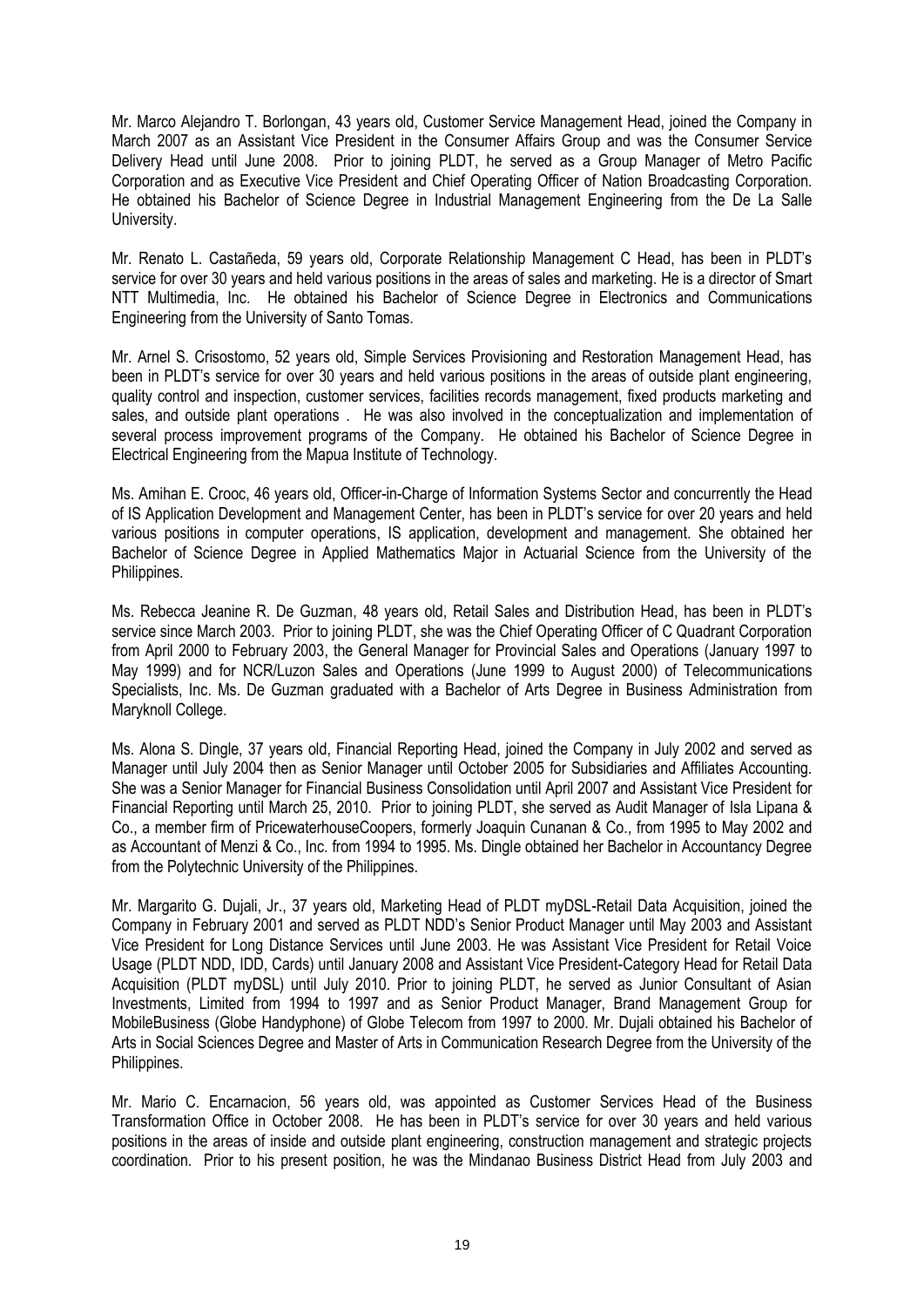President of PLDT-Maratel, Inc. from April 2003 to June 2008. Mr. Encarnacion graduated with a Bachelor of Science Degree in Electronics Engineering from the University of Santo Tomas.

Mr. Alejandro C. Fabian, 62 years old, Industrial Relations Center Head, has been in PLDT's service for over 35 years and held various positions in the areas of training, manpower administration and industrial relations. He is responsible for developing and implementing industrial and employee relations programs that promote and maintain harmonious labor-management relations as well as assisting line management in the administration of the Company's personnel policies and grievance machinery. Mr. Fabian obtained his Bachelor of Science Degree in Commerce from the Philippine College of Commerce.

Mr. Gil Samson D. Garcia, 39 years old, Head of Revenue Management and Cash Assurance, joined the Company in February 2007 and served as Assistant Vice President for Financial Reporting and Controllership, heading the Revenue and Cash Accounting until March 25, 2010, and as Vice President of Revenue and Cash Accounting until July 2010. Prior to joining PLDT, he was a Senior Director until January 2007 of the Business Risk Services Group of SyCip Gorres Velayo and Company, where he started his career in November 1992, gaining a wide-range of experiences in various industries, here and abroad, both for public and private sectors, in external audit, internal audit, finance/accounting, business process review and advisory, Sarbanes-Oxley (SOX) evaluation & consultancy, risk management, corporate governance, and business fraud investigation and detection, among others. Mr. Garcia graduated cum laude from the University of Santo Tomas with a Bachelor of Science Degree in Commerce, Major in Accounting. He is a Certified Public Accountant and a globally – Certified Internal Auditor and Certified Fraud Examiner.

Ms. Elisa B. Gesalta, 52 years old, Network Services Program Management Head, has been in PLDT's service for over 25 years and held various positions in engineering operations and provisioning and project management. She obtained her Bachelor of Science Degree in Electronics and Communications Engineering from the University of Santo Tomas.

Ms. Ma. Josefina Tabuena-Gorres, 48 years old, PLDT Corporate Billing and Credit Management Head, has been in PLDT's service since June 2001. She is also the Smart Enterprise Business Group's Customer Operations and Support Head in a concurrent capacity since November 2010. Prior to joining PLDT, she was Head of Quality Management-Sales & Marketing Division of Piltel from November 1997 to June 2001. Ms. Gorres obtained her Bachelor of Science Degree in Business and Economics from the De La Salle University.

Atty. Ma. Criselda B. Guhit, 48 years old, Tax Management Sector Head, joined the Company in January 2000 and served as Tax Compliance Center Head until February 2001 and Coordinator of the Tax Management Sector until February 2006. Prior to joining PLDT, she was the Senior Manager for Tax Affairs of Metro Pacific Corporation. In 2009, she served as President of the Tax Management Association of the Philippines, Inc. Atty. Guhit is both a Certified Public Accountant and a lawyer. She obtained her Juris Doctor Degree from the Ateneo de Manila University.

Mr. Emeraldo L. Hernandez, 53 years old, Network Operations Head, has been in PLDT's service for over 30 years and held various positions in the technical operations of access, transport and core/data networks nationwide. He graduated with a Bachelor of Science Degree in Electronics and Communications Engineering from Pamantasan ng Lungsod ng Maynila.

Mr. Juan Victor I. Hernandez, 37 years old, Corporate Business Head and concurrently Corporate Relationship Management B Head, joined the Company in October 2000 as Executive Trainee under the Corporate Business Group. He served as Head of Corporate Credit Management from August 2001 to February 2003. He then served as Head of PLDT Corporate Business Group – Visayas from 2003 to 2005 and, thereafter, as Convergence Business B Head until July 2009. He obtained his BS Agricultural Economics Degree from the University of the Philippines and Masters in Business Management Degree from the Asian Institute of Management.

Ms. Marven S. Jardiel, 43 years old, Corporate Process Review and Information Management Head, has been in PLDT's service for over 20 years and held various positions in the areas of performance report and statistics,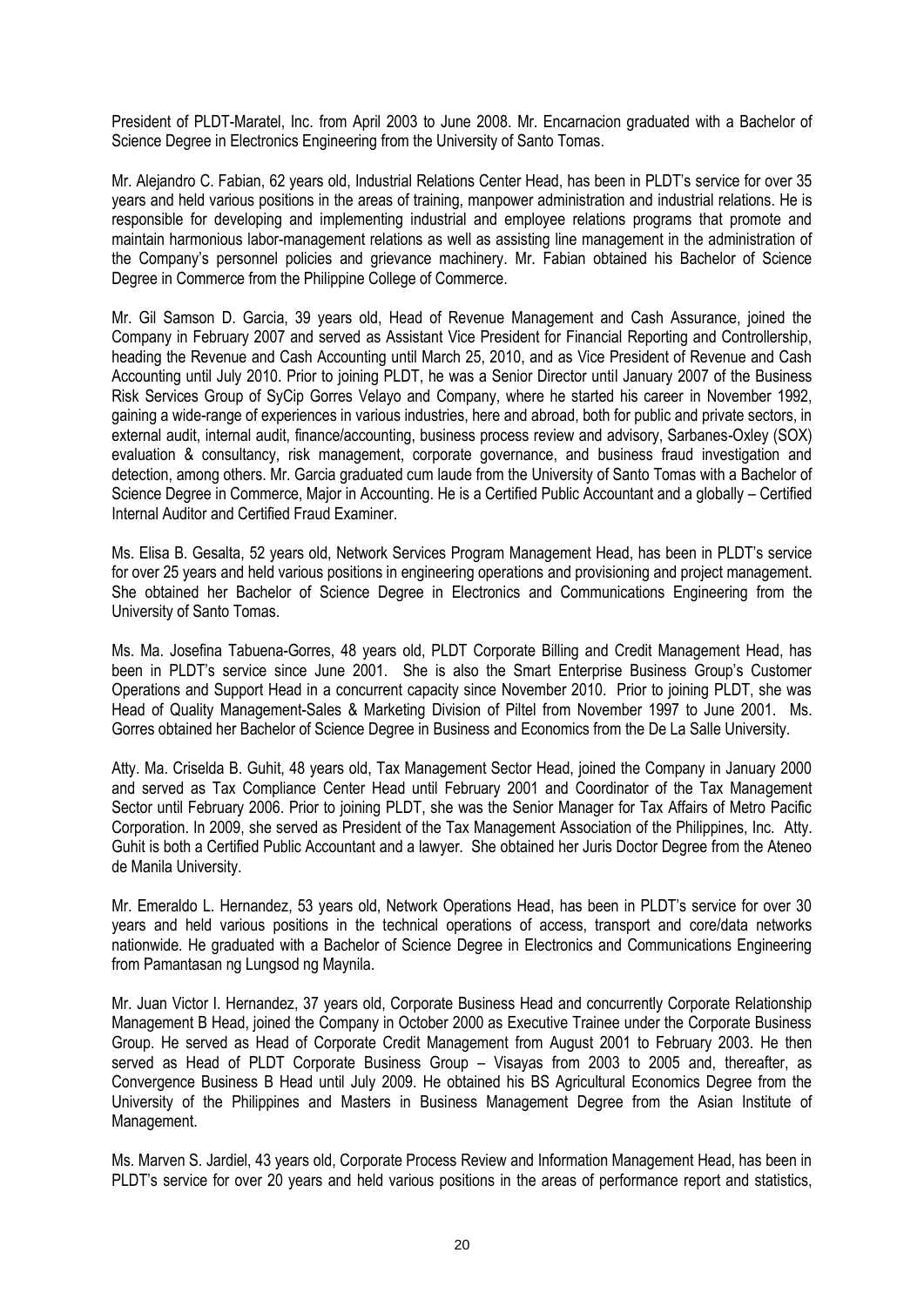strategy and business development support and corporate process review and information management. She is the Officer-In-Charge and General Manager of Telesat, Inc. Ms. Jardiel graduated cum laude from the University of Santo Tomas with a Bachelor of Science Degree in Mathematics and is an MBA Candidate from the Ateneo de Manila Graduate School of Business.

Mr. Alexander S. Kibanoff, 47 years old, Training, Development and Career Management Head, has been in PLDT's service for over 15 years and held various positions in the areas of corporate planning and executive development. He obtained his Master in Communication and Economics Degree from the University of Wollongong, New South Wales, Australia.

Mr. Joseph Nelson M. Ladaban, 46 years old, Consumer Credit and Collection Management Head, has been in PLDT's service since March 2000 and held various positions in the areas of billing, credit and collection. Prior to joining PLDT, he spent 12 years in Citibank with the Retail Bank and Credit Card operations group. He then moved to Asia Capital as Vice President and Head for Credit Cards and Marketing Service. He obtained his Bachelor of Science Degree in Business Management from the Ateneo de Manila University.

Mr. Javier C. Lagdameo, 46 years old, Vice President and Head of Corporate Relationship Management, joined PLDT in November 2003 as a Senior Manager under the Corporate Business Group. From February 2005 to December 2006, he was seconded to Smart and served as Corporate Business Group Advisor. Prior to joining PLDT, he served as Director at Leechiu & Associates, FPD Savills Philippines, Inc., FPD Savills Property Management, Inc. and Senior Vice President, Pacific Plaza Towers – Metro Pacific Corporation. Mr. Lagdameo obtained his Bachelor of Arts Degree in Business Administration from Dominican University of California, San Rafael, CA. USA.

Mr. Luis Ignacio A. Lopa, 51 years old, Corporate Marketing Services Head, has been in PLDT's service for over 15 years and held various positions in the areas of accounts management, sales and marketing. He obtained his Bachelor of Science and Bachelor of Arts Degrees Major in Business Management and Applied Humanities from De La Salle University.

Mr. Joseph Homer A. Macapagal, 41 years old, Property and Facilities Management Head, joined the Company in July 2008. Prior to that, he served as Head for Corporate Real Estate Services of Standard Chartered Bank Manila and as Deputy General Manager for Asset Services of CB Richard Ellis. He had stints with First Pacific Davies Property Management, Incorporated and Cityland Development Corporation as Property Manager. He obtained his Bachelor of Science Degree in Civil Engineering from the University of Santo Tomas.

Atty. Oliver Carlos G. Odulio, 40 years old, Asset Protection Center Head for both PLDT and Smart, has been in PLDT's service since July 2000 and has held various offices in the areas of supply chain management and support services, which covers procurement, logistics, fleet and aviation management. Prior to joining PLDT, he served as an Associate of Tan, Acut & Lopez Law Offices from 1998 to June 2000. Atty. Odulio obtained his Juris Doctor Degree from the Ateneo de Manila University.

Ms. Lilibeth F. Pasa, 53 years old, Retail Market Development Head, joined the Company in September 2000. She is in charge of Retail Business Group's revenue management, retail pricing management, demand forecasting, retail customer products/and information, and retail products and usage studies. Prior to that, she was the Director for Rates and Tariffs of Piltel from April 1997 to September 2000. Ms. Pasa obtained her Bachelor of Science Degree in Statistics and Master of Arts Degree in Economics from the University of the Philippines.

Mr. Jose Lauro G. Pelayo, 55 years old, GMM South/West Business District Head, has been in PLDT's service for over 25 years and held various positions in engineering operations. He was GMM East Operations Head from January 2001 to June 2003 and GMM West Business District Head from July 2003 to February 2008. Mr. Pelayo obtained his Bachelor of Science Degree in Electrical Engineering and Master's Degree in Business Administration from the Mapua Institute of Technology.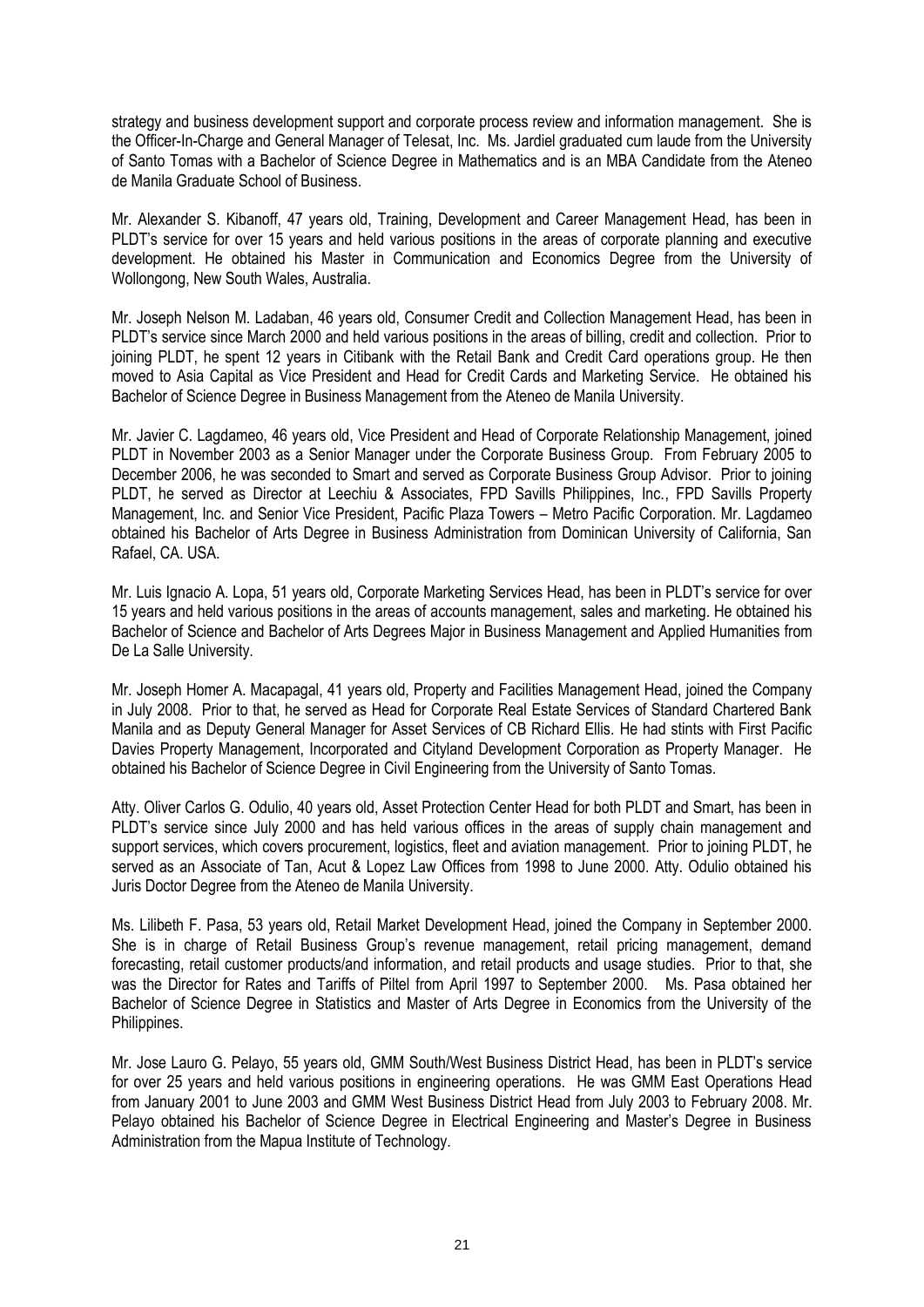Mr. Gerardo C. Peña, 59 years old, GMM North/East Business District Head, has been in PLDT's service for over 30 years and held various positions in Regional and GMM operations. He was GMM North Business District Head from January 2001 to February 2008. Mr. Peña obtained his Bachelor of Science Degree in Electrical Engineering from the University of the East.

Mr. Ricardo C. Rodriguez, 52 years old, Compensation and Rewards Planning and Management Center Head, handles compensation and rewards/incentive planning and management for officers, executives, supervisory and rank-in-file employees. He has been in PLDT's service for over 20 years and held various positions in the areas of systems, management audit, executive development and organization development. Mr. Rodriquez obtained his Bachelor of Science Degree in Industrial Engineering and Master in Business Administration Degree from the University of the Philippines.

Mr. Genaro C. Sanchez, 49 years old, Network Planning Head and concurrently coordinator of International Network Operations, has been in PLDT's service for over 25 years and held various positions in the areas of submarine cable projects, carrier relations, business support systems management, carrier product development and marketing, network planning and engineering and international cable system and gateway operations. He has a Master in Business Administration Degree from the De La Salle University and a Bachelor of Science in Electronics and Communications Engineering Degree from Mapua Institute of Technology.

Ms. Ana Maria A. Sotto, 52 years old, OSS Program Director under the Business Transformation Office, has been in PLDT's service for over 30 years and held various positions in the areas of customer service delivery management, corporate operations support and computer and network operations. She obtained her Bachelor of Science Degree in Industrial Engineering from the University of the Philippines.

Ms. Julieta S. Tañeca, 51 years old, Consumer Business System and Support Management Head, has been in PLDT's service for over 20 years and held various positions in information system planning and billing system. She was the Billing Systems Management Division Head from January 2004 until February 2008. Ms. Tañeca graduated with a Bachelor of Science Degree in Management and Industrial Engineering from the Mapua Institute of Technology.

Mr. Jesus M. Tañedo, 60 years old, Visayas-Mindanao Business District Head and concurrently the President of PLDT-Maratel, Inc. and PLDT Philcom, Inc., was the North Luzon Business District Head until January 2008. Prior to joining PLDT in January 2001, he worked for 16 years with the Philippine Export & Loan Guarantee Corporation, the export credit agency of the Philippine government and held the position of Executive Vice-President from 1987 to 2007. Mr. Tañedo obtained his Bachelor of Science Degree in Business Management from the Ateneo de Manila University.

Mr. Patrick S. Tang, 38 years old, Retail Voice Acquisition-Postpaid Head, joined the Company in September 2000 and served as Product Manager for Consumer Market Products until January 2001, as Senior Product Manager for Local Services until 2003, and as Senior Product Manager for Retail Voice Acquisition until February 2004. He was Assistant Vice President for Retail Voice Acquisition until February 2006 and Assistant Vice President for Retail Voice Acquisition-Postpaid until July 2010. Prior to joining PLDT, he served as Assistant Product Manager for International Long Distance Marketing of Bayan Telecommunications Holdings Corporation from March 2000 to August 2000. Mr. Tang obtained his Bachelor of Arts Degree in Social Sciences from the Ateneo de Manila University.

Mr. Victor Y. Tria, 41 years old, Corporate Business Solutions Head, handles product development and management of the Corporate Business Group. He joined the Company in March 2003 and served as Senior Manager for IP Solutions Category until December 2005 and as Senior Manager for Domestic Data Business Management Category until March 2006. He was Assistant Vice President for Domestic Data Business Management Category from April 2006 to January 2008 and Corporate Business Solutions until March 25, 2010. Prior to joining PLDT, he held various managerial positions in Eastern Telecommunications Phils., Inc. until February 2003, with a brief engagement as Manager of Enhanced and Web Hosting Services in Cable and Wireless, U.S.A Vienna, VA. U.S.A. from July 1999 to January 2000. Mr. Tria Obtained his Bachelor of Science Degree in Electronics and Communications Engineering from the University of Santo Tomas.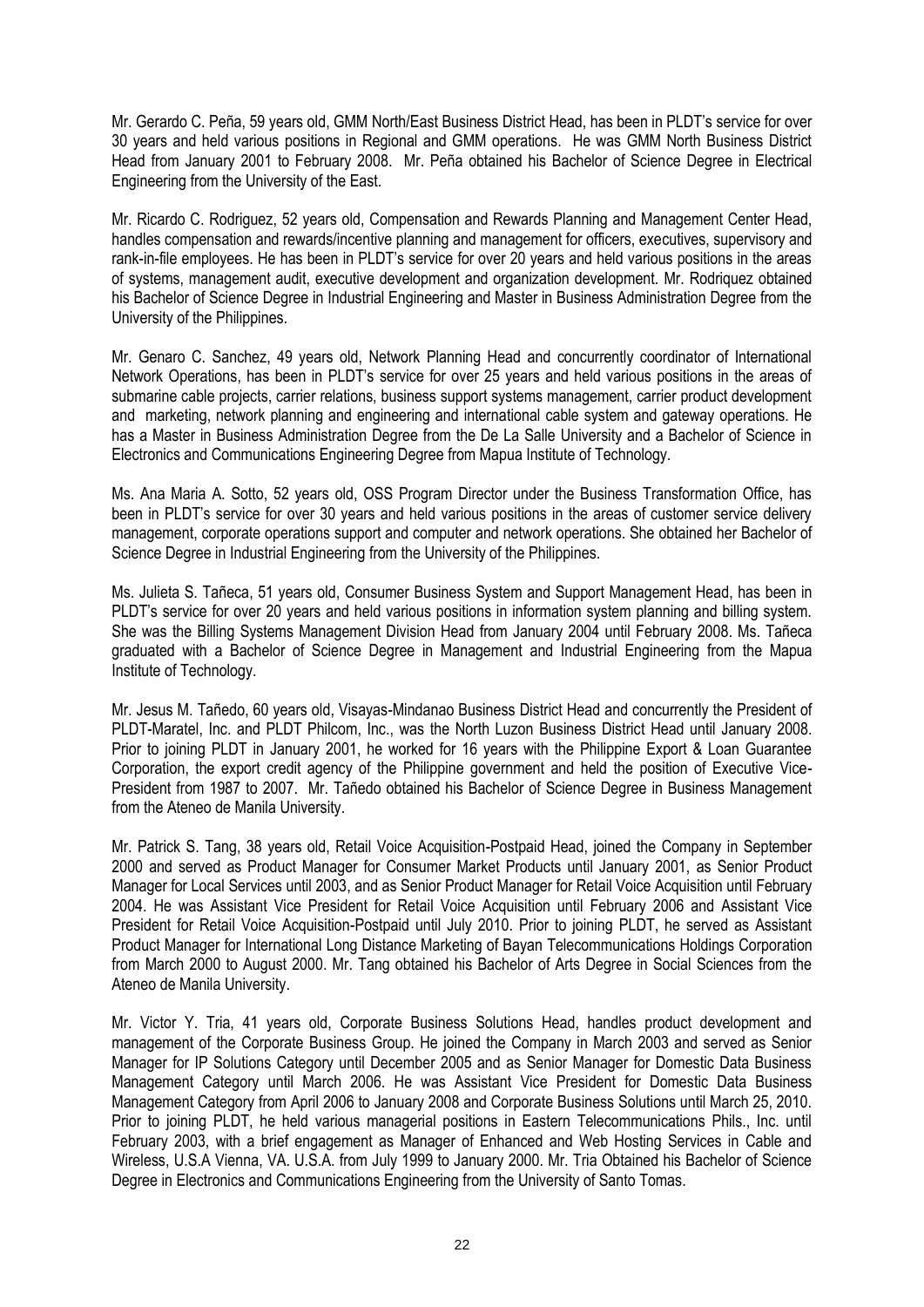Ms. Melissa V. Vergel de Dios, 48 years old, Investor Relations Head, joined the Company in May 2001 and served as Property Management Center Head until May 2003 and as Property and Facilities Management Center Head until September 2007. Prior to joining PLDT, she was the Chief Operating Officer of Wharton Credit Corp. and Group Chief Finance Officer of Global 3 Internet Holdings, Inc. from June 2000 to May 2001. She held various positions in San Miguel Group of Companies from 1984 to 2000. Ms. Vergel de Dios obtained her Bachelor of Science Degree in Marketing and Management and Bachelor of Arts Degree in Economics from Assumption College.

Ms. Fe M. Vidar, 62 years old, Organization, Policies and Procedures Development Head, has been in PLDT's service for over 40 years and held various positions in the areas of customer services, internal audit, systems, and organization, policies, procedures, and development. She is also the Treasurer of Metro South Cooperative Bank since 2009. She obtained her Bachelor of Science Degree in Commerce from the Far Eastern University and Master of Science Degree in Business Administration from the Pamantasan ng Lungsod ng Maynila.

In addition to the aforementioned officers, Mr. Rolando G. Peña was designated, in January 2011, as the Technology Head for PLDT and Smart and is responsible for developing and overseeing the Technology Roadmap for the PLDT Group. He heads the evaluation, analysis, execution of the accelerated network buildout program encompassing fixed, wireless, broadband and IT networks of PLDT and Smart. He is a director of Smart and some subsidiaries of Smart and PLDT. Mr. Peña has over 28 years of experience in telecommunication operations. From 2008 to January 2011, he was the Customer Service Assurance Group Head of PLDT and Smart. From 1999 to 2007, he was the Head of Network Services Division of Smart and prior to joining Smart in 1994, he was the First Vice President in charge of Technical Operations of Digital Telecommunications Philippines, Inc. Mr. Peña obtained his Electronics and Communications Engineering Degree from Pamantasan ng Lungsod ng Maynila and is a Fellow at the Telecommunications Management Institute of Canada (TEMIC).

#### **Family Relationships**

None of the directors/independent directors and officers of the Company or persons nominated to become directors/independent directors or officers of the Company has any family relationships up to the fourth civil degree either by consanguinity or affinity.

#### **Involvement in Certain Legal Proceedings**

The Company is not aware, and none of the directors/independent directors and officers or persons nominated for election to such positions has informed the Company, of any of the following events that occurred during the past five (5) years: (a) any bankruptcy petition filed by or against any business of which a director/independent director or officer or person nominated for election as a director/independent director or officer was a general partner or executive officer either at the time of the bankruptcy or within two years prior to that time; (b) any conviction by final judgment in a criminal proceeding, domestic or foreign, or any criminal proceeding, domestic or foreign, pending against any director/independent director or officer or person nominated for election as a director/independent director or officer, except as noted below; (c) any order, judgment, or decree, not subsequently reversed, suspended or vacated, of any court of competent jurisdiction, domestic or foreign. permanently or temporarily enjoining, barring, suspending or otherwise limiting the involvement of any director/independent director or officer or person nominated for election as a director/independent director or officer in any type of business, securities, commodities or banking activities; and (d) any finding by a domestic or foreign court of competent jurisdiction (in a civil action), the Securities and Exchange Commission or comparable foreign body, or a domestic or foreign exchange or electronic marketplace or self regulatory organization, that any director/independent director or officer or person nominated for election as a director/independent director or officer, has violated a securities or commodities law or regulation, and the judgment has not been reversed, suspended, or vacated.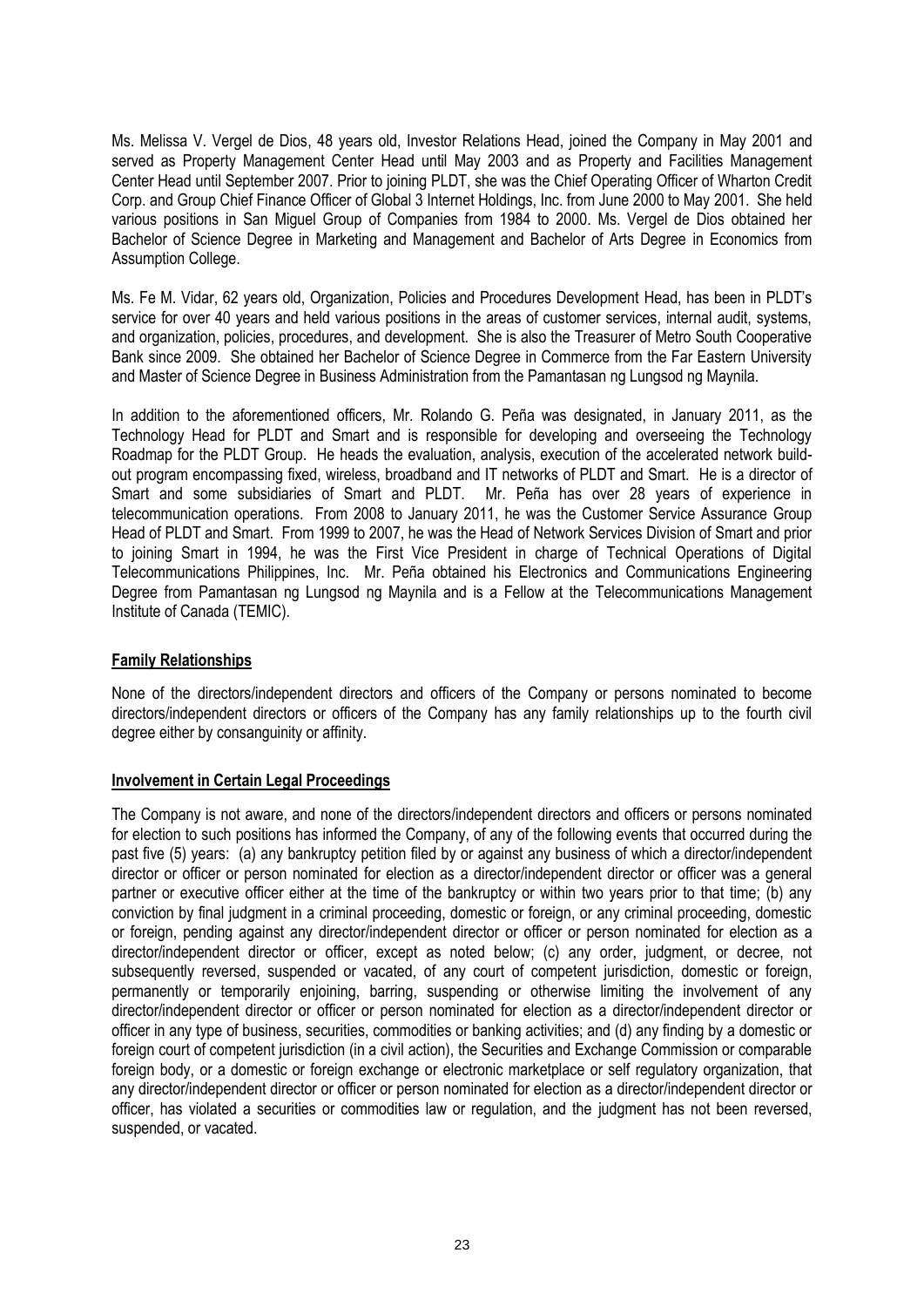The following is a description of the complaints in which our director and President and Chief Executive Officer, Mr. Napoleon L. Nazareno and our director and Corporate Secretary, Ms. Ma. Lourdes C. Rausa-Chan are respondents:

1. Mr. Napoleon L. Nazareno and other directors and officers of the former PDCP Bank (PDCP) and some officers of the Bangko Sentral ng Pilipinas (BSP) and Development Bank of the Philippines (DBP) (hereinafter the "Respondents"), were charged in a complaint docketed as I.S. No. 2004-631 filed by Chung Hing Wong/Unisteel/Unisco Metals, Inc. (the "Complainants") with the Department of Justice (DOJ), for alleged syndicated estafa, estafa thru falsification of documents, other deceits, malversation and robbery. In the complaint-affidavit, the Complainants alleged that the officers and directors of PDCP deceived the Complainants to secure a loan from PDCP through misrepresentation and with the sinister purpose of taking over the Complainants' corporation. As stated in Mr. Nazareno's counter-affidavit, the charges against him are manifestly unmeritorious since he has not personally met the Complainants, nor is he a party to the questioned transactions and, as such, could not have deceived the Complainants in any manner. The complaint was referred to the Office of the Ombudsman (OMB) by the DOJ on October 30, 2007 considering that some of the Respondents are public officers and the offenses charged were committed in the performance of their official functions.

Meanwhile, on July 23, 2008, the Complainants filed with the DOJ a Motion for Reconsideration of a Resolution of the DOJ dated September 7, 2007 dismissing their complaint. It appears that prior to forwarding the case records to the OMB, the DOJ has prepared a Resolution recommending the dismissal of all the charges against the Respondents but did not release the said Resolution to the parties because it wanted the OMB to conduct a review of the DOJ Resolution in view of the fact that some of the Respondents are public officers.

In an Order dated July 30, 2008, the OMB confirmed that it was conducting a review of the said DOJ Resolution for the abovestated reason and that its authority relative to the case forwarded to it by the DOJ is limited to conducting a review of the DOJ Resolution and not to conduct another preliminary investigation of the case.

 In the OMB's Review and Recommendation dated November 28, 2008, the OMB approved the DOJ Resolution dated September 7, 2007 dismissing the complaint and referred the case to the DOJ for appropriate action.

The Complainants filed separate Motions for Reconsideration before the DOJ and OMB on July 16, 2008 and December 1, 2009, respectively. On December 16, 2009, the DOJ issued a Resolution denying the Complainants' Motion for Reconsideration for lack of merit. In response, the Complainants filed a Petition for Review with the Secretary of Justice on March 2, 2010. Mr. Nazareno and the other Respondents have filed their respective Comments to the petition, which remain pending to date with the Office of the Secretary of Justice.

With respect to the Complainants' Motion for Reconsideration with the OMB, the latter issued an Order dated December 4, 2009 denying the same and affirming its Review and Recommendation of November 28, 2008. In response, the Complainants filed a Petition for Certiorari with the Court of Appeals ("CA") on July 12, 2010. In a Resolution dated July 26, 2010, the CA dismissed the petition for lack of jurisdiction. The Complainants filed a Motion for Reconsideration on August 17, 2010. Acting on the said motion, the CA issued a Resolution dated September 1, 2010, requiring the Respondents to file their Comment to the motion. On September 28, 2010, the Respondents through counsel filed their Opposition to the Complainants' Motion for Reconsideration. In a Resolution dated December 1, 2010, the CA noted the respective Comments and/or Opposition filed by the Respondents and considered the Complainants' Motion for Reconsideration submitted for resolution.

2. Ms. Ma. Lourdes C. Rausa-Chan and other former corporate secretaries/assistant corporate secretaries of Steniel Cavite Packaging Corporation, Metro Paper and Packaging Products, Inc., AR Packaging Corporation and Starpack Philippines Corporation, are respondents in a complaint docketed as OMB C-C-04-0363-H (CPL No. C-04-1248), filed with the OMB. The complaint is for alleged: (a) violation of Republic Act No. 3019 (otherwise known as the Anti-Graft and Corrupt Practices Act); (b) estafa through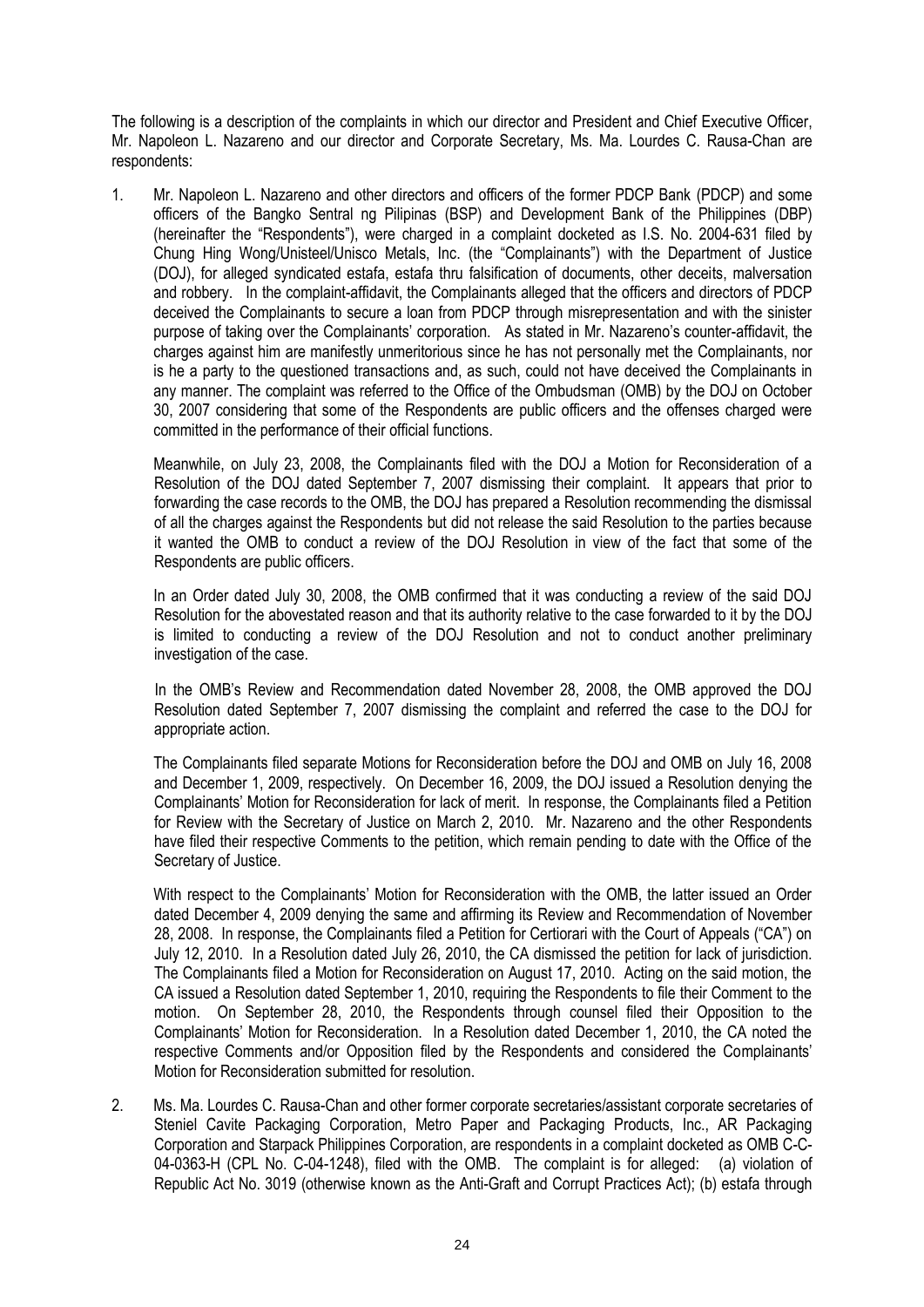falsification of public documents; (c) falsification of public documents under Article 171, in relation to Article 172, of the Revised Penal Code (RPC); (d) infidelity in the custody of public documents under Article 226 of the RPC; and (e) grave misconduct. It relates to various tax credit certificates (allegedly fraudulent, with spurious and fake supporting documents) issued to Victory Textile Mills, Inc. (allegedly, a non-existent corporation with fictitious incorporators and directors) and transferred to several companies including the aforesaid companies. The complaints against Ms. Rausa-Chan involve the first two offenses only and in her capacity as corporate secretary of Metro Paper and Packaging Products, Inc. In the opinion of the legal counsel of Ms. Rausa-Chan, there are no legal and factual bases for her inclusion as respondent in this complaint. Ms. Rausa-Chan had no participation or involvement in the alleged anomalous acquisition and transfer of the subject tax credit certificates. The case is still pending with the OMB.

#### **Compensation**

The table below sets forth the aggregate amount of compensation paid in 2009 and 2010 and estimated amount of compensation expected to be paid in 2011: (1) to the Chief Executive Officer and four most highly compensated officers of the Company, as a group; and (2) to all other key officers, other officers and directors, as a group.

| Name and Principal Position                                           | Year                      | Salary <sup>14</sup><br>(In Million) | Bonus <sup>15</sup><br>(In Million) | Other<br>Compensation <sup>16</sup><br>(In Million) |
|-----------------------------------------------------------------------|---------------------------|--------------------------------------|-------------------------------------|-----------------------------------------------------|
| 1. Napoleon L. Nazareno<br>President & CEO <sub>17</sub>              |                           |                                      |                                     |                                                     |
| 2. Anabelle L. Chua<br>Senior Vice President                          |                           |                                      |                                     |                                                     |
| 3. Ernesto R. Alberto<br><b>Senior Vice President</b>                 |                           |                                      |                                     |                                                     |
| 4. Ma. Lourdes C. Rausa-Chan<br>Senior Vice President                 |                           |                                      |                                     |                                                     |
| 5. Menardo G. Jimenez, Jr.<br>Senior Vice President                   |                           |                                      |                                     |                                                     |
| CEO & four most highly<br>compensated key officers                    | Actual 2009 <sup>18</sup> | 47                                   | 10                                  | 52                                                  |
|                                                                       | Actual 2010               | 51                                   | 12                                  | 225                                                 |
|                                                                       | Projected 2011            | 55                                   | 14                                  | 46                                                  |
| All<br>officers,<br>other<br>other<br>key                             | Actual 2009               | 204                                  | 54                                  | 246                                                 |
| officers and directors as a group<br>(excluding the CEO and four most | Actual 2010               | 232                                  | 61                                  | 1,087                                               |
| highly compensated key officers)                                      | Projected 2011            | 227                                  | 62                                  | 215                                                 |

Each of the directors of the Company is entitled to a director's fee for each meeting of the Board of Directors attended. In addition, the directors who serve in the committees of the Board of Directors, namely, the Audit, Governance and Nomination, Executive Compensation and Technology Strategy Committees, are each entitled to a fee for each committee meeting attended.

1

<sup>14</sup> Basic Monthly Salary

<sup>&</sup>lt;sup>15</sup> Includes Longevity Pay, Mid-year Bonus, 13<sup>th</sup> Month Pay and Christmas Bonus

<sup>&</sup>lt;sup>16</sup> Includes Variable Pay and other payments. Variable Pay is based on an annual incentive system that encourages and rewards both individual and group/team performance and is tied to the achievement of Corporate/Unit/Customer Satisfaction Objectives. It covers regular officers and executives of the Company and is based on a percentage of their Guaranteed Annual Cash Compensation. Included in the 2010 figure is the amount of cash award under the Long Term Incentive Plan paid in May 2010.

<sup>&</sup>lt;sup>17</sup> The President & CEO receives compensation from Smart but not from PLDT.

<sup>&</sup>lt;sup>18</sup> The four most highly compensated officers of the Company in 2009 were the following: Ms. Anabelle L. Chua, Mr. Victorico P. Vargas, Mr. Ernesto R. Alberto and Ms. Ma. Lourdes C. Rausa-Chan.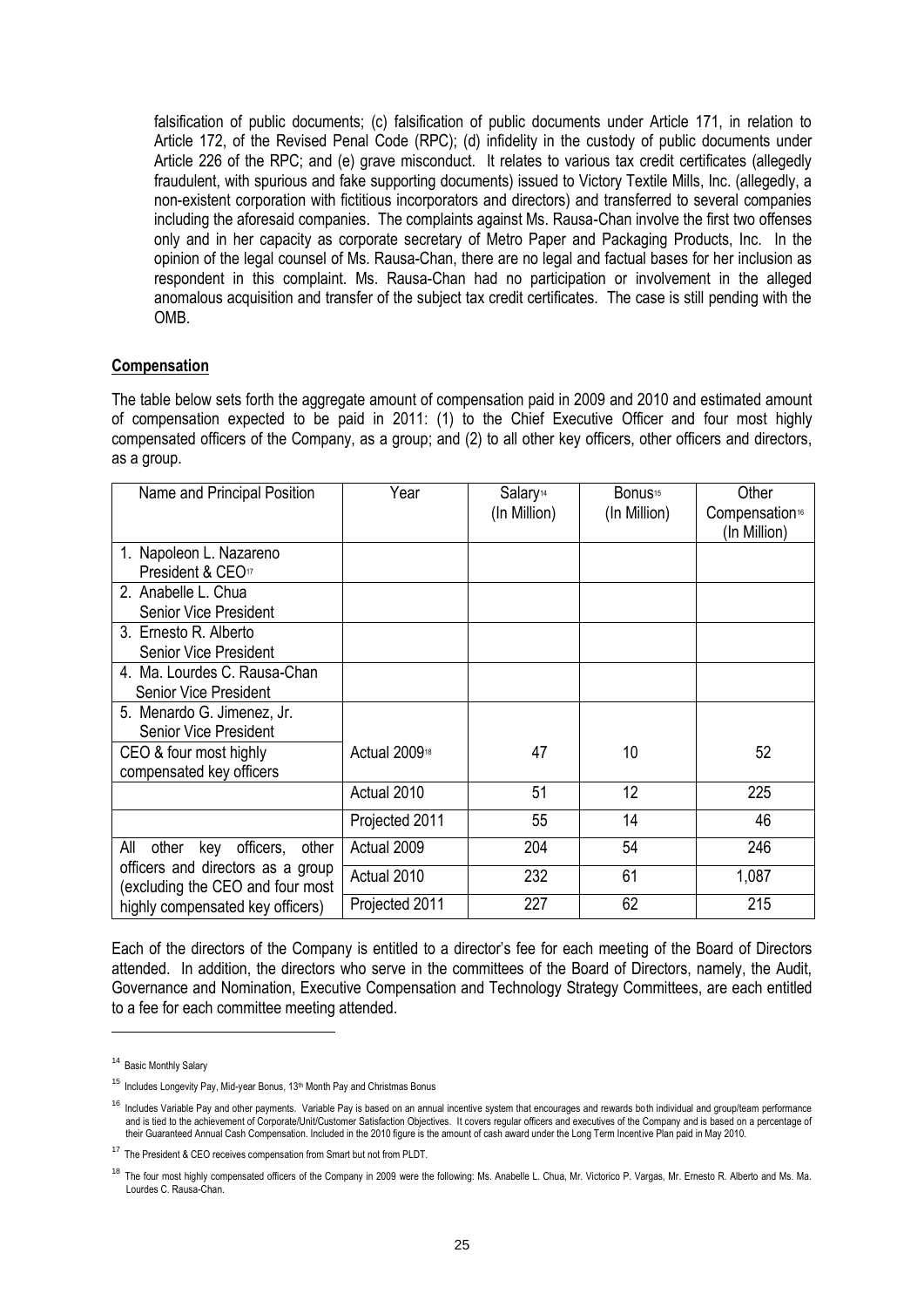On January 27, 2009, the Board of Directors of the Company approved the increase in director's fee to P200,000 from P125,000, for Board meeting attendance and to P75,000 from P50,000, for Board Committee meeting attendance. The director's fee was last adjusted in July 1998. The Executive Compensation Committee recommended the increase taking into consideration PLDT's profitability growth (versus Board remuneration) and the results of the survey on Board remuneration conducted by Watson Wyatt, which showed that PLDT directors' remuneration consisting only of fees for meeting attendance were below the median of directors' remuneration among the participating companies consisting of fees for meeting attendance and/or retainer fees and profit share.

Except for the fees mentioned above, the directors are not compensated, directly or indirectly, for their services as such directors.<sup>19</sup>

#### **Incentives and Benefits Plans**

#### **A. Executive Stock Option Plan**

On April 27, 1999 and December 10, 1999, the Board of Directors and stockholders, respectively, approved the establishment of a Executive Stock Option Plan (the "ESOP") pursuant to which stock options were granted to management executives, which include officers with the rank of Vice President up to President, executives with the rank of Manager up to Assistant Vice President, and advisors/consultants engaged by the Company. A total of 1,289,745 shares of common stock of the Company had been allocated for the ESOP. Stock options granted under the ESOP became fully vested in December 2004. An option holder may exercise his option to purchase the number of vested shares of common stock underlying his option, in whole or in part, at the price of P814 per share, subject to adjustment upon the occurrence of specific events described in the ESOP. The option exercise period ended on December 9, 2009.

The key officers of the Company were granted options to purchase a total of 206,942 shares of common stock, all of which had been exercised as of December 9, 2009, the last day of the option exercise period.

The total shares of common stock allocated for options granted to all the officers of the Company, as a group, was 402,510, out of which a total of 402,509 shares of common stock had been exercised as of December 9, 2009.

#### **B. Long Term Incentive Plan**

1

On August 3, 2004, PLDT's Board of Directors approved the establishment of a Long Term Incentive Plan (the "LTIP1") for eligible executives, officers and advisors of PLDT and its subsidiaries, which was administered by the Executive Compensation Committee. The LTIP1 was originally a four-year cash-settled share based plan covering the period January 1, 2004 to December 31, 2007 (the "LTIP1 Performance Cycle"). The payment was intended to be made at the end of the LTIP1 Performance Cycle (without interim payments) contingent upon the achievement of the approved target increases in PLDT's common share price by the end of the LTIP1 Performance Cycle and the cumulative consolidated net income target for the LTIP1 Performance Cycle.

On August 28, 2006, PLDT's Board of Directors approved the broad outline of the PLDT Group's strategic plans for 2007 to 2009 focusing on the development of new revenue streams to drive future growth while protecting the existing core communications business. To ensure the proper execution of the three-year strategic plans, particularly with respect to the manpower resources being committed to such plans, a new Long Term Incentive Plan (the "LTIP2") covering a three-year period of performance commencing on January 1, 2007 and ending on December 31, 2009 (the "LTIP2 Performance Cycle") was approved by PLDT's Board of Directors. LTIP2 follows the same general framework as LTIP1. As a result of the establishment of LTIP2, PLDT's Board of Directors also approved the early vesting under LTIP1 by the end of year 2006. The awards pay-out for LTIP2

<sup>&</sup>lt;sup>19</sup> The aggregate amount of per diems paid to the directors for their attendance in Board and Board Committee meetings is included in Other Compensation. The total amount of per diems paid in 2009 and 2010 were P35,650,000.00 and P35,275,000.00 respectively. The total amount of per diems estimated to be paid in 2011 is P38,700,000.00.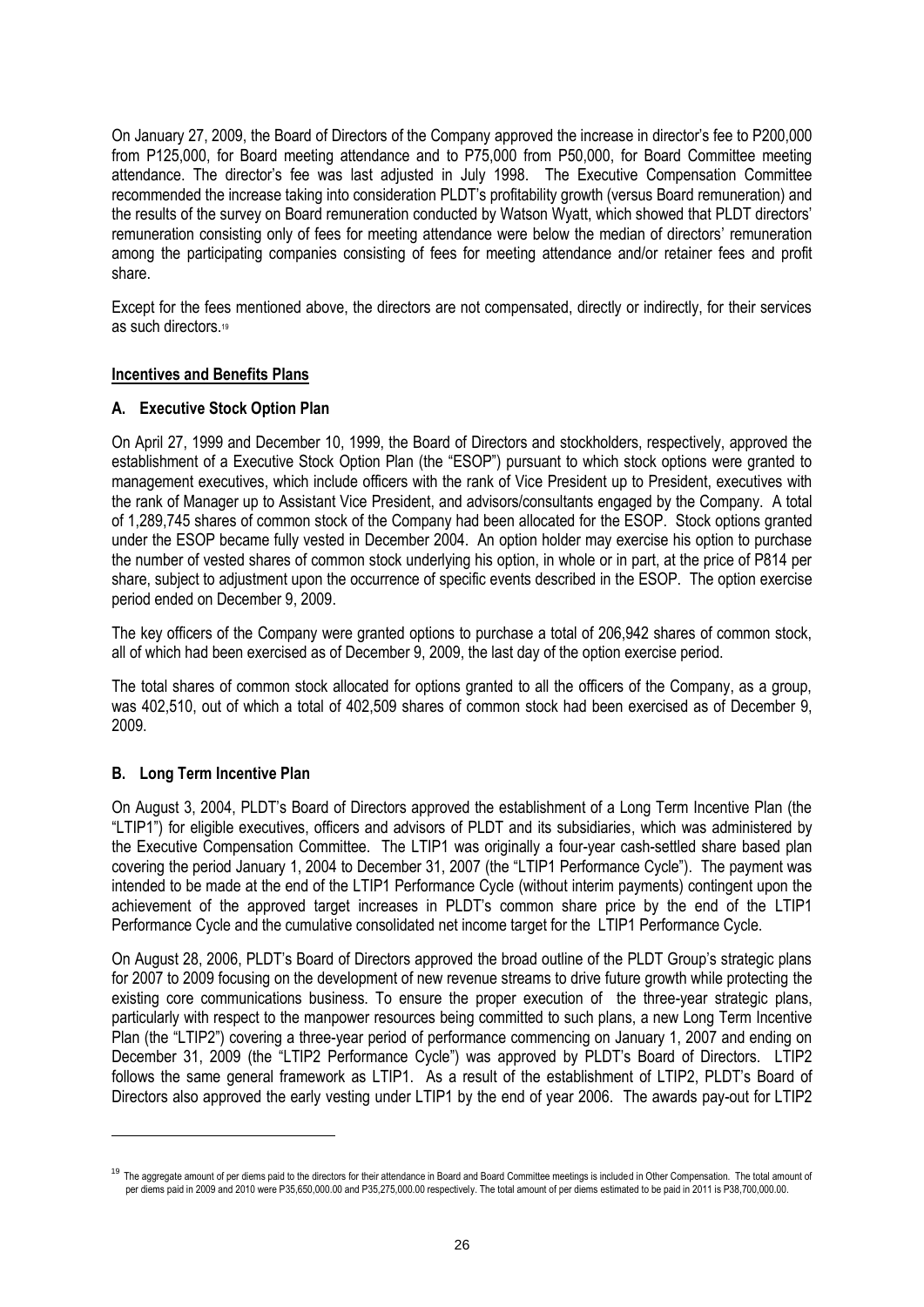was made in the second quarter of 2010 based on the attainment of the cumulative consolidated net income target for the LTIP2 Performance Cycle.

On July 7, 2010, PLDT's Board of Directors approved the third Long Term Incentive Plan (the "LTIP3") covering the performance cycle January 1, 2010 to December 31, 2012 (the "LTIP3 Performance Cycle"). LTIP3 aims to focus the efforts and attention of officers and executives on the achievement of the long-term strategic plans and objectives of the PLDT group including new business strategies in respect of fixed and wireless broadband, next generation network products and services and expansion in the outsourcing and communications technology areas. Under LTIP3, selected officers and executives shall be attributed an Individual Target Award. The Actual Award under LTIP3 is contingent on the achievement of the cumulative consolidated core earnings target by the end of the Performance Cycle and the consolidated core earnings target for each year of the Performance Cycle.

#### **C. Benefit Plan**

The Company has a trusteed, non-contributory defined benefit plan (the "Benefit Plan") covering all permanent and regular employees. The Benefit Plan provides benefits upon normal retirement beginning at age 65, early retirement beginning at age 50 or completion of at least 30 years of credited service, voluntary separation beginning at age 40 or completion of at least 15 years of credited service, total and physical disability, death and involuntary separation. Benefits are based on the employee's final monthly basic salary and length of service.

Except as provided in the plans described above, there are no other agreements or arrangements pursuant to which officers and directors of the Company may be entitled to receive any cash or non-cash compensation, or any benefits or payments in case of termination of employment or a change in control of the Company.

# **CERTAIN RELATIONSHIPS AND RELATED TRANSACTIONS**

Except for the Related Party Transactions described in Note 24 to the audited financial statements contained in the Company's Annual Report for the year 2009 and Note 24 to the audited financial statements contained in the Company's Annual Report for the year 2010, there has been no material transaction during the last two fiscal years, nor is there any material transaction currently proposed, to which the Company or any of its subsidiaries was or is to be a party in which any incumbent director/independent director or officer of the Company, or any person nominated for election to such positions, or any owner of more than ten percent of the Company's outstanding voting stock, or any member of the immediate family of any of the foregoing, had or is to have a direct or indirect material interest. In the ordinary course of business, the Company has transactions with other companies in which some of such persons or former officers of the Company or its subsidiaries may have an interest, but these transactions have been negotiated on an arm's length basis and are not material.

No director/independent director or officer of PLDT or associate of any director/independent director or officer of PLDT was indebted to PLDT at any time during the past two years.

# **Issuance of PLDT Shares of Common Stock as Payment of the Purchase Price for the Acquisition of Shares of Stock, Convertible Bonds and Advances**

#### **Description of the Proposed Transactions**

- A. On March 29, 2011, the Company and the Sellers (as this term is defined below) (collectively, the **"Parties"**) entered into a Sale and Purchase Agreement (the **"Agreement"**) under which the Company has agreed to purchase all the rights, title and interest in and to the assets described below (the **"Acquisition"**):
	- 1. a total of 3,277,135,882 shares of common stock of Digital Telecommunications Philippines, Inc. **("Digitel"),** representing approximately 51.55% of the issued and outstanding capital stock of Digitel (the **"Sale Shares"**) registered in the names of, and/or beneficially owned by, JG Summit Holdings, Inc. (**"JGS"**), Express Holdings, Inc. (**"Express Holdings**" and together with JGS, the **"JGS Group"**), and certain other individual and corporate stockholders of Digitel (collectively, the **"Sellers"**);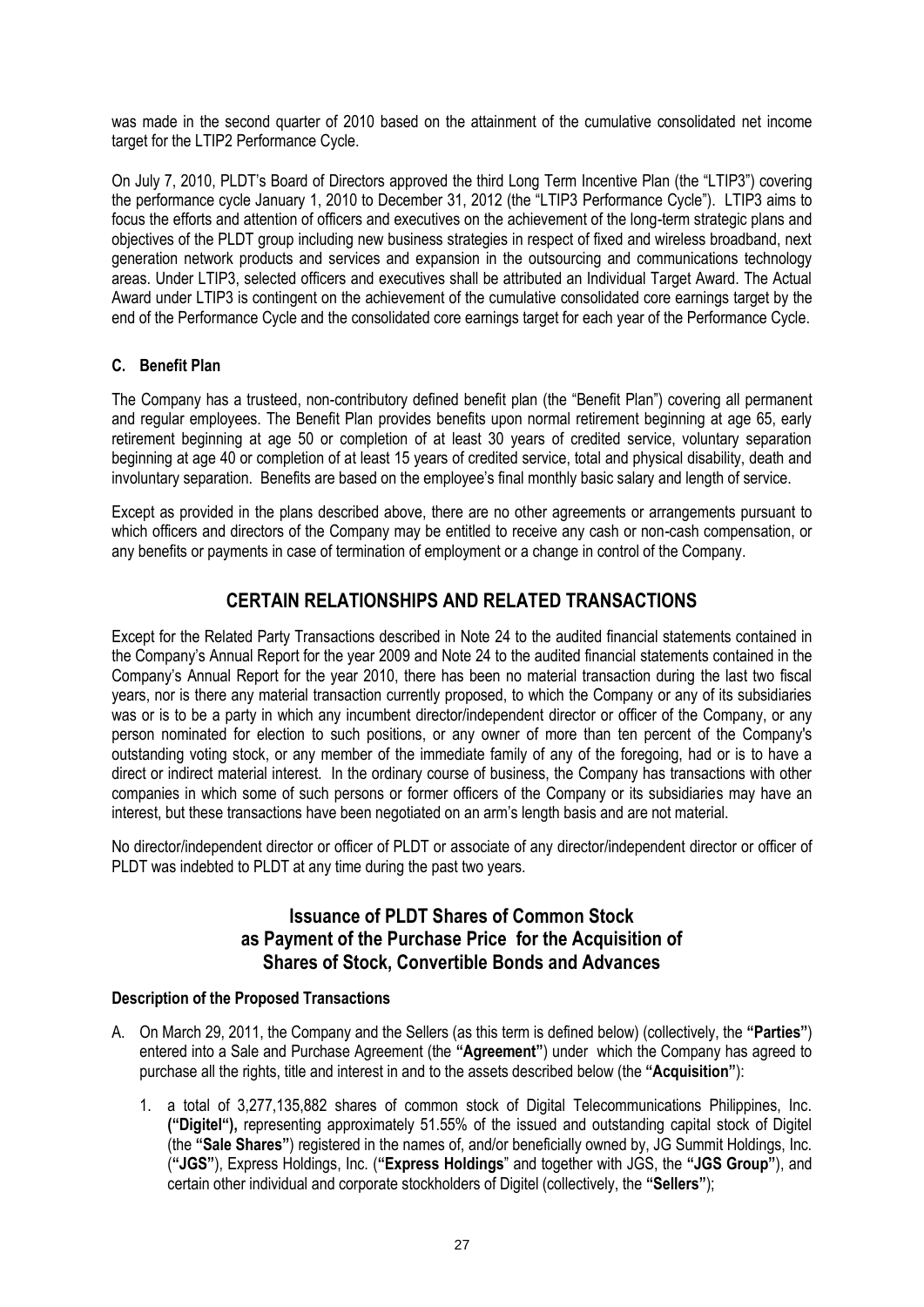- 2. zero coupon bonds due 2013 and 2014 issued by Digitel and its subsidiary, with an aggregate redemption value of Php17,745,459,286 as of December 31, 2010 (the **"Convertible Bonds"**), which bonds are, at the option of the Convertible Bondholders, convertible or exchangeable into common shares in the capital stock of Digitel at the par value of Php1.00 per share. On Closing (as this term is defined in Paragraph B.1 below), all of the Convertible Bonds will be held by JGS. Although the exact number of Digitel common shares that the Convertible Bonds are convertible or exchangeable into depends on the timing of conversion/exchange and the exchange rate at the time of conversion/exchange, for purposes of setting the purchase price for this transaction, JGS and PLDT have assumed that the Convertible Bonds are convertible or exchangeable into 18,603,265,971 common shares of Digitel. This assumes a conversion/exchange date of June 30, 2011 and an exchange rate of Php43.405 per US dollar; and
- 3. advances made by JGS to Digitel, with a total principal amount plus accrued interest of Php34,118,544,087 as of December 31, 2010 (the **"Advances"**) (the Sale Shares, Convertible Bonds and Advances are collectively referred to as the **"Enterprise Assets"**);

The rights, title and interest of the Sellers in the Sale Shares, Convertible Bonds or Advances, as the case may be, shall include, (i) any stock dividends issued, declared or accrued on the Sale Shares from December 31, 2010, (ii) any property or cash dividend, interest or other sum payable, paid or accruing on the Enterprise Assets (including any shares that may be issued upon exercise of the conversion or exchangeable feature of the Convertible Bonds) from December 31, 2010; (iii) all rights accruing on the Enterprise Assets from December 31, 2010 (including any right to subscribe for Digitel shares pertaining to the Convertible Bonds and Advances from December 31, 2010); and (iv) the proceeds of any of the foregoing.

The total consideration for the Enterprise Assets is Php69,198,024,410 (equivalent to US\$1,594,240,857) (the **"Purchase Price"**), allocated as follows: Php5,254,027,072 (equivalent to US\$121,046,586) for the Sale Shares, Php29,825,453,251 (equivalent to US\$687,143,261) for the Convertible Bonds, and Php34,118,544,087 (equivalent to US\$786,051,010) for the Advances.

PLDT has agreed to issue 27,679,210 new shares of common stock of PLDT (the **"PLDT Consideration Shares"**), at the issue price of Php2,500 per share, as payment for the Purchase Price of the Enterprise Assets.

- B. The principal terms and conditions of the Agreement include the following:
	- 1. Closing of the transactions contemplated in the Agreement (respectively, the **"Closing"** and the **"Transactions"**) shall take place on June 30, 2011 or such later date as may otherwise be agreed upon by the Parties (the **"Closing Date"**), subject to certain conditions precedent including the following common conditions (the **"Common Conditions"**):
		- (a) the procurement of all consents, approvals or waivers required or necessary to give effect to the Transactions, such as but not limited to, the (i) approval by the stockholders of PLDT of the issuance of the PLDT Consideration Shares as payment of the Purchase Price for the Enterprise Assets (the **"PLDT Stockholders Approval"**), (ii) approval by the National Telecommunications Commission (**"NTC"**) of the sale and transfer of the Sale Shares (the **"NTC Approval"**), (iii) approval by the Securities and Exchange Commission (the **"SEC"**) of the valuation of the Enterprise Assets to be acquired by PLDT in exchange for the PLDT Consideration Shares (the "**SEC Approval**"), (iv) confirmation by the SEC that the issuance of the PLDT Consideration Shares is exempt from the registration requirement under the Philippine Securities Regulation Code (the **"SEC Confirmation"**), and (v) approval by the Philippine Stock Exchange (the **"PSE"**) of the block sale of the Sale Shares (the **"PSE Approval**"); and
		- (b) no statute or regulation which would prohibit, restrict or materially delay the Transactions shall have been enacted by any governmental authority, and no writ of preliminary injunction, restraining order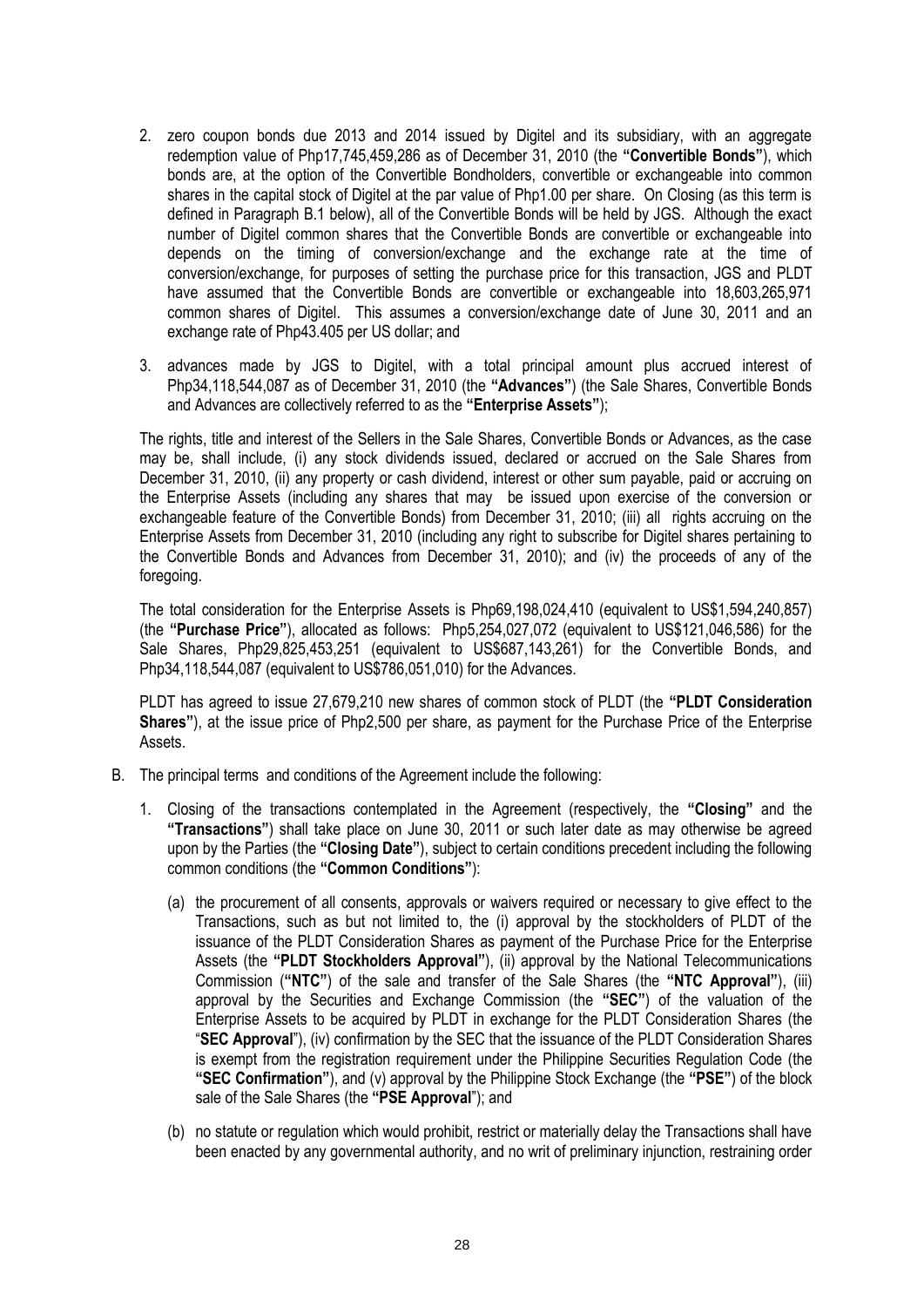or other judgment, decree, order or resolution of any governmental authority shall have been issued against any of the Parties, restraining or enjoining the Transactions.

2. PLDT shall conduct a mandatory tender offer in accordance with the Philippine Securities Regulation Code and applicable rules and regulations (the **"Tender Offer"**) to acquire all of the 3,079,840,418 remaining Digitel common shares representing approximately 48.45% of the issued and outstanding common stock of Digitel held by the public (respectively, the **"Digitel Public Shares"** and the **"Digitel Public Shareholders"**).

The Tender Offer shall include the following terms and conditions:

- (a) PLDT shall purchase the Digitel Public Shares which shall have been tendered by the Digitel Public Shareholders (the **"Tendering Shareholders"**), at the price of Php1.6033 per share (the **"Tender Offer Price"**), payable by the issue of new PLDT common shares valued at Php2,500 per PLDT common share or one PLDT common share for every 1,559.28 Digitel Public Shares or, alternatively, PLDT shall, at the Tendering Shareholder's option, pay such shareholder in cash, at Php1.6033 per Digitel Public Share, provided that, for non-Philippine resident Tendering Shareholders, the Tender Offer Price shall be payable only in cash. In case of any resulting fractional PLDT share from the above exchange ratio, each Digitel Public Shareholder who would otherwise be entitled to such fractional PLDT share shall be entitled to an amount in cash, without interest, rounded to the nearest centavo equal to the product of (i) the amount of fractional share interest in a PLDT common share to which such holder is entitled and (ii) Php2,500; and
- (b) the Tender Offer shall be completed on the Closing Date unless the Parties shall have obtained SEC's approval for an exemption from the requirement that the Tender Offer and Closing of the Transactions shall take place simultaneously.

If all of the Digitel Public Shares will be tendered and the Tender Offer Price will be paid solely in the form of PLDT common shares, a total of 1,975,168 PLDT common shares will be issued as payment for such Digitel Public Shares.

- 3. Upon Closing, and for as long as the Sellers own shares representing at least 5% of the issued and outstanding common stock of PLDT, JGS shall be entitled to nominate one representative on the PLDT Board of Directors, and JGS's involvement in designated PLDT Board committees will be favorably considered, (in each case, provided that such Board and Board committee nominees shall possess all of the required qualifications and none of the disqualifications under PLDT's By-Laws and applicable laws, rules and regulations).
- 4. From the Closing Date up to the first anniversary thereof, none of the Sellers shall, without the prior written consent of PLDT, transfer or create or permit to exist any Encumbrance (as this term is defined in the Agreement) on, the PLDT Consideration Shares issued to them in connection with the Acquisition, including all stock dividends paid or accruing on such shares.
- 5. To allow PLDT to maintain a substantial public float, the total number of PLDT common shares that JGS and its subsidiaries may hold legal and/or beneficial title to shall not exceed 12% of the total issued and outstanding common stock of PLDT at any given time, for as long as the two groups of strategic investors in PLDT, and their associated companies, continue to hold legal and/or beneficial rights to shares representing at least 40% of the issued and outstanding common stock of PLDT.
- 6. PLDT shall pay the Sellers a break-up fee of US\$150,000,000 if: (a) PLDT terminates the Agreement before Closing Date despite the fact that the Sellers are not in breach of their obligations, covenants or warranties under the Agreement, or (b) PLDT terminates the Agreement or the Closing cannot take place due to the failure to obtain the PLDT Stockholders Approval after the expiration of the extension period for fulfilling such condition, as provided in the Agreement. No break-up fee shall be payable if the Common Conditions described in Part B.1 above have not been fulfilled.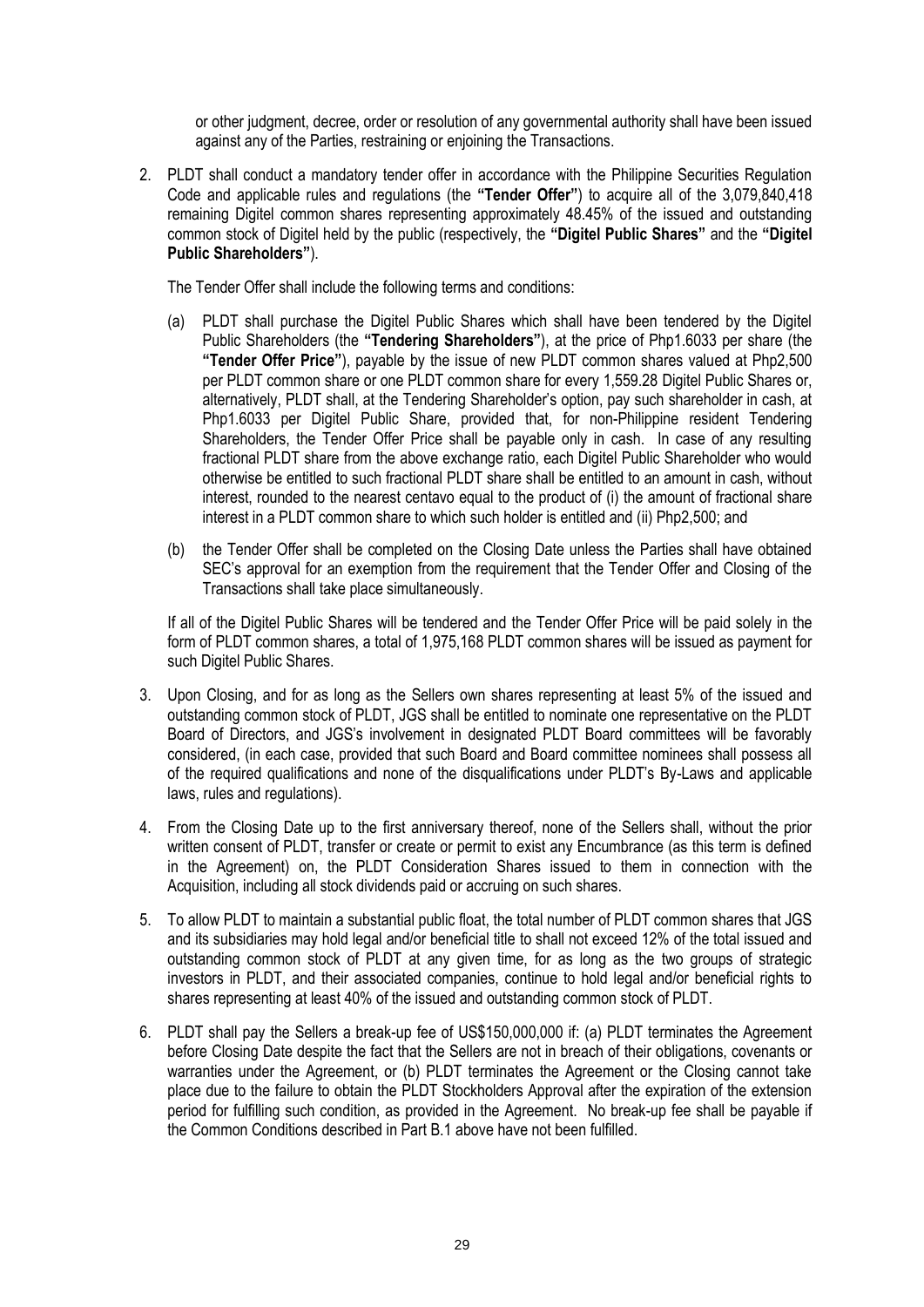#### **Rationale and Expected Benefits of the Transactions**

PLDT's investment in Digitel is expected to achieve substantial benefits for the consumers, the general public and the shareholders of PLDT and JGS. It will leverage the combined expertise of the PLDT Group and Digitel to create an even more capable telecommunications company which will be better positioned to provide higher quality and even more affordable services to fixed line, wireless, and broadband subscribers addressing a wide range of consumer demand – from voice to SMS to data and Internet and video services.

PLDT intends to keep the mobile operations of Digitel separate and intact, and to maintain and capitalize on Sun Cellular's operations and significant brand equity to continue serving specific segments of the market, especially those who prefer "unlimited" type of services.

Digitel's fixed line operations can complement those of PLDT's in terms of both geographic and population reach, while adding approximately 450,000 subscribers to PLDT's current base of 1.8 million subscribers. PLDT can quickly provide enhanced broadband services in Digitel's service areas. Digitel's subscribers are also expected to benefit from PLDT's extensive infrastructure, particularly its nationwide fiber optic network and its international cable and satellite facilities.

PLDT can also make available to Sun Cellular subscribers its wide range of service offerings, particularly in terms of 3G and broadband. Over the last few years, PLDT's wireless subsidiary, Smart Communications, Inc. ("**Smart**") has been steadily advancing its Internet for All advocacy and making mobile broadband more affordable and widely available so that all Filipinos may benefit from it. Mobile broadband networks can generate economic activity as they enable fast-developing, technology-driven ecosystems.

PLDT also envisages significant cost efficiencies from the Acquisition via capex optimization, co-location of base stations, consolidation of overlapping technical systems, implementation of shared services, bulk purchasing of network equipment, communication devices and other materials and elimination of other duplicated costs. Improved network utilization and service quality can also be achieved through complementary technologies and greater network density.

The Acquisition will also help reinforce PLDT's ability to withstand competition not only from existing telecommunications operators and new entrants which are formidable and well-funded, but also from so-called "over the top" or OTT service providers that offer social networking, instant messaging and VoIP services, while enhancing shareholders' value.

Based on the foregoing, the PLDT Board of Directors (the "**PLDT Board**") believes that the Transactions are beneficial to and in the best interest of the Company and its stockholders as a whole, and authorized the Transactions in its meeting held on March 29, 2011. Therefore, the PLDT Board recommends to the stockholders of PLDT the approval of the issuance of up to 29.654.378 shares of common stock of PLDT in connection with the Acquisition and Tender Offer.

#### **Valuation and Fairness Opinion**

The consideration for the Enterprise Assets was determined after discussions between the Parties and based on a review of the historical and prospective performance of Digitel.

The Company will submit to the SEC a written application for approval of the valuation of the Enterprise Assets which the Company will acquire or receive in exchange for the PLDT Consideration Shares. The Company expects to receive the SEC's approval on or before the Annual Meeting or, if later, prior to the Closing Date.

On March 29, 2011, the PLDT Board formed an independent committee, composed of three independent directors (the "**Independent Committee**"), to review the fairness and reasonableness of the acquisition of the Enterprise Assets and the Purchase Price payable by PLDT.

The PLDT Board appointed CLSA Exchange Capital ("**CLSA**"), an independent financial advisory firm, as independent financial advisor to advise the Independent Committee and the Board of Directors for the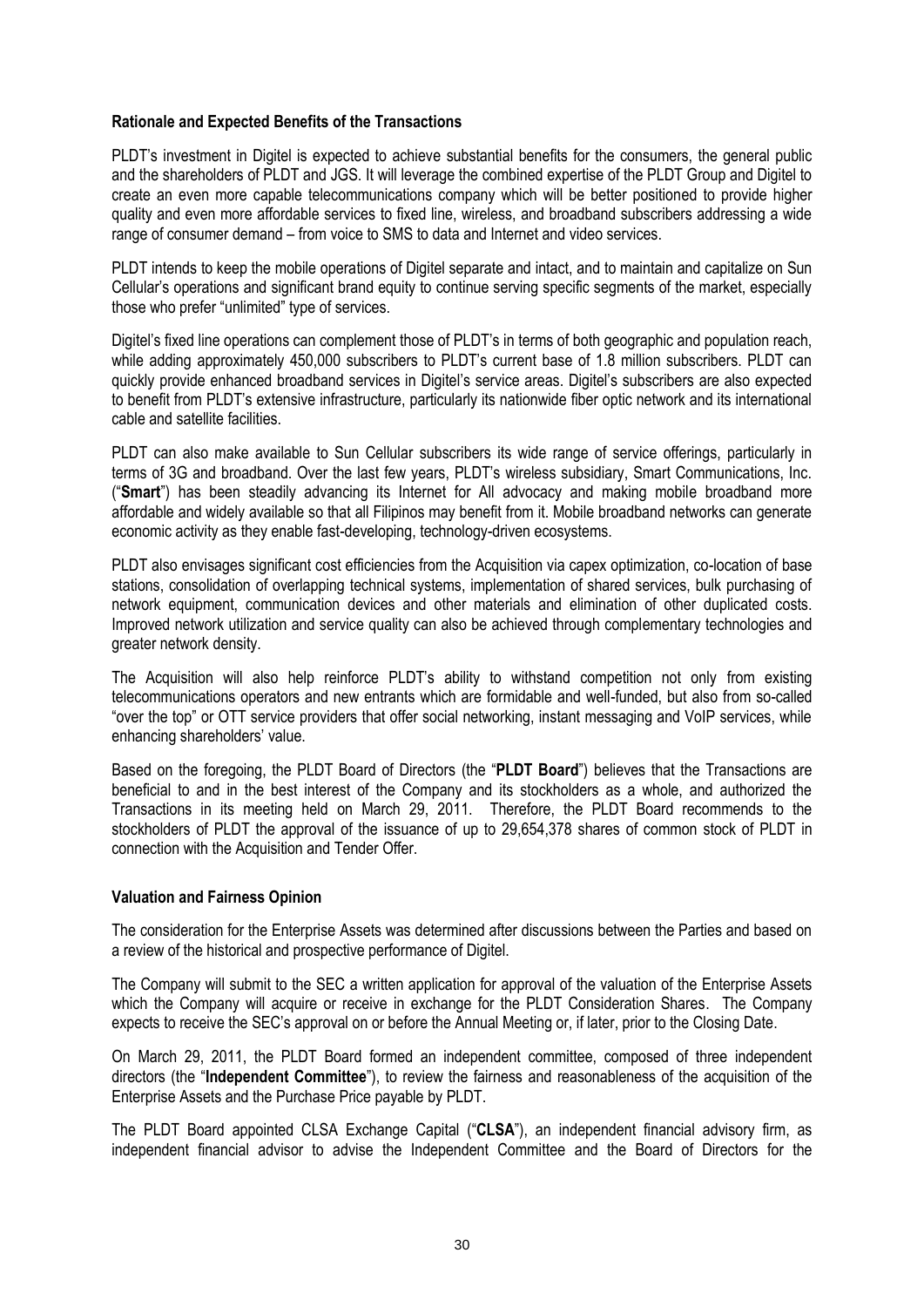aforementioned purpose and to render an opinion on whether or not the acquisition of the Enterprise Assets is fair and reasonable and in the interest of the Company and its shareholders as a whole.

In a letter dated April 19, 2011 (the "**CLSA Letter**"), CLSA concluded that based upon their analysis and subject to the considerations set forth in the CLSA Letter, the acquisition of the Enterprise Assets is fair and reasonable and in the interest of the shareholders of PLDT as a whole. A copy of the CLSA Letter is attached hereto as Annex A.

CLSA has no material relationship with PLDT in the past two (2) years which may have influenced, or tended to influence, the objectivity and reliability of their fairness opinion. For the services of CLSA as independent financial advisor in connection with the Transactions, CLSA will be paid an advisory fee and reimbursed for all reasonable and documented out-of-pocket expenses incurred by it.

None of PLDT's subsidiaries had any material relationship with CLSA in the past two (2) years, except for CLSA's engagement, in 2009, as independent financial advisor to advise the Independent Board Committee of Pilipino Telephone Corporation (renamed PLDT Communications and Energy Ventures, Inc., or "**PCEV**"), acting on behalf of the minority stockholders of PCEV, in connection with the tender offer of Smart Communications, Inc. for the shares held by the minority stockholders of PCEV. For the said engagement, CLSA was paid an advisory fee and reimbursed for all reasonable and documented out-of-pocket expenses incurred by it.

In selecting the independent financial advisor, the PLDT Board considered, among other factors, the qualifications and industry experience of their top management and key personnel, their track record, their independence, and the reasonableness of their advisory fees.

#### **Effects On the Rights of Existing Stockholders of PLDT of the Issuance of Shares**

Section 39 of the Corporation Code of the Philippines provides:

*"Section 39. Power to deny pre-emptive right. – All stockholders of a corporation shall enjoy pre-emptive right to subscribe to all issues or disposition of shares of any class, in proportion to their respective shareholdings, unless such right is denied by the articles of incorporation or an amendment thereto. Provided, that such pre-emptive right shall not extend to shares to be issued in compliance with laws requiring stock offering or minimum stock ownership by the public; or to shares to be issued in good faith with the approval of the stockholders representing two thirds (2/3) of the outstanding capital stock, in exchange for property needed for corporate purposes or in payment of a previously contracted debt."*

Accordingly, since the Enterprise Assets are property needed by PLDT in pursuit of its corporate purposes, and provided that the stockholders representing at least two thirds (2/3) of PLDT's outstanding capital stock entitled to vote, approve the issuance of PLDT common shares in connection with the Acquisition and the Tender Offer, the stockholders of PLDT shall have no right to proportionately subscribe or to have offered to them for subscription the PLDT common shares that will be issued in connection with the Acquisition and Tender Offer (collectively, the **"New PLDT Shares"**). Furthermore, under Paragraph A(6) of the Seventh Article of the Articles of Incorporation of PLDT, owners of shares of serial preferred stock of PLDT are not entitled to subscribe for or to purchase or to have offered to them for subscription or purchase any shares of any class of stock or other securities of PLDT.

The estimated number of New PLDT Shares that will be issued as payment of the Purchase Price and assuming all Digitel Public Shares shall have been tendered pursuant to the Tender Offer is up to 29,654,378 shares, representing approximately 13.7% of the enlarged issued and outstanding common stock of PLDT. The table below shows the ownership distribution of PLDT common shares before and after the issue of the New PLDT **Shares** 

| <b>Stockholders</b> | Number of Shares | Percentage of<br><b>Common Stock</b><br>Before Issuance<br>of New Shares | Percentage of<br>Common Stock<br>After Issuance<br>of New Shares |
|---------------------|------------------|--------------------------------------------------------------------------|------------------------------------------------------------------|
|---------------------|------------------|--------------------------------------------------------------------------|------------------------------------------------------------------|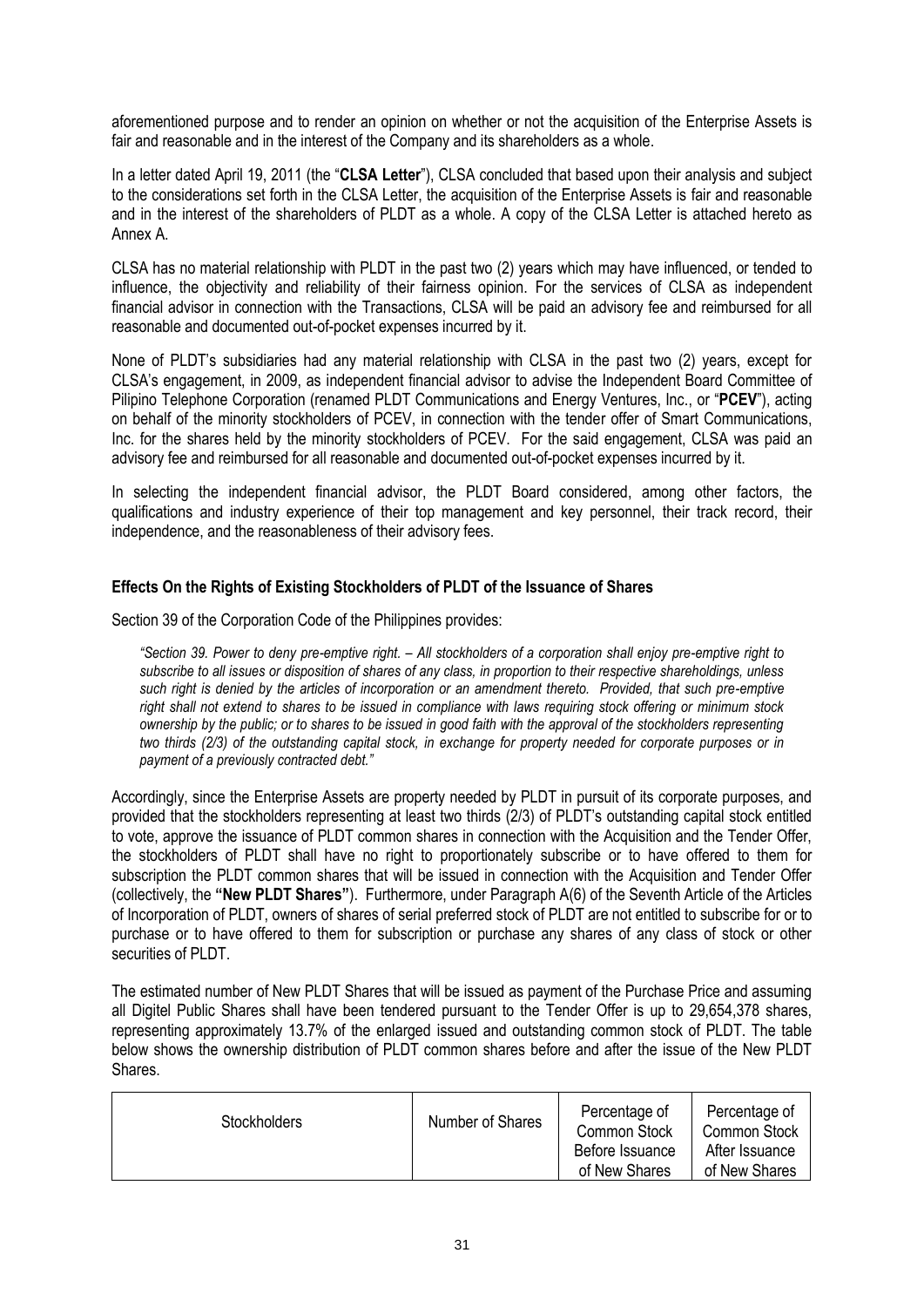| Owners of More than 5%                       |              |       |       |
|----------------------------------------------|--------------|-------|-------|
| <b>Philippine Telecommunications</b>         | 26,034,26320 | 13.94 | 12.03 |
| Investment Corporation (PTIC)                |              |       |       |
| Metro Pacific Resources, Inc. (MPRI)         | 15,745,17220 | 8.43  | 7.28  |
| Non-Philippine subsidiaries of First Pacific | 7,653,70320  | 4.10  | 3.54  |
| Company Limited                              |              |       |       |
| NTT Communications Corporation               | 12,633,487   | 6.76  | 5.84  |
| NTT DoCoMo, Inc.                             | 26,768,07421 | 14.33 | 12.37 |
| Social Security System                       | 10,530,61822 | 5.64  | 4.87  |
| PCD Nominee Corporation                      | 45,017,14523 | 24.10 | 20.80 |
| JPMorgan Asset Holdings (HK) Limited         | 31,359,72924 | 16.79 | 14.49 |
| Directors and Key Officers as a group        | 314,318      | 0.17  | 0.15  |
| <b>Other Existing Stockholders</b>           | 10,700,038   | 5.73  | 4.94  |
| <b>Holders of New PLDT Shares</b>            |              |       |       |
| <b>JGS Group/Bondholder/Noteholders</b>      | 27,598,520   |       | 12.75 |
| <b>Other Sellers</b>                         | 80,690       |       | 0.04  |
| <b>Digitel Public Shareholders</b>           | 1,975,168    |       | 0.91  |

*Notes: Number of PLDT common shares before issuance of new shares refers to the number as of Record Date. Number of PLDT common shares to be owned by Digitel Public Shareholders assumes that all Digitel Public Shareholders tender their shares and choose to be paid with PLDT common shares.*

#### **Accounting Treatment of the Proposed Transactions**

PLDT will account for the Proposed Transactions, as follows:

PLDT's acquisition of the Enterprise Assets will be accounted as a business combination under Philippine Financial Reporting Standards 3, *Business Combinations*, using the acquisition method of accounting. PLDT's acquisition of equity interest, convertible bonds and advances owned by JGS Group, and the mandatory tender offer are linked transactions and will be accounted for as a single business combination transaction. The mandatory tender offer is treated as part of acquisition of controlling interest and therefore goodwill is recognized as if all outstanding equity instruments of Digitel was acquired by PLDT. At the date of closing of the acquisition and as the mandatory tender offer is required by the Securities Regulation Code, a compound financial instrument is recognized for the statutory put option liability representing the option of non-JGS Group shareholders of Digitel to sell their shares for PLDT common shares or opt for cash.

At initial recognition of the compound financial instrument, a put option financial liability and an embedded equity conversion option are recognized simultaneously. The put option financial liability is recognized at present value of cash settlement at the end of the mandatory tender offer period, and the embedded equity conversion option is recognized at fair value of the option at grant date using certain valuation model. Subsequent to initial recognition, any changes in the present value of the put option financial liability upon exercise that are due to the unwinding of the discount are recognized as financing cost. Settlement of the mandatory tender offer in PLDT common shares or in cash are treated as reduction of put option financial liability. At the end of the mandatory tender offer period, the put option financial liability is derecognized, non-controlling interest measured as of the date of acquisition (either at proportionate share or at fair value) for any shares for which the put option expires unexercised is recognized, and any difference is treated as adjustment to goodwill. The equity reserve resulting from recognition of embedded equity conversion option is then reclassified to paid-in capital in excess of par at end of the mandatory tender offer period.

-

<sup>&</sup>lt;sup>20</sup> PTIC and MPRI, both of which are Philippine affiliates of First Pacific Company Limited ("First Pacific"), and the non-Philippine subsidiaries of First Pacific (referred to herein as "First Pacific Group") collectively owned 26.47% of the outstanding common stock of PLDT as of the Record Date.

<sup>21</sup> Includes 8,533,253 common shares underlying American Depositary Shares (ADS)

<sup>22</sup> Includes 5,505,829 common shares held on record by PCD Nominee Corporation

<sup>&</sup>lt;sup>23</sup> Excludes 5,505,829 common shares beneficially owned by SSS

<sup>24</sup> Excludes 8,533,253 common shares underlying ADS beneficially owned by NTT DoCoMo and 7,653,703 common shares underlying ADS beneficially owned by non-Philippine subsidiaries of First Pacific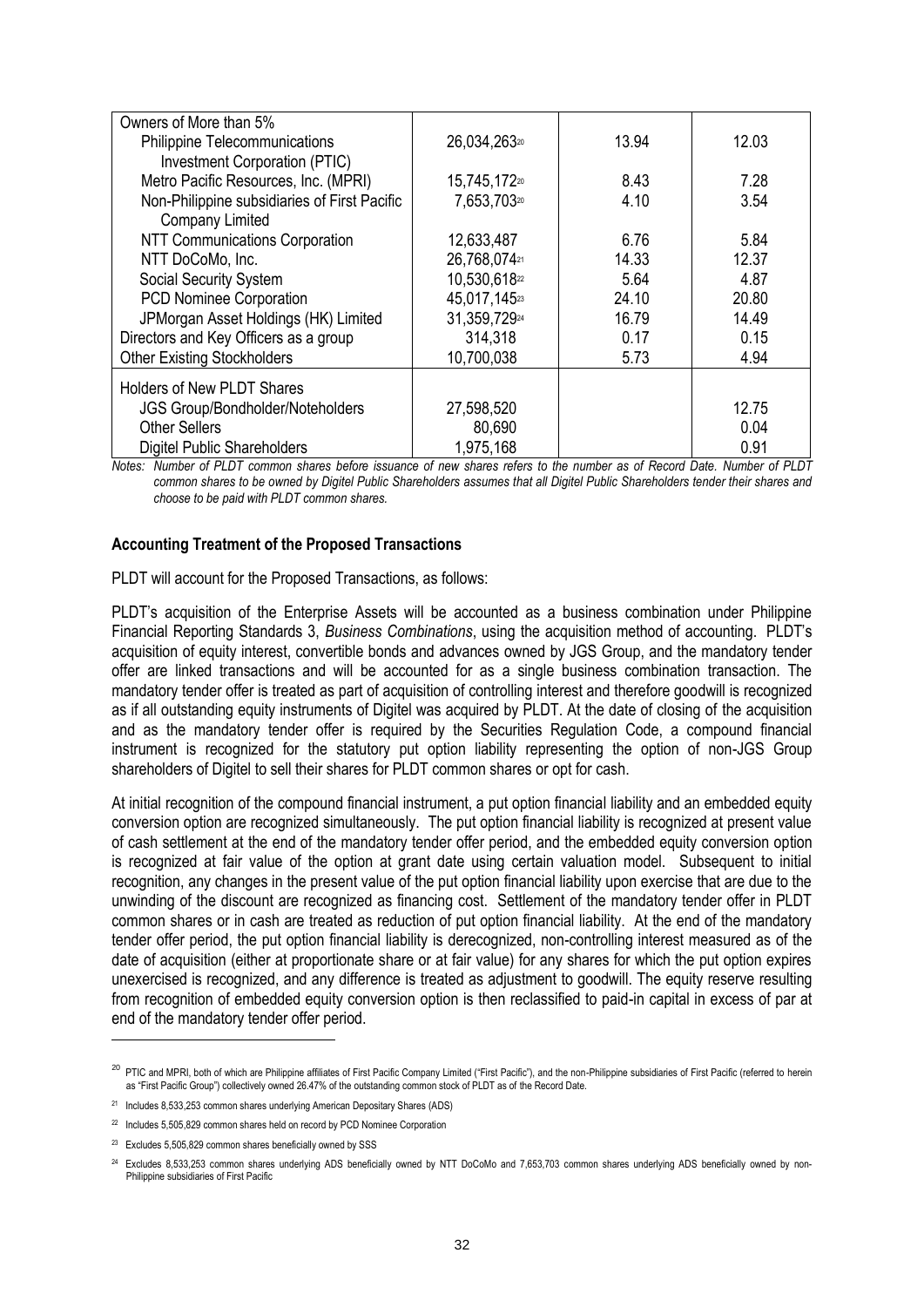Under the acquisition method, the total purchase consideration is the sum of the fair value of PLDT's newly issued common shares in exchange for the equity interest, convertible bonds and advances owned by JGS Group, and the fair value of compound financial instruments arising from the statutory put option for the mandatory tender offer. The fair value of PLDT's newly issued common shares will be based on the quoted fair market value per share at the closing date of the transaction. The total purchase consideration will then be allocated to the fair value of the net identifiable assets and liabilities (including the convertible bonds and advances) of Digitel at the date of business combination and any unallocated amount will be recognized as goodwill. PLDT will engage an independent appraiser to determine the fair value of Digitel's identifiable assets and liabilities at the closing date of the transaction including any identified intangible assets acquired. Goodwill and intangible assets shall be subject to regular impairment testing and will be subsequently measured at cost less any accumulated impairment losses.

Digitel will be consolidated starting from the date of acquisition, being the date on which the PLDT Group obtains control, and will continue to be consolidated until the date when such control ceases. The financial statements of Digitel will be prepared using accounting policies consistent to PLDT Group. All intra-group balances, transactions, unrealized gains and losses resulting from intra-group transactions and dividends will be eliminated in full.

#### **Pro-forma Accounting Information**

1

Below is the pro-forma condensed statement of financial position and income statement as at and for the year ended December 31, 2010 which should be read in conjunction with the historical financial statements and notes thereto of PLDT and Digitel included elsewhere in this Information Statement and in their respective Annual Reports. The pro-forma accounting information was prepared only for the purpose of presenting the impact of the Proposed Transactions with the assumption that the closing date thereof is December 31, 2010 for pro-forma statement of financial position and January 1, 2010 for income statement. Additional assumptions used in preparing the pro-forma are detailed in the footnotes provided below:

The pro-forma adjustments will not affect the audited consolidated financial statements of PLDT and Digitel as at and for the year ended December 31, 2010 as business combinations are accounted for at the date of business combination and prospectively. Prior year financial statements are not restated as a result of business combination transaction.

In the pro-forma condensed statement of financial position below, the purchase consideration was allocated on the assumption that the book values at December 31, 2010 equal their fair values. Allocation of the purchase consideration and the amount of goodwill recognized will be adjusted accordingly based on the result of the valuation by an independent appraiser, which will be engaged by PLDT upon completion of the acquisition.

|                                              | <b>PLDT</b> | <b>DIGITEL</b> | <b>PRO-FORMA</b><br><b>ADJUSTMENT</b> | <b>PRO-FORMA</b><br><b>RESULTS</b> |
|----------------------------------------------|-------------|----------------|---------------------------------------|------------------------------------|
| <b>ASSETS</b>                                |             |                |                                       |                                    |
| <b>Noncurrent Assets</b>                     |             |                |                                       |                                    |
| Property, plant and equipment                | 163.184     | 81.327         |                                       | 244,511                            |
| Investments in associates and joint ventures | 23,203      |                |                                       | 23,203                             |
| Goodwill and intangible assets               | 11,485      |                | 22,06525                              | 33,550                             |
| Other noncurrent assets                      | 18,345      | 2,926          |                                       | 21,271                             |
| Total Noncurrent Assets                      | 216,217     | 84,253         | 22,065                                | 322,535                            |

<sup>&</sup>lt;sup>25</sup> Includes pro-forma adjustments on the acquisition of the Enterprise Assets and the accounting of the mandatory tender offer assuming all non-JGS Group shareholders will exchange their Digitel common shares for PLDT common shares and not for cash. The acquisition of the Enterprise Assets and mandatory tender offer are treated as linked transactions and were assumed completed simultaneously on December 31, 2010, thus, PLDT acquired 100% equity interest of Digitel as of such date. In addition, the proforma adjustment further assumes that at the closing date of the transaction, the share price of PLDT common shares is Php2,500 per share. The amount allocated to net assets of Digitel is based on provisional accounting wherein it was assumed that the carrying value of Digitel net assets approximate their fair values as at December 31, 2010 and the difference between the total consideration transferred and the carrying value of the net assets at acquisition date refers entirely to goodwill. The value of embedded equity option resulting from the option granted to the non-JGS Group shareholders to avail of the mandatory tender offer in the form of PLDT common shares instead of cash was assumed to have a value of zero as at December 31, 2010.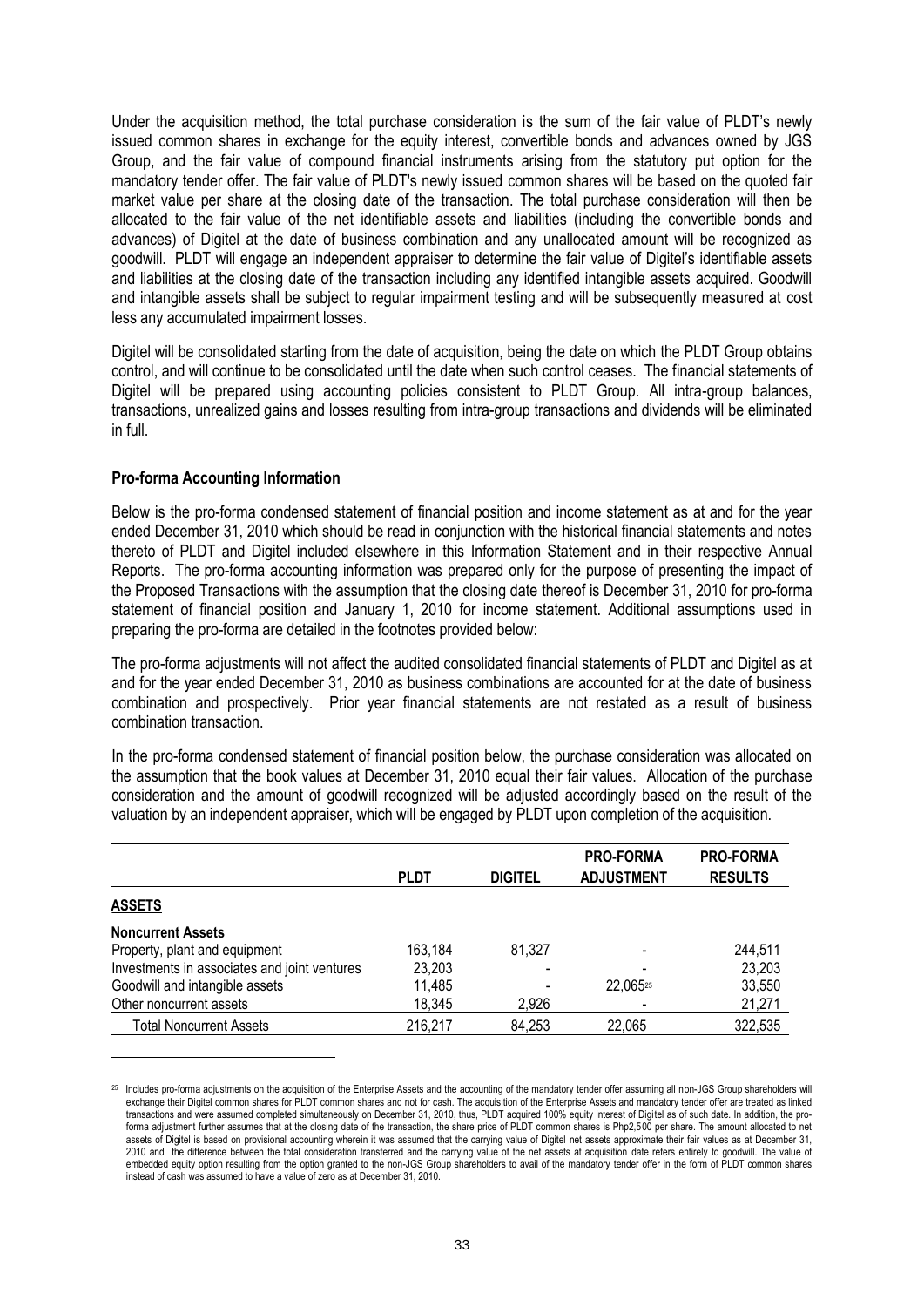|                                                                                  |             |                | PRO-FORMA                | <b>PRO-FORMA</b> |
|----------------------------------------------------------------------------------|-------------|----------------|--------------------------|------------------|
|                                                                                  | <b>PLDT</b> | <b>DIGITEL</b> | <b>ADJUSTMENT</b>        | <b>RESULTS</b>   |
| <b>Current Assets</b>                                                            |             |                |                          |                  |
| Cash and cash equivalents                                                        | 36,678      | 1,107          |                          | 37,785           |
| Other current assets                                                             | 24,920      | 5,538          |                          | 30,458           |
| <b>Total Current Assets</b>                                                      | 61,598      | 6,645          |                          | 68,243           |
| <b>TOTAL ASSETS</b>                                                              | 277,815     | 90,898         | 22,065                   | 390,778          |
| <b>EQUITY AND LIABILITIES</b>                                                    |             |                |                          |                  |
| <b>Equity</b>                                                                    |             |                |                          |                  |
| Paid in capital                                                                  | 61,751      | 8,976          | 65,15126                 | 135,878          |
| Retained earnings                                                                | 36,594      | (7, 100)       | 6,70927                  | 36,203           |
| Equity reserve                                                                   |             | (1,831)        | 1,83127                  |                  |
| Other comprehensive income                                                       | (1, 276)    |                |                          | (1, 276)         |
| Total Equity Attributable to Equity Holders                                      |             |                |                          |                  |
| of PLDT                                                                          | 97,069      | 45             | 73,691                   | 170,805          |
| Non-controlling interests                                                        | 316         |                |                          | 316              |
| <b>TOTAL EQUITY</b>                                                              | 97,385      | 45             | 73,691                   | 171,121          |
| <b>Noncurrent Liabilities</b><br>Interest-bearing financial liabilities - net of |             |                |                          |                  |
| current portion                                                                  | 75,888      | 12,258         |                          | 88,146           |
| Other noncurrent liabilities                                                     | 22,327      | 66,365         | $(52,017)$ <sup>28</sup> | 36,675           |
| <b>Total Noncurrent Liabilities</b>                                              | 98,215      | 78,623         | (52,017)                 | 124,821          |
| <b>Current Liabilities</b>                                                       |             |                |                          |                  |
| Accounts payable                                                                 | 25,804      | 9,226          |                          | 35,030           |
| Accrued expenses and other current liabilities                                   | 35,959      |                | 559                      | 36,518           |
|                                                                                  |             |                |                          |                  |
| Other current liabilities                                                        | 20,452      | 3,004          | (168)                    | 23,288           |
| <b>Total Current Liabilities</b>                                                 | 82,215      | 12,230         | 391                      | 94,836           |
| <b>TOTAL LIABILITIES</b>                                                         | 180,430     | 90,853         | (51, 626)                | 219,657          |
| <b>TOTAL EQUITY AND LIABILITIES</b>                                              | 277,815     | 90,898         | 22,065                   | 390,778          |

-

<sup>26</sup> Includes pro-forma adjustments on the issuance of PLDT New Shares at the issue price of P2,500 per share, net of elimination of Digitel Paid-in Capital

<sup>&</sup>lt;sup>27</sup> Relates to transaction costs incurred, net of tax, and the elimination of Digitel equity upon consolidation

<sup>&</sup>lt;sup>28</sup> Relates to the elimination upon consolidation of Convertible Bonds and Advances that are part of the Enterprise Assets acquired by PLDT from JGS Group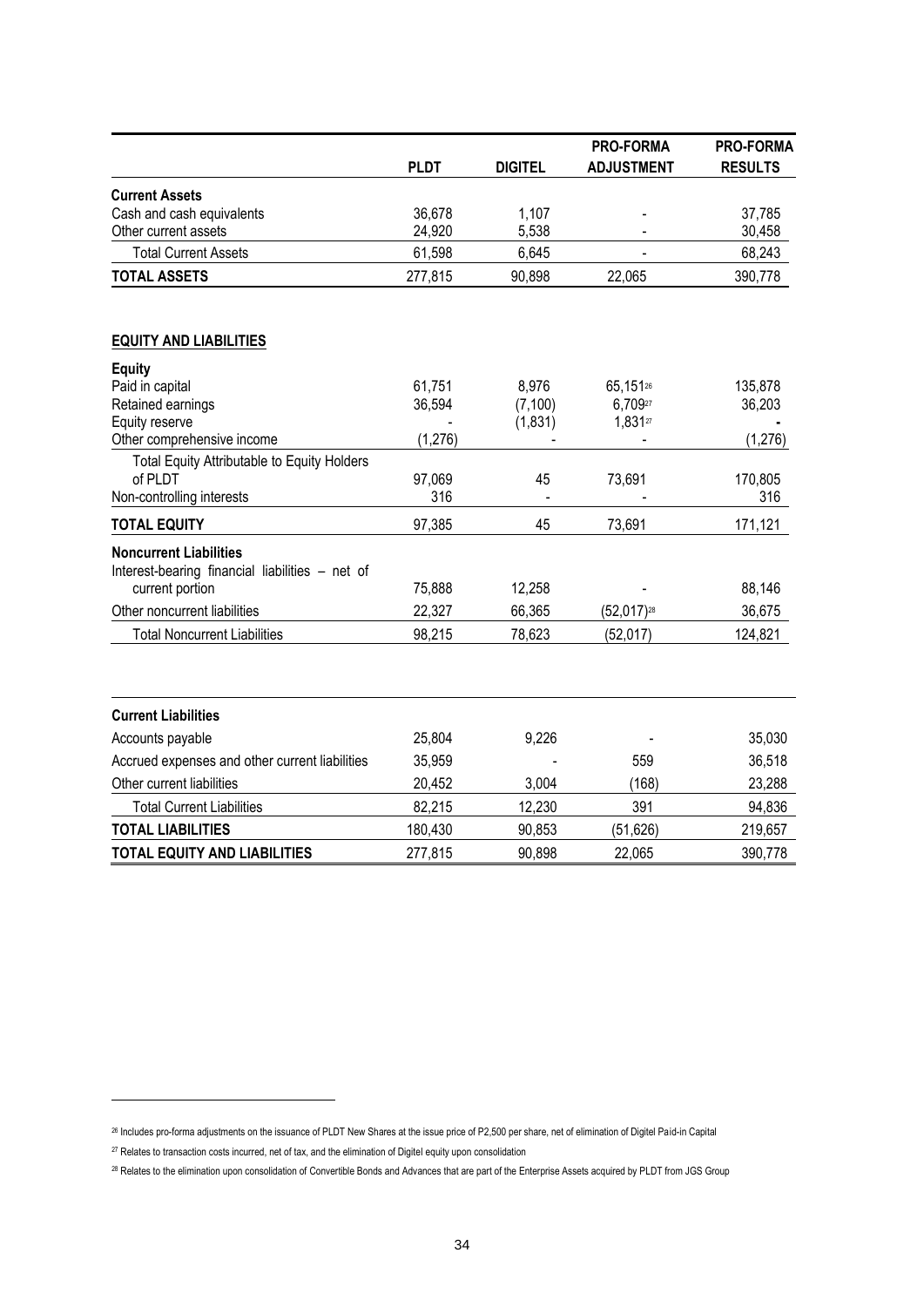|                                              | <b>PLDT</b> | <b>DIGITEL</b> | <b>PRO-FORMA</b><br><b>ADJUSTMENT</b> | <b>PRO-FORMA</b><br><b>RESULTS</b> |
|----------------------------------------------|-------------|----------------|---------------------------------------|------------------------------------|
|                                              |             |                |                                       |                                    |
| <b>REVENUES</b>                              |             |                |                                       |                                    |
| Service revenues                             | 142,242     | 16,314         |                                       | 158,556                            |
| Non-service revenues                         | 2,217       | 230            |                                       | 2,447                              |
|                                              | 144,459     | 16,544         |                                       | 161,003                            |
| <b>EXPENSES</b>                              |             |                |                                       |                                    |
| Depreciation and amortization                | 26,277      | 4,372          |                                       | 30,649                             |
| Compensation and employee benefits           | 24,070      | 1,469          |                                       | 25,539                             |
| Repairs and maintenance                      | 9,434       | 2,569          |                                       | 12,003                             |
| Selling and promotions                       | 5,284       | 1,076          |                                       | 6,360                              |
| Professional and other contracted services   | 4,853       | 561            | 55929                                 | 5,973                              |
| Cost of sales                                | 4,771       | 2,075          |                                       | 6,846                              |
| Rent                                         | 3,970       | 1,488          |                                       | 5,458                              |
| Taxes and licenses                           | 2,571       | 738            |                                       | 3,309                              |
| Asset impairment                             | 2,438       | 360            |                                       | 2,798                              |
| Other expenses                               | 5,235       | 605            |                                       | 5,840                              |
|                                              | 88,903      | 15,313         | 559                                   | 104,775                            |
|                                              | 55,556      | 1,231          | (559)                                 | 56,228                             |
| <b>OTHER EXPENSES</b>                        | (1, 871)    | (6)            | 1,07230                               | (805)                              |
| <b>INCOME BEFORE INCOME TAX</b>              | 53,685      | 1,225          | 513                                   | 55,423                             |
| PROVISION FOR INCOME TAX                     | 13,426      | 698            | 15431                                 | 14,278                             |
| <b>NET INCOME FOR THE YEAR</b>               | 40,259      | 527            | 359                                   | 41,145                             |
| <b>ATTRIBUTABLE TO:</b>                      |             |                |                                       |                                    |
| Equity holders of Parent Company             | 40,217      | 527            | 359                                   | 41,103                             |
| Non-controlling interests                    | 42          |                |                                       | 42                                 |
|                                              | 40,259      | 527            | 359                                   | 41,145                             |
| <b>Earnings Per Share For The Year</b>       |             |                |                                       |                                    |
| <b>Attributable to Common Equity Holders</b> |             |                |                                       |                                    |
| Basic                                        | 212.85      | 0.08           |                                       | 187.79                             |
| <b>Diluted</b>                               | 212.85      | 0.08           |                                       | 187.79                             |

-

<sup>29</sup> Relates to transaction costs incurred to close the transaction. Under PFRS 3, such expenses are treated as period cost.

<sup>30</sup> Relates to the assumed interest income recognized by PLDT on the Convertible Bonds, which is part of the Enterprise Assets, and is eliminated upon consolidation against the financing costs recognized by Digitel

<sup>&</sup>lt;sup>31</sup> Relates to the tax effects of the adjustments of the transaction cost and interest income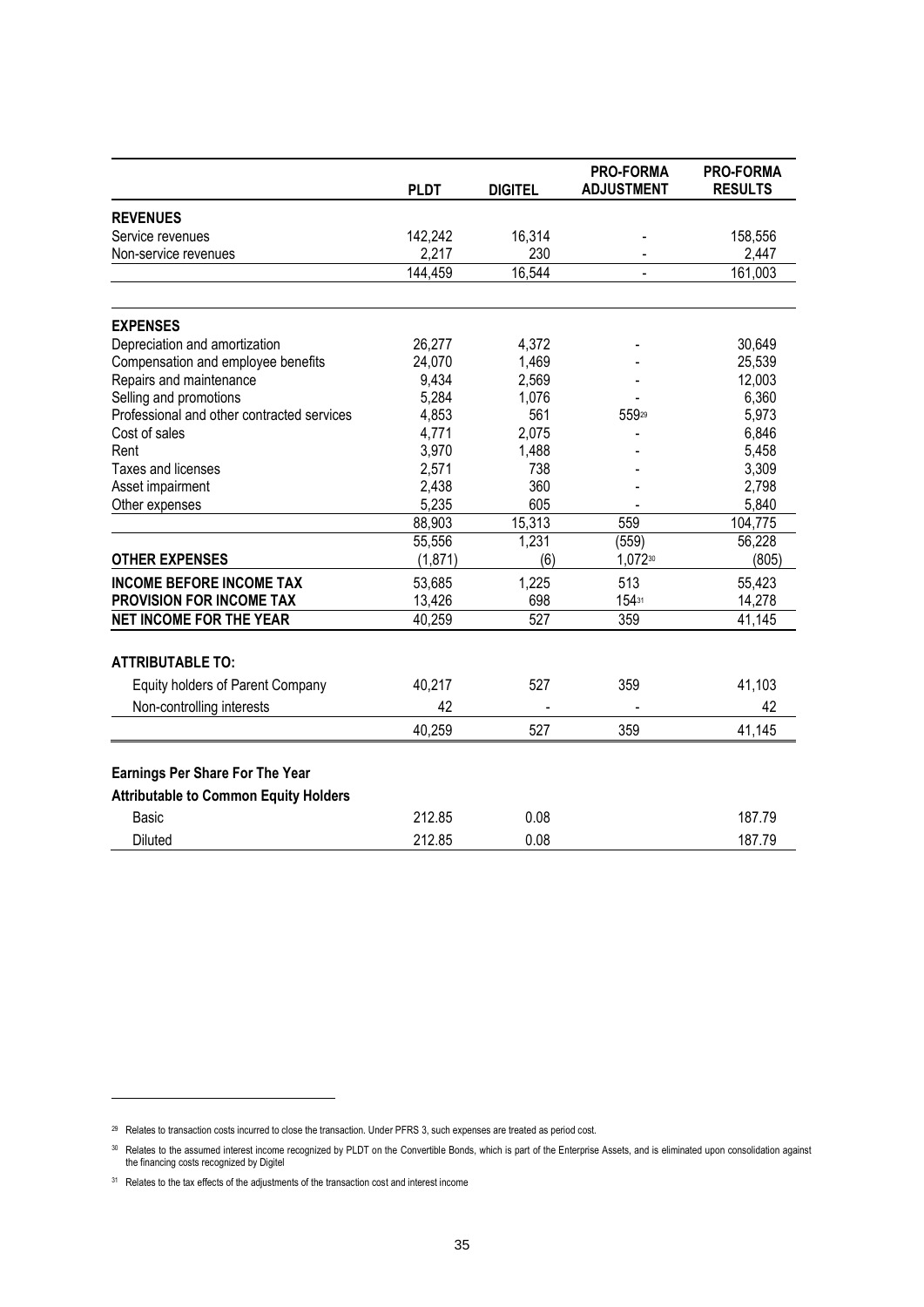#### **Historical Accounting Information**

The audited historical accounting information follows:

| In Pesos Million (except per share amounts)      | <b>PLDT</b> |         | <b>Digitel</b> |         |
|--------------------------------------------------|-------------|---------|----------------|---------|
|                                                  | 2009        | 2010    | 2009           | 2010    |
| Revenues                                         | 147,993     | 144,459 | 14,020         | 16,544  |
| Net Income                                       | 40,095      | 40,259  | 260            | 527     |
| Non-current liabilities and Preferred stock      | 111,545     | 102,634 | 69,123*        | 78,623* |
| Book value per common share <sup>32</sup>        | 504.07      | 496.10  | 0.21           | 0.01    |
| Dividend declared per common share <sup>33</sup> | 207.00      | 219.00  |                |         |
| Earnings per common share                        |             |         |                |         |
| Basic                                            | 210.38      | 212.85  | 0.04           | 0.08    |
| Diluted                                          | 210.36      | 212.85  | 0.04           | 0.08    |

\*Digitel has no preferred stock. This represents non-current liabilities only

#### **Regulatory Requirements and Approvals**

In addition to the NTC Approval, SEC Approval, SEC Confirmation and PSE Approval described in Part B of the segment captioned "Description of the Proposed Transactions", the listing on the PSE of the PLDT Consideration Shares and the PLDT common shares that will be issued pursuant to the Tender Offer is subject to approval by the PSE (the "**PSE Listing Approval**"). As of the date hereof, PLDT has filed the relevant application or letterrequest for purposes of procuring the NTC Approval and SEC Confirmation.

#### **Material Contracts or Transactions Between PLDT or its Subsidiaries and Digitel or its Subsidiaries**

Except for the Transactions described above, PLDT does not have, and to the best of its knowledge, none of its subsidiaries has, any material contracts or transactions with Digitel or any of its subsidiaries.

### **FURTHER INFORMATION ON PLDT**

#### **Description, Market, Dividend and Other Information on PLDT Common Stock**

#### **Authorized and Issued and Outstanding Common Stock**

The Company's authorized capital stock is P9,395,000,000 divided into two classes consisting of 822,500,000 shares of serial preferred stock, each with a par value of P10.00 and 234,000,000 shares of common stock, each with a par value of P5.00. As of the Record Date, 186,756,547 shares of common stock (net of treasury shares) were issued and outstanding.

#### **Rights of Holders of Common Stock**

-

The following is a statement of the dividend, voting, pre-emption and other rights of the holders of common stock of the Company:

(a) After the requirements with respect to preferential dividends on the serial preferred stock shall have been met and after PLDT shall have complied with all the requirements, if any, with respect to the setting aside of sums as purchase, retirement or sinking funds, the holders of the common stock shall be entitled to receive such dividends as may be declared from time to time by the Board of Directors out of funds legally available therefor.

<sup>&</sup>lt;sup>32</sup> The book value per common share is computed based on the stockholder's equity, after excluding that portion allocable to preferred stockholders, divided by the resulting number of outstanding common shares

<sup>33</sup> The dividend declared per common share is computed based on the actual cash dividends declared for the common shares, divided by the resulting number of common shares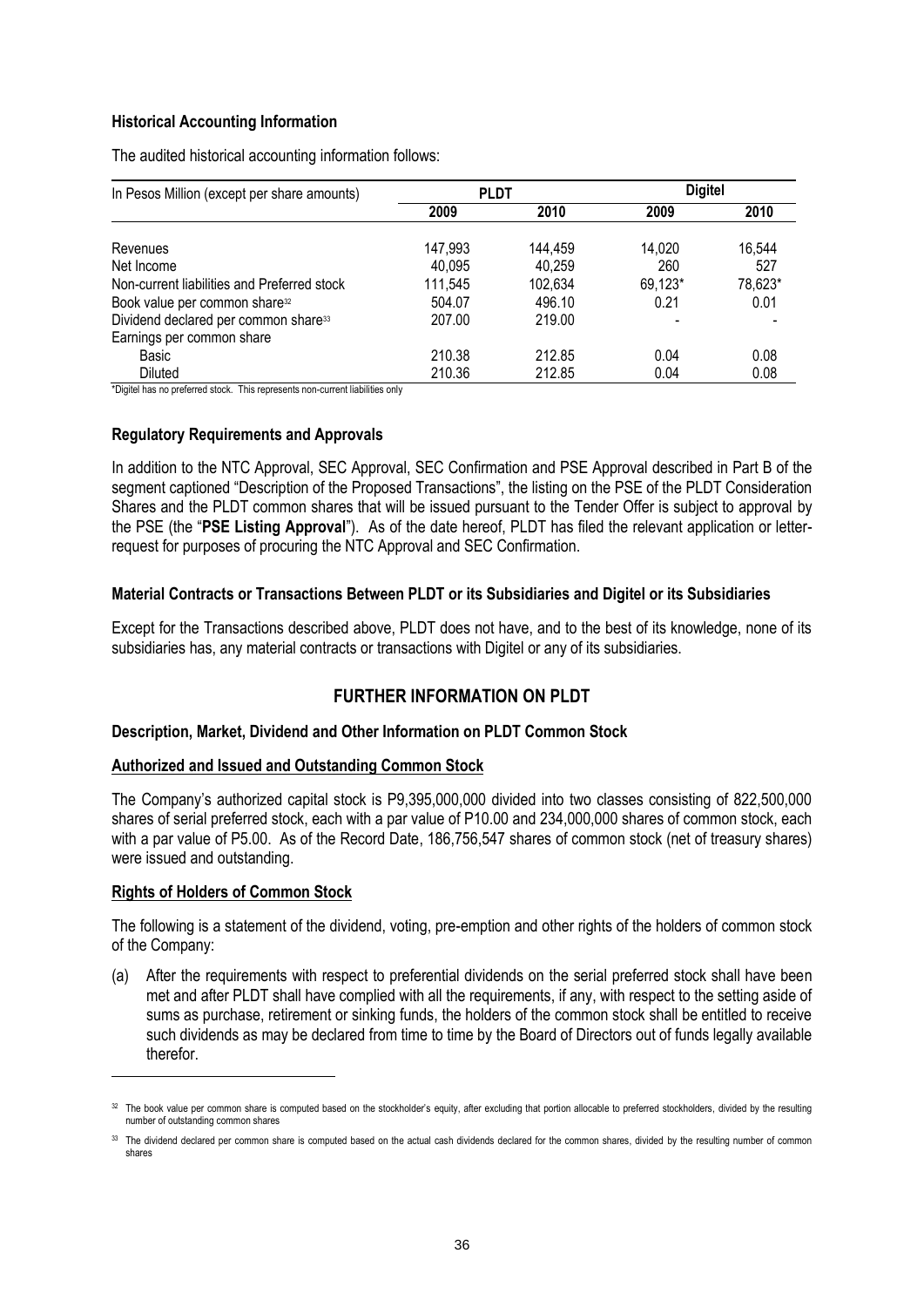- (b) After distribution in full of the preferential amounts to be distributed to the holders of serial preferred stock in the event of the voluntary or involuntary liquidation, dissolution, distribution of assets or winding up of PLDT, the holders of common stock shall be entitled to receive all the remaining assets of PLDT of whatever kind available for distribution to stockholders ratably in proportion to the number of common stock held by them, respectively.
- (c) Except as may be otherwise required by law, or by the Articles of Incorporation of PLDT, each holder of common stock shall have one vote in respect of each share of such stock held by him on all matters to be voted upon by the stockholders, and the holders of common stock shall have the exclusive right to vote for the election of directors and for all other purposes (except for matters enumerated in Section 6 of the Corporation Code of the Philippines in respect of which owners of non-voting stocks shall also be entitled to vote)**.**
- (d) The ownership of common stock shall not entitle the owner thereof to any right (other than such right, if any, as the Board of Directors in its discretion may from time to time grant) to subscribe for or to purchase or to have offered to him for subscription or purchase any issue of shares of any series of preferred stock of PLDT.

#### **Trading Markets of Common Stock**

The shares of common stock of PLDT are listed and traded on the PSE and, prior to October 19, 1994, were also listed and traded on the American Stock Exchange and Pacific Exchange in the United States. On October 19, 1994, an American Depositary Receipt facility was established, pursuant to which Citibank, N.A., as the Depositary, issued American Depositary Receipts, or ADRs, evidencing American Depositary Shares, or ADSs, with each ADS representing one PLDT common share with a par value of Php5 per share. Effective February 10, 2003, PLDT appointed JP Morgan Chase Bank as successor depositary of PLDT's ADR Facility. The ADSs are listed and traded on the New York Stock Exchange, or NYSE, under the symbol of "PHI".

#### **Market Prices of Common Stock**

|                      |             | <b>PSE</b>  |           | <b>NYSE</b> |
|----------------------|-------------|-------------|-----------|-------------|
|                      | High        | Low         | High      | Low         |
| 2011                 |             |             |           |             |
| <b>First Quarter</b> | Php2,550.00 | Php1,990.00 | US\$58.80 | US\$46.08   |
| 2010                 |             |             |           |             |
| <b>First Quarter</b> | 2,775.00    | 2,420.00    | 60.65     | 53.05       |
| Second Quarter       | 2,540.00    | 2,320.00    | 57.49     | 50.04       |
| <b>Third Quarter</b> | 2,630.00    | 2,355.00    | 59.92     | 51.47       |

2,360.00

1,830.00 2,125.00 2,300.00 2,405.00 64.35

49.80 52.16 54.50 58.17 53.61

38.43 43.01 48.12 51.12

2,764.00

2,310.00 2,620.00 2,625.00 2,670.00

The high and low market prices for PLDT's common shares on the PSE and ADSs on the NYSE for each of the full quarterly period during 2010 and 2009 and for the first quarter of 2011 were as follows:

The high and low market prices of PLDT common shares as of March 28, 2011, the trading day preceding the date of the announcement of the Transactions were Php 2,046.00/share and 2,018.00 /share, respectively.

#### **Dividends On Common Stock**

Fourth Quarter

 First Quarter Second Quarter Third Quarter Fourth Quarter

2009

The following table shows the dividends declared on PLDT's common shares from the earnings for the years ended December 31, 2009 and 2010: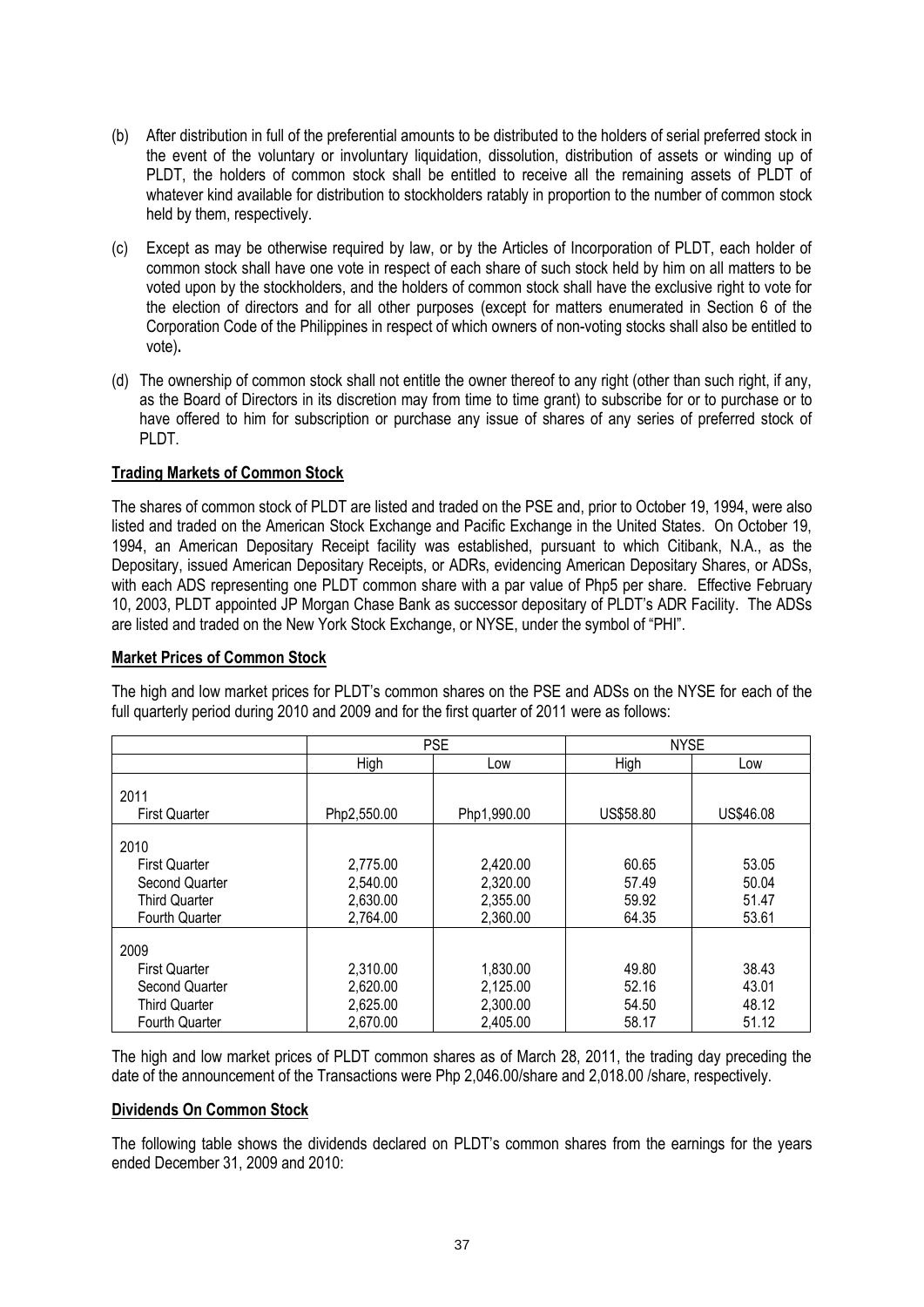|                      |                                                  | Date                                                |                                                        |                         | Amount                                      |
|----------------------|--------------------------------------------------|-----------------------------------------------------|--------------------------------------------------------|-------------------------|---------------------------------------------|
| Earnings             | Approved                                         | Record                                              | Payable                                                | Per Share<br>(In Pesos) | <b>Total Declared</b><br>(in million pesos) |
| 2009<br>2009<br>2009 | August 4, 2009<br>March 2, 2010<br>March 2, 2010 | August 20, 2009<br>March 17, 2010<br>March 17, 2010 | September 22, 2009<br>April 20, 2010<br>April 20, 2010 | 77<br>76<br>65<br>218   | 14,384<br>14,197<br>12,142<br>40,723        |
| 2010<br>2010<br>2010 | August 3, 2010<br>March 1, 2011<br>March 1, 2011 | August 19, 2010<br>March 16, 2011<br>March 16, 2011 | September 21, 2010<br>April 19, 2011<br>April 19, 2011 | 78<br>78<br>66<br>222   | 14,570<br>14,567<br>12,326<br>41,463        |

PLDT's current policy is to declare and pay dividends taking into consideration the interests of its shareholders as well as its working capital, capital expenditures and debt servicing requirements. PLDT also takes into consideration its ability to meet loan covenant requirements in the declaration and payment of dividends as discussed in Note 19 – Equity and Note 20 – Interest-bearing Financial Liabilities to the consolidated financial statements contained in the accompanying 2010 Annual Report of PLDT.

#### **Holders of Common Stock**

There were 11,984 holders of PLDT common shares as of the Record Date and the following were the top 20 registered stockholders of said shares:

| <b>Stockholders' Name</b>                            | <b>Total Shares Subscribed</b> | % of Ownership |
|------------------------------------------------------|--------------------------------|----------------|
| <b>PCD Nominee Corporation</b>                       | 50,522,974                     | 27.05          |
| J.P. Morgan Asset Holdings (HK) Limited              | 47,546,685                     | 25.46          |
| Philippine Telecommunications Investment Corporation | 26,034,263                     | 13.94          |
| NTT DoCoMo, Inc.                                     | 18,234,821                     | 9.76           |
| Metro Pacific Resources, Inc.                        | 15,745,172                     | 8.43           |
| <b>NTT Communications Corporation</b>                | 12,633,487                     | 6.76           |
| HSBC OBO A/C 000-370817-550                          | 5,914,862                      | 3.17           |
| Social Security System                               | 5,024,789                      | 2.69           |
| Great Pacific Life Assurance Corp.                   | 726,374                        | 0.39           |
| Pan Malayan Mgt & Inv                                | 640,000                        | 0.34           |
| Manuel V. Pangilinan                                 | 232,450                        | 0.12           |
| Land Bank of the Philippines                         | 140,850                        | 0.08           |
| Albert &/or Margaret del Rosario                     | 140,004                        | 0.07           |
| Alfonso T. Yuchengco                                 | 118,458                        | 0.06           |
| Edward &/or Anita Tortorici                          | 96,874                         | 0.05           |
| Enrique T. Yuchengco Inc.                            | 59,868                         | 0.03           |
| JDC Investment Realty Enterprise, Inc.               | 47,708                         | 0.03           |
| Par Investment & Realty                              | 38,390                         | 0.02           |
| Hare & Co.                                           | 34,811                         | 0.02           |
| Pacific Fund Inc.                                    | 30,678                         | 0.02           |
| Top 20 total                                         | 183,963,518                    | 98.49%         |

#### **Information on PLDT's Business, Property, Legal Proceedings and Other Matters**

Please refer to the Management's Discussion and Analysis of Financial Condition and Results of Operations and Audited Consolidated Financial Statements of PLDT as at and for the year ended December 31, 2010 contained in the accompanying 2010 Annual Report of PLDT for a description of the business and properties of PLDT and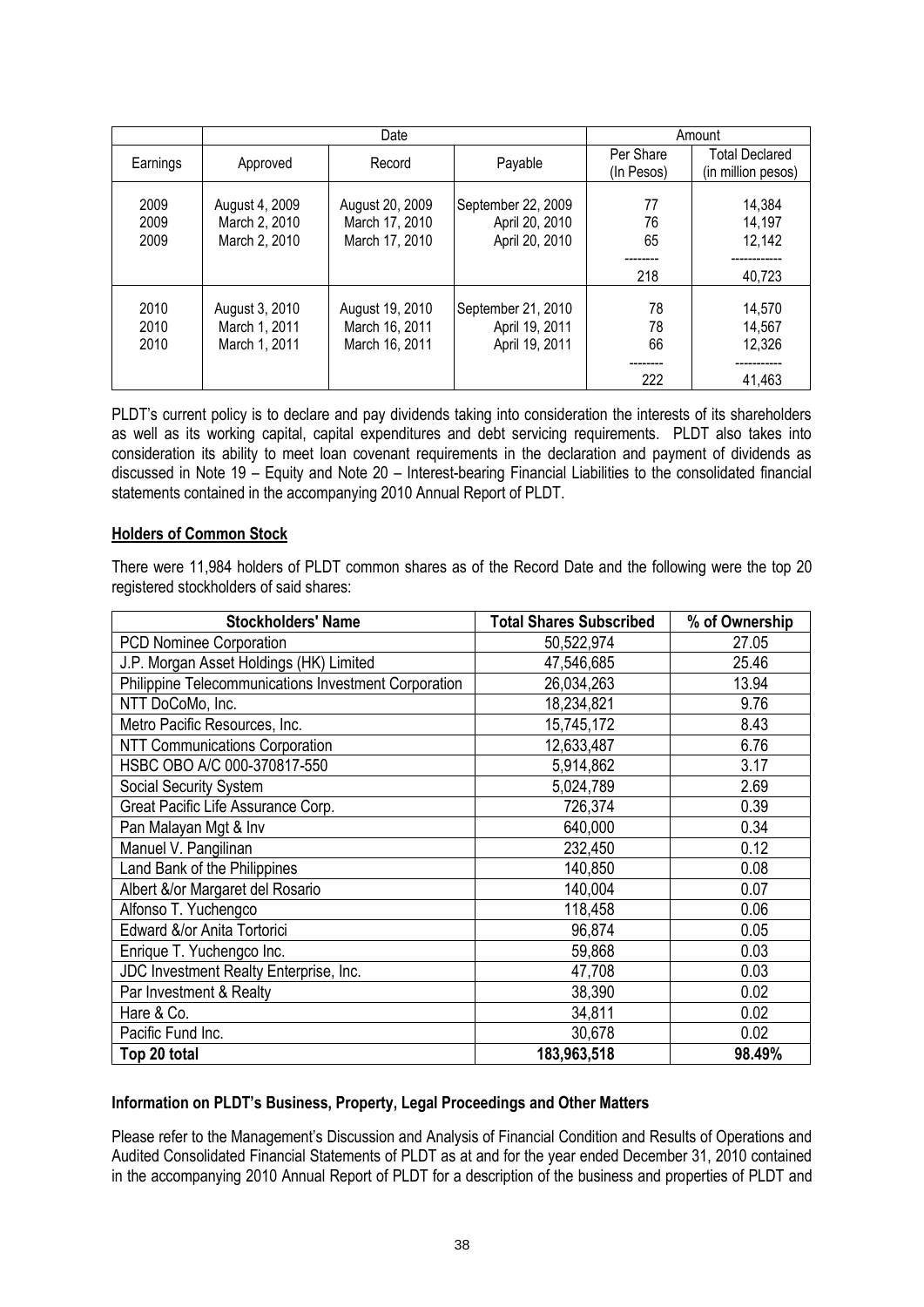legal proceedings involving PLDT. Information on PLDT's directors and officers, and PLDT's independent auditors are set forth in the segments captioned "CONTROL AND COMPENSATION INFORMATION", "DIRECTORS AND OFFICERS" and "Information on Independent Auditors and Other Related Matters", respectively, of this Information Statement.

# **Information on Digitel**

#### **Principal Office**

Digitel's principal office address is at 110 E. Rodriguez Jr. Avenue, Bagumbayan, Quezon City, with telephone number 397-8888.

#### **Description of Business**

Established in August 1987, Digitel is 47.45% directly owned by JG Summit Holdings Inc. ("**JGS**"). Digitel has expanded its interests in wireline services in recent years and currently provides wireless/mobile telecommunication services, wireline telecommunications, hi-speed data transmission and internet services.

Digitel's operations are divided into three key business segments: wireless telecommunication services, data transmission and internet services, and wireline telecommunication services. Digitel also provides a range of value-added services and products in each of its segments. As of December 31, 2010, Digitel has approximately 14.04 million wireless subscribers (across its prepaid and postpaid options and its 2G and 3G networks) and over 450,000 subscribers across its data and wireline segments.

- **Wireless telecommunication services:** In September 2001, Digitel established a wholly-owned subsidiary, Digitel Mobile Philippines, Inc. ("**DMPI**"), to provide wireless telecommunications services in the Philippines. DMPI is one of the Philippines' leading mobile telecommunications companies. DMPI has operated its wireless mobile service under the "Sun Cellular" brand since 2003, Sun Cellular uses Global Service for Mobile (GSM) technology to provide voice services (local, national, international calling), messaging services (short text or multimedia messaging), outbound and inbound international roaming, broadband wireless technology, and various value-added services.
- **Data transmission and internet services:** Digitel's data division, the Enterprise Business Unit, offers consumer and corporate customers access to high-speed data transmission and internet services through domestic and international leased line services, frame relay, and dedicated internet lines. Digitel provides enterprise grade services and solutions to some of the top enterprise customers in the Philippines, with customer relationships in the banking, manufacturing, logistics, utilities, trading, business process outsourcing (BPO) companies, hospitality and real estate sectors.
- **Wireline telecommunication services:** Digitel is one of the major providers of wireline communication systems in Luzon Island. Through over 600 regional and local exchanges, Digitel telephones are now available in 281 towns and cities throughout Luzon. As of December 31, 2010, Digitel had a total of almost 600,000 installed lines and over 450,000 working lines. Digitel's voice products and value-added services include local call, national, and international toll services, payphones and prepaid phone cards.

Digitel has recently introduced the SunTel Wireless Landline to extend its landline coverage by employing GSM technology using Sun Cellular's network to provide an alternative last mile solution to traditional copper cable facilities.

Digitel's 100% owned subsidiaries are:

- DMPI;
- Digitel Capital Philippines Ltd. ("**DCPL**"), a British Virgin Islands corporation, which was established to issue US\$590 million face value zero coupon bonds due 2014; and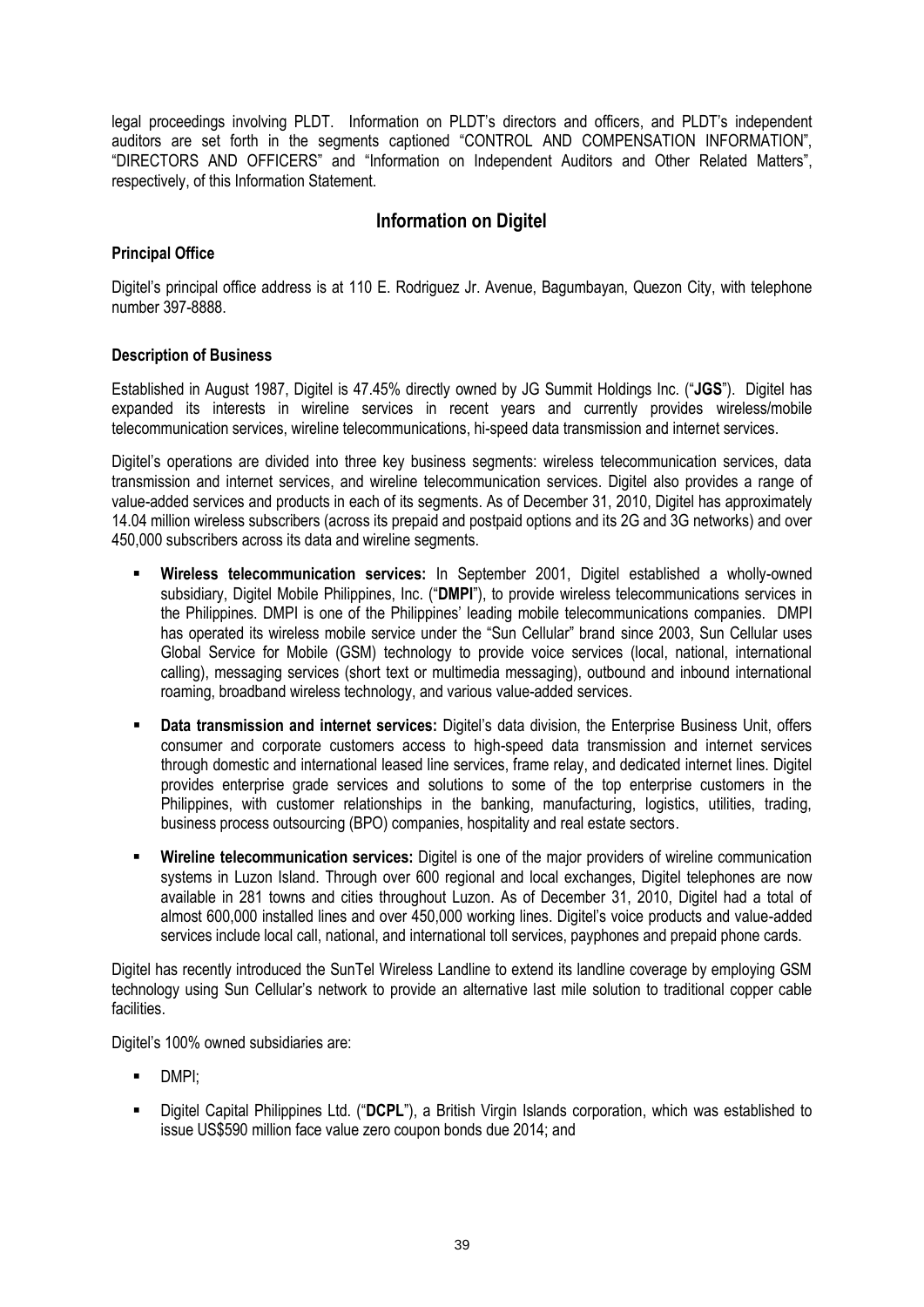Digitel Information Technology Services Inc. ("**DITSI**"), a Philippine corporation, which previously engaged in developing, operating, and maintaining computer-based IT support systems and operations and was integrated into and became a division of Digitel in 2002.

Digitel also owns a 40% equity interest in Digitel Crossing, Inc., a joint venture with Asia NetCom Philippines, Inc. and East Asia Netcom Philippines, Inc., which operates an optical fiber transmission system from Naic, Cavite to Makati to form part of NetCom's submarine cable system expansion in the East Asia region known as EAC2. In addition, Digitel owns 12% of Digitel Crossing, Inc. through Asia Netcom Philippines, Inc.

There is no bankruptcy, receivership or similar proceeding, and no material reclassification, merger, consolidation, or purchase or sale of a significant amount of assets not in the ordinary course of business involving Digitel or any of its significant subsidiaries, including DMPI.

#### **Description of Properties**

Digitel's major properties, located in its various areas of operation, consist of telecommunications equipment, land, buildings and improvements, vehicle and work equipment, and telecommunications projects under construction. Digitel's properties are all in good operating condition.

In 2005, Digitel expanded its fiber optic backbone coverage to include strategic areas in Cavite, Rizal, Laguna, Batangas and Quezon provinces. The new infrastructure, made up of New Generation SDH Multiplexers, Core and Edge Routers (all MPLS), is envisioned to address new services such as IPVPN and IP-based mission critical services requiring Quality of Service (QoS). It is also intended to support the high bandwidth requirements of IP DSLAM and to complement the NGN switch and Video Conference Platform in providing VOIP and video conferencing services. IVPN services were introduced in 2005 with the completion of the IP-MPLS core network covering Binalonan, Balagtas and Galleria Corporate Center in Quezon City. This is the first step on the road to building a convergent IP-based network supporting VOIP, broadband internet and video services.

As of December 31, 2010, Digitel had a total of almost 600,000 lines system-wide. Its fully digital telecommunications facilities include a Luzon-wide "backbone" (long distance) transmission system consisting of radio stations and fiber optic cables and a transit exchange with interconnections with other operators in Metro Manila. Digitel also has an International Gateway Facility (IGF), made up of two IGF switches, one in Binalonan, Pangasinan and another in Quezon City, which provides instant connectivity to more than 200 international destinations. With Digitel's participation in the National Digital Transmission Network (NDTN) undertaken by the Telecoms Infrastructure Corp. of the Philippines (Telicphil), the Luzon-wide "backbone" transmission facility now extends to the Visayas and Mindanao.

Digitel also owns submarine cable capacities in the Trans-Pacific Cable-5 (TPC-5), the Asia-Pacific Cable Network (APCN), and the Southeast Asia-Middle East-Western Europe (SEA-ME-WE) cable systems. It also purchased capacities from the China-United States cable systems and the Guam-Philippines cable systems.

Digitel has deployed ADSL ports via DSLAMS installed in the various telephone switch central offices to provide connectivity to subscribers via copper wires within a 5-kilometer radius. Parts of this deployment are high temperature low tolerant DSLAMS installed inside remote switch cabinets to serve clients remotely situated from main central office exchanges. The ADSL layers also serve as the transport in providing hosted content applications services, such as Netmedic, NetAcademy, NetInventory and NetPayroll and others.

Digitel's Wireless network expansion continues to be carried out by global partners Huawei and Ericsson. The principal components of Digitel's digital wireless network are:

- Cell sites, which contain transmitters, receivers and other equipment that communicate by radio signals with the wireless handsets within the range of the cell sites;
- Digital switching centers to route the calls to the proper destinations; and
- Transmission facilities to link the switching centers to the cell sites.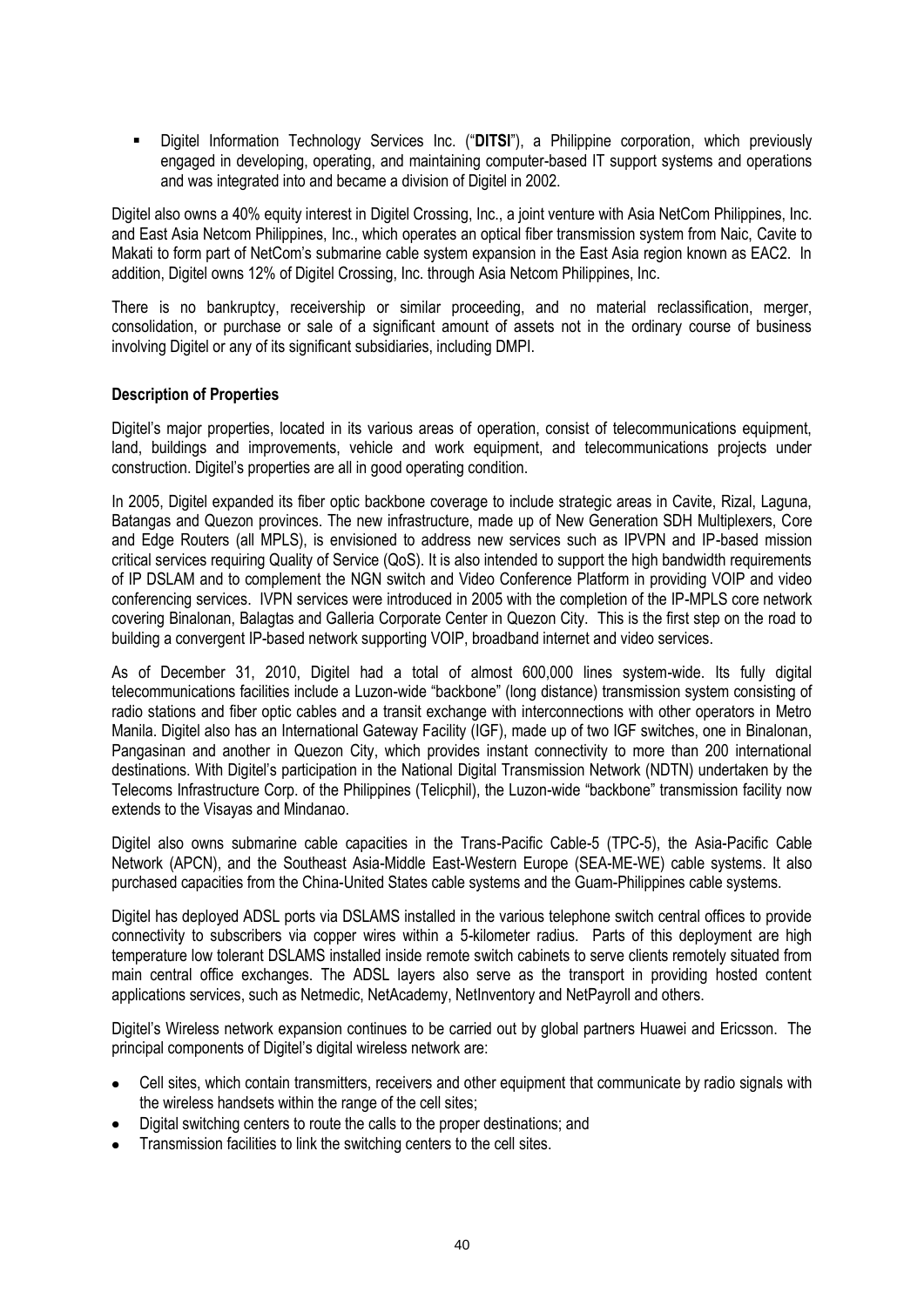#### **Legal Proceedings**

There are no pending material legal proceedings, or to the best of Digitel's knowledge, threatened against Digitel and any of its subsidiaries and in which any of their property is the subject.

#### **Market Price of and Dividends on Common Shares and Related Stockholders' Matters**

Digitel was officially listed in the PSE (PSE: DGTL) on September 1996.

Digitel's authorized capital stock is Php9,000,000,000 consisting of 9,000,000,000 common shares, each with a par value of Php1.00. As of March 31, 2011, 6,356,976,300 common shares were issued and outstanding.

Digitel has historically not paid cash dividends on the common shares. Any payment of cash dividends on its shares in the future will depend upon the Digitel's earnings, cash flow, financial condition, capital investment requirement and other factors, including certain restrictions on dividends imposed by the terms of Digitel's credit and loan agreement.

Quarter end stock price ranges for 2009 and 2010 and the first quarter of 2011 are as follows:

| <b>Quarter-End dates (Pesos)</b> | High | Low  | <b>Close</b> |
|----------------------------------|------|------|--------------|
| 31 Mar 2011                      | 2.00 | 1.20 | 1.54         |
| 31 Dec 2010                      | 1.67 | 1.41 | 1.48         |
| 30 Sep 2010                      | 1.74 | 1.37 | 1.57         |
| 30 Jun 2010                      | 1.78 | 1.28 | 1.50         |
| 31 Mar 2010                      | 1.46 | 1.28 | 1.34         |
| 31 Dec 2009                      | 1.50 | 1.28 | 1.38         |
| 30 Sep 2009                      | 1.64 | 1.28 | 1.44         |
| 30 Jun 2009                      | 1.46 | 0.99 | 1.34         |
| 31 Mar 2009                      | 1.14 | 0.96 | 1.06         |

The high and low market prices of Digitel common shares as of March 28, 2011, the trading day preceding the date of the announcement of the Transactions were Php 2.00/share and 1.57/share, respectively.

| <b>Stockholders' Name</b>                          | <b>Total Shares Subscribed</b> | % of Ownership |
|----------------------------------------------------|--------------------------------|----------------|
| JG Summit Holdings, Inc. (Phil. Corp.) Seller      | 3,016,079,550                  | 47.45%         |
| PCD Nominee Corp. (Filipino)                       | 2,412,426,841                  | 37.95%         |
| PCD Nominee Corp. (Non-Filipino)                   | 291,509,279                    | 4.59%          |
| Express Holdings, Inc. (Phil. Corp.) Seller        | 135,231,332                    | 2.13%          |
| Solid Finance (Holdings), Limited (Vanuatu) Seller | 110,000,000                    | 1.73%          |
| Makati Supermarket Corp.                           | 56,245,330                     | 0.88%          |
| Paul Gerard B. Del Rosario                         | 33,757,000                     | 0.53%          |
| ABV Inc.                                           | 33,358,590                     | 0.52%          |
| Thorton Holdings, Inc.                             | 26,680,810                     | 0.42%          |
| United Phils. Realty Corp.                         | 17,566,550                     | 0.28%          |
| Elizabeth Yu Gokongwei (Filipino) Seller           | 15,825,000                     | 0.25%          |
| Lucio W. Yan &/or Clara Y. Yan                     | 15,050,000                     | 0.24%          |
| Aurora Villanueva &/or Edwin Villanueva            | 13,488,550                     | 0.21%          |
| BDO Strategic Holdings, Inc.                       | 11,625,000                     | 0.18%          |
| Roger C. Ang                                       | 7,100,000                      | 0.11%          |
| Gregorio B. Trinidad &/or Cynthia M.               | 7,000,000                      | 0.11%          |
| Gregorio B. Trinidad &/or Enrico M.                | 7,000,000                      | 0.11%          |
| Gregorio B. Trinidad &/or Monique                  | 7,000,000                      | 0.11%          |
| Gregorio B. Trinidad &/or Salome S. Adajar         | 7,000,000                      | 0.11%          |

The top 20 stockholders of Digitel as of March 31, 2011 were: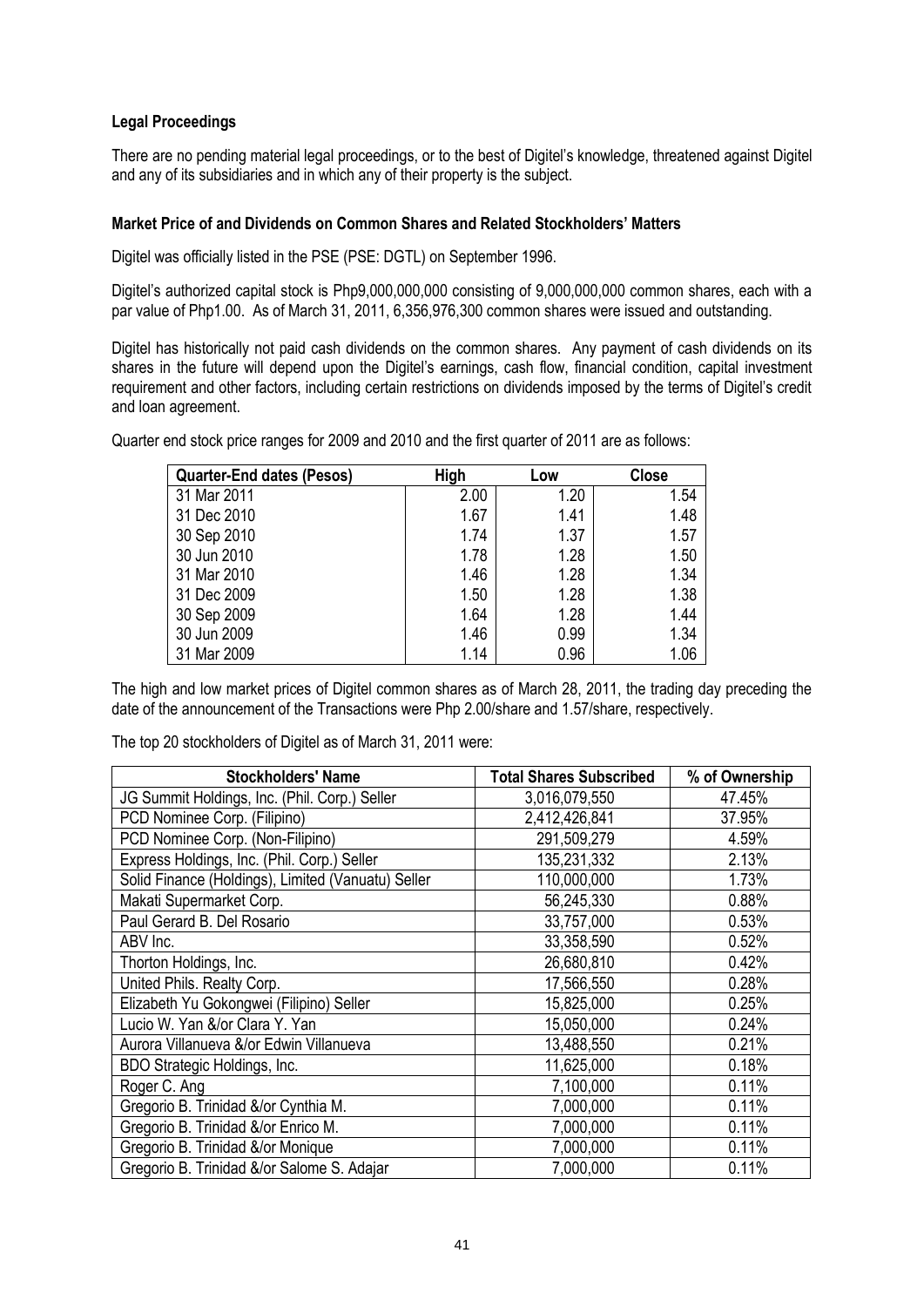| Chak Ching Chan                  | 6,362,000     | 0.10%  |
|----------------------------------|---------------|--------|
| Seven (7) R. Port Services, Inc. | 5,000,000     | 0.08%  |
| Edwin Villanueva                 | 4,887,630     | 0.08%  |
| Feliza and/or KT Lim Lim         | 4,625,580     | 0.07%  |
| Top 20 total                     | 6,244,819,042 | 98.23% |

# **Directors and Executive Officers**

Digitel had the following Directors and Executive Officers, as of March 31, 2011:

|                             |                 |             |                                                  | Period during which the person |
|-----------------------------|-----------------|-------------|--------------------------------------------------|--------------------------------|
| Name                        | Age             | Citizenship | Position                                         | has served as such             |
| Ricardo J. Romulo           | 78              | Filipino    | Chairman & Director                              | August 1987 to present         |
| James L. Go                 | 71              | Filipino    | Vice Chairman, President, Chief                  | April 1993 to present          |
|                             |                 |             | Executive Officer & Director                     |                                |
| John L. Gokongwei, Jr.      | 84              | Filipino    | Director                                         | May 1993 to present            |
| Lance Y. Gokongwei          | 44              | Filipino    | Director                                         | April 1993 to present          |
| Octavio Victor R. Espiritu* | 67              | Filipino    | Director                                         | May 2006 to present            |
| Antonio L. Go <sup>*</sup>  | 71              | Filipino    | Director                                         | May 2006 to present            |
| Charles A. Lim              | 49              | Filipino    | <b>Business Unit Head-CMTS/LEC</b>               | February 1, 2002 to present    |
| Jaime I. Cabangis           | $\overline{58}$ | Filipino    | <b>Chief Financial Officer</b>                   | July 1, 2001 to present        |
| William S. Pamintuan        | 49              | Filipino    | SVP-Legal Services/Group Head-                   | April 1 1991 to present        |
|                             |                 |             | <b>HRD/Corporate Secretary</b>                   |                                |
| Arlene Sta. Rosa-Denzon     | 43              | Filipino    | SVP-Group Risk Management                        | June 2004 to present           |
| Francisco L. Araña          | $\overline{38}$ | Filipino    | VP-Product Development-CMTS                      | November 15, 2001 to present   |
| Adolfo C. Areola            | 47              | Filipino    | VP-Service Delivery Group-LEC                    | June 1, 1993 to present        |
| Carlo Dominic B. Benesa     | 41              | Filipino    | VP-Core and Data Networks-CMTS                   | February 22, 2008 to present   |
| Miles Tonn C. Chua          | 42              | Filipino    | VP-Network Implementation and                    | July 16, 2007 to present       |
|                             |                 |             | Project Management-CMTS                          |                                |
| Carlos Miguel S. Concio     | 37              | Filipino    | VP-Sales-LEC                                     | August 1, 2008 to present      |
| Joan Marie C. Dueñas        | 38              | Filipino    | VP-Marketing Prepaid and Loyalty-<br><b>CMTS</b> | December 1, 2001 to present    |
| Noel F. Del Mundo           | 54              | Filipino    | VP-Human Resources-CMTS                          | August 1, 2004 to present      |
| Ma. Liza M. Delos Reyes     | 51              | Filipino    | VP-Group Treasury                                | September 13, 1995 to present  |
| Alberto I. Entao, Jr        | 46              | Filipino    | VP-Human Resources-LEC                           | June 1, 2010 to present        |
| Artemio P. Ermita, Jr       | 59              | Filipino    | VP-Technical Support Group-LEC                   | January 24, 2000 to present    |
| Enrique D. Feliciano        | $\overline{51}$ | Filipino    | <b>VP-Business Center Operations</b>             | June 16, 1997 to present       |
|                             |                 |             | Support-LEC                                      |                                |
| Faraday D. Go               | 35              | Filipino    | VP-Retail Management-CMTS/LEC                    | November 18, 2002 to present   |
| Joycelyn R. Hilao           | 46              | Filipino    | VP-Corporate Sales CMTS                          | December 1, 2010 to present    |
| Naser S. Huab               | 50              | Filipino    | VP-Group Internal Audit                          | June 1, 1995 to present        |
| Susana O. Ligeralde         | 51              | Filipino    | VP-Comptrollership-CMTS/LEC                      | April 16, 2004 to present      |
| Roderick U. Liwanag         | $\overline{35}$ | Filipino    | VP-Business Development and                      | August 1, 2008 to present      |
|                             |                 |             | Channels-LEC                                     |                                |
| Edgardo S. Macam            | 47              | Filipino    | VP-Corporate Solutions Group-LEC                 | July 16, 2008 to present       |
| Carmelo C. Ocampo           | 53              | Filipino    | VP-Administration. Logistics and                 | April 15, 2004 to present      |
|                             |                 |             | Procurement-CMTS/LEC                             |                                |
| Luciano V. Ongkingko, Jr    | 52              | Filipino    | VP-Sales-LEC                                     | September 11, 2006 to present  |
| Reuben S. J. Pangan         | 45              | Filipino    | VP-Customer Relationship                         | January 2, 2006 to present     |
|                             |                 |             | Management-CMTS/LEC                              |                                |
| Patrick Vincent G. Peña     | 45              | Filipino    | VP-Postpaid Acquisition and Loyalty-             | August 8, 2007 to present      |
|                             |                 |             | <b>CMTS</b>                                      |                                |
| Baby Jane T. Quiambao       | 42              | Filipino    | VP-Information Technology-                       | May1, 2006 to present          |
|                             |                 |             | CMTS/LEC                                         |                                |
| Edgardo G. Razon            | 46              | Filipino    | VP-Dealer Sales-CMTS                             | July 16, 2007 to present       |
| Ramon B. Rivera, Jr         | 61              | Filipino    | VP-Service Delivery Group-LEC                    | September 1, 2008 to present   |
| Orlando C. Sibug            | 57              | Filipino    | VP-Core Operations and Admin-<br><b>CMTS</b>     | October 1, 2006 to present     |
| Virgilio S. Trinidad        | 49              | Filipino    | VP-Group Billing Division and                    | September 7, 1998 to present   |
|                             |                 |             | Information Technology-LEC                       |                                |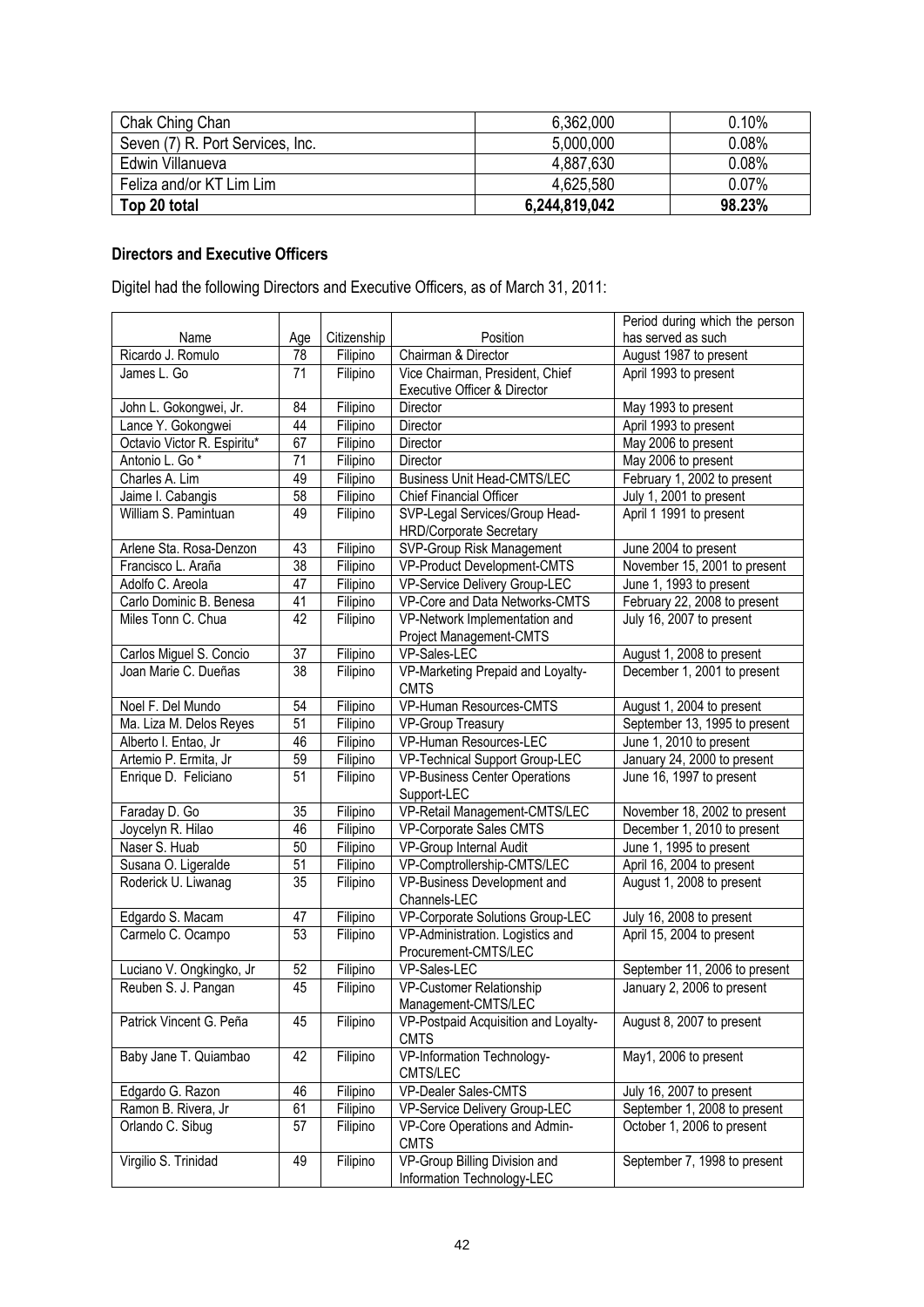| Filomena D. Veto | 52 | Filipino | VP-Project Finance and Monitoring<br>Division-CMTS and Carrier Services-<br>CMTS/LEC | September 15, 2004 to present |
|------------------|----|----------|--------------------------------------------------------------------------------------|-------------------------------|
| Emerlyn C. Villa | 45 | Filipino | VP-Business Operations Support and<br>Logistics-LEC                                  | March 1, 2006 to present      |

**\*** Independent Directors

Digitel has no employee who is not an Executive Officer but is expected to make a significant contribution to the business.

None of the Directors and Executive Officers of Digitel are related to each other except for John Gokongwei, Jr. and James L. Go, who are brothers and Lance Gokongwei who is the son of John Gokongwei, Jr.

None of the Directors or Executive Officers of Digitel is involved in any material pending legal proceedings or of which any of their properties is the subject during the last five years up to March 31, 2011.

#### **Further Information on Digitel**

More detailed information on the business of Digitel, the background information, shareholdings and compensation of its Directors and Executive Officers, its financial condition, changes in financial condition and results of operations, and information on its independent auditors are contained in Digitel's Annual Report on SEC Form 17-A for the year ended December 31, 2010 accompanying this Information Statement.

# **OTHER MATTERS**

#### **Information on PLDT's Independent Auditors and Other Related Matters**

Sycip Gorres Velayo & Co. (SGV), a member practice of Ernst & Young, are the Company's independent auditors and have served as such for the past eight calendar years. In compliance with the five-year rotation requirement with respect to independent auditors, as provided under the Company's By-Laws and applicable laws and rules, a new lead engagement/audit partner from SGV took over the primary responsibility for the audit of the Company's financial statements beginning in calendar year 2008. The same lead partner was appointed to audit the Company's financial statements for 2011.

The Company has no disagreement with SGV on any matter of accounting principles or practices, financial statement disclosure, or auditing scope or procedure.

The audit fees paid to SGV or accrued by the Company for the audit of the Company's financial statements, review of interim financial statements and services that are normally provided by the independent auditors in connection with statutory and regulatory filings amounted to approximately Php39 million in 2010 and Php45 million in 2009. The Company also paid other fees of approximately Php15 million in 2010 and Php19 million in 2009 to SGV with respect to the audit of the Company's Sarbanes-Oxley Act Section 404 assessment. Out-ofpocket and incidental expenses do not exceed five percent of the agreed engagement fees. In year 2011, the Company expects to pay or accrue the same level of audit and audit-related fees accrued in 2010.

The Audit Committee pre-approves all audit and non-audit services as these are proposed or endorsed before these services are performed by the independent auditors.

The representatives of SGV are expected to be present at the Annual Meeting and will have an opportunity to make a statement if they desire to do so and to respond to appropriate questions.

#### **Voting Procedures**

1. Voting Rights

Only owners of shares of common stock as at the Record Date present or represented by proxy at the Annual Meeting shall be entitled to vote on the election of directors and the matters set forth in Items 4 and 6 of the Agenda of the Annual Meeting which will be submitted for stockholders' approval.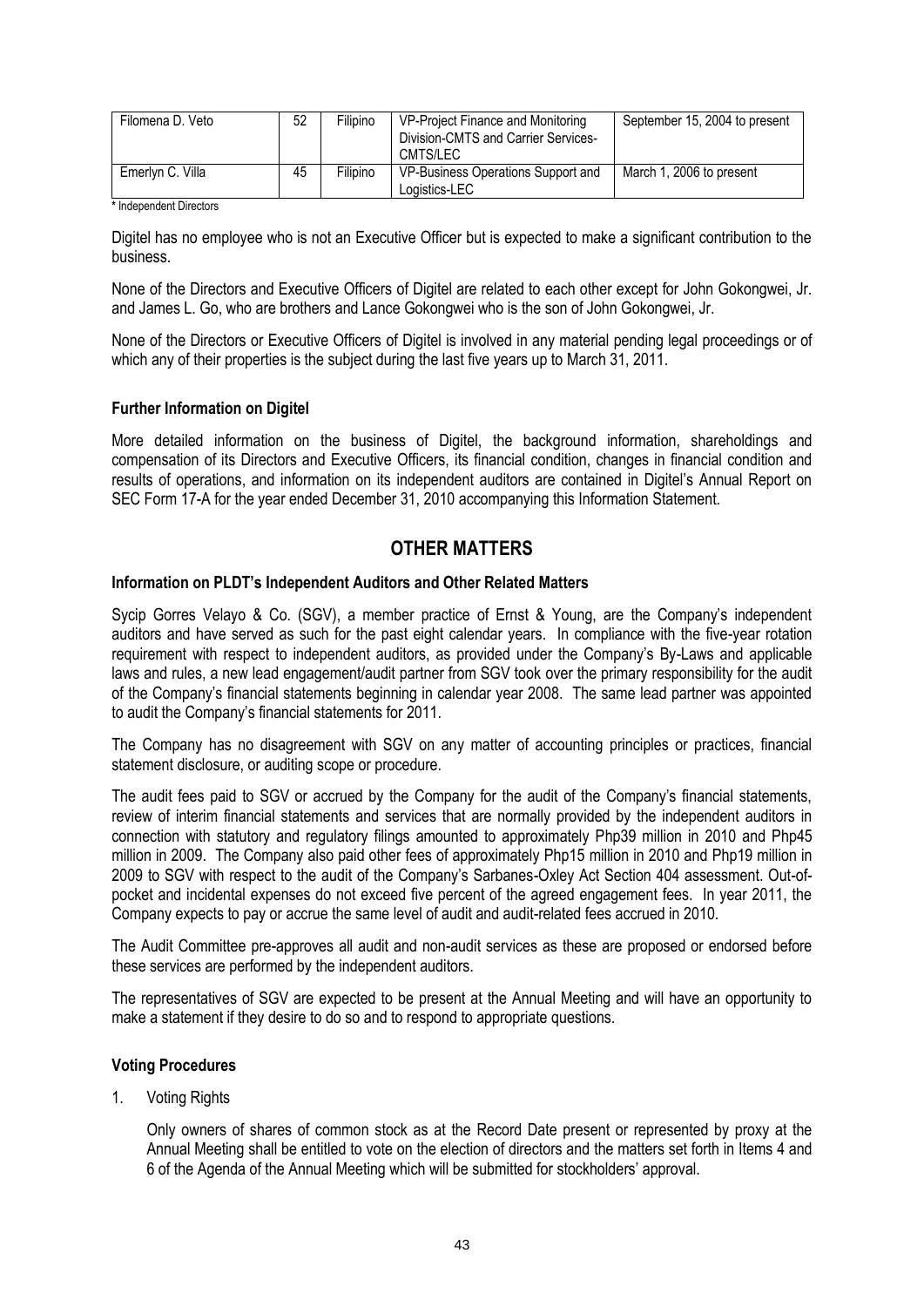The matters set forth in Items 4 and 6 of the Agenda of the Annual Meeting which will be submitted for stockholders' approval, do not fall within the matters enumerated in Section 6 of the Corporation Code of the Philippines in respect of which owners of non-voting shares shall be entitled to vote. Accordingly, owners of shares of serial preferred stock of PLDT shall not be entitled to vote on any of those matters.

- Approval of audited financial statements for the fiscal year ended December 31, 2010 Majority of outstanding common stock Election of 13 directors including 3 independent directors for the ensuing year 13 nominees receiving the highest number of votes shall be declared elected and 3 of them who have been pre-qualified as independent directors will be declared elected as such Approval of the issuance of up to 29,654,378 shares of common stock of PLDT, at the issue price of Php2,500 per share, as payment for the purchase price of properties to be acquired by the Company, consisting of the following: (a) 3,277,135,882 shares of common stock of Digital Telecommunications Philippines, Inc. ("**Digitel**") owned by JG Summit Holdings, Inc. ("**JGS**") and certain other sellers; (b) zero coupon bonds due 2013 and 2014 issued by Digitel and its subsidiary and held by JGS and its subsidiary, with an aggregate redemption value of Php17,745,459,286 as of December 31, 2010, which bonds are convertible or exchangeable into 18,603,265,971 common shares of Digitel, assuming a conversion or exchange date of June 30, 2011 and an exchange rate of Php43.405 per U.S. dollar; (c) advances made by JGS to Digitel with a total principal amount plus accrued interest of Php34,118,544,087 as of December 31, 2010; and (d) all of the remaining 3,079,840,418 shares of common stock of Digitel held by public shareholders tendered pursuant to the tender offer that will be conducted by the Company Two-thirds of outstanding common stock
- 2. Votes Required

3. Manner of Voting

Voting will be by show of hands taking into account the number of shares which the stockholders present or represented by proxy at the Annual Meeting and entitled to vote thereat own directly or for which they hold proxies. For the purpose of electing directors, voting will be by ballot only if demanded by a holder of shares of common stock present or represented by proxy at the Annual Meeting and entitled to vote thereat. If by ballot, each ballot shall be signed by the stockholder voting or in his name by his proxy if there be such a proxy, and shall state the number of shares of common stock voted by him.